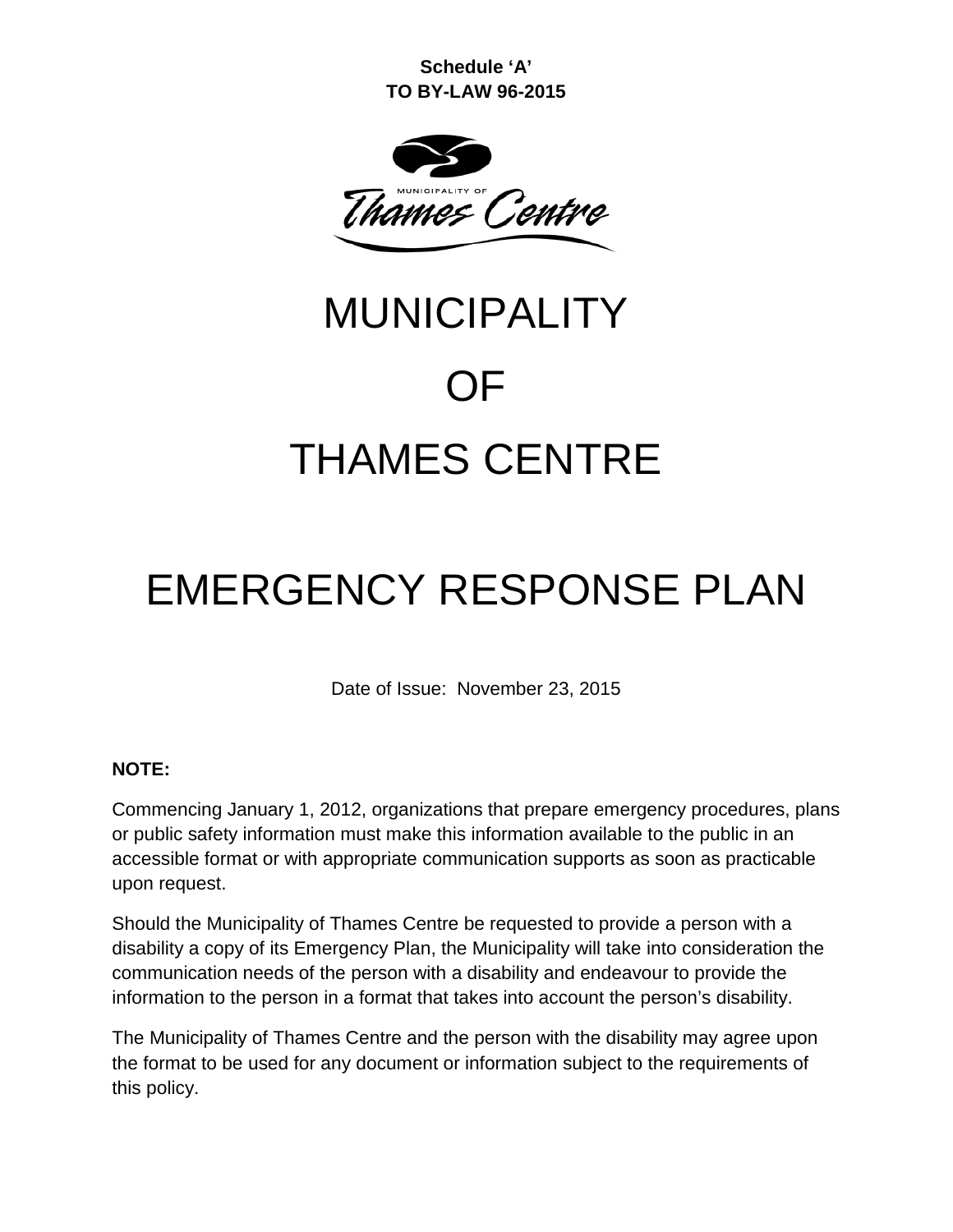

# EMERGENCY RESPONSE PLAN

#### **FOREWORD**

This plan has been prepared to assign responsibilities and to guide the immediate actions of key officials and staff in the first critical hours after the onset of an emergency affecting the Municipality of Thames Centre.

This plan has been revised and adopted through By-law No. 96-2015 passed on November 23, 2015 under the legal authority of the Emergency Management & Civil Protection Act R.S.O. 1990 Chapter E.9

It is essential that all staff concerned be aware of the plan's provisions and that every official and service be prepared to carry out their assigned functions and responsibilities in an Emergency. Municipal services are to review this plan on a regular basis and keep up to date their own procedures for handling emergencies.

Dated at Dorchester, Ontario, on this 23<sup>rd</sup> day of November, 2015.

**ORIGINAL SIGNED BY: ORIGINAL SIGNED BY:**

Mayor **Clerk** 

Jim Maudsley **Margaret Lewis** Margaret Lewis

\_\_\_\_\_\_\_\_\_\_\_\_\_\_\_\_\_\_\_\_\_\_\_\_\_\_\_\_\_\_ \_\_\_\_\_\_\_\_\_\_\_\_\_\_\_\_\_\_\_\_\_\_\_\_\_\_\_\_\_\_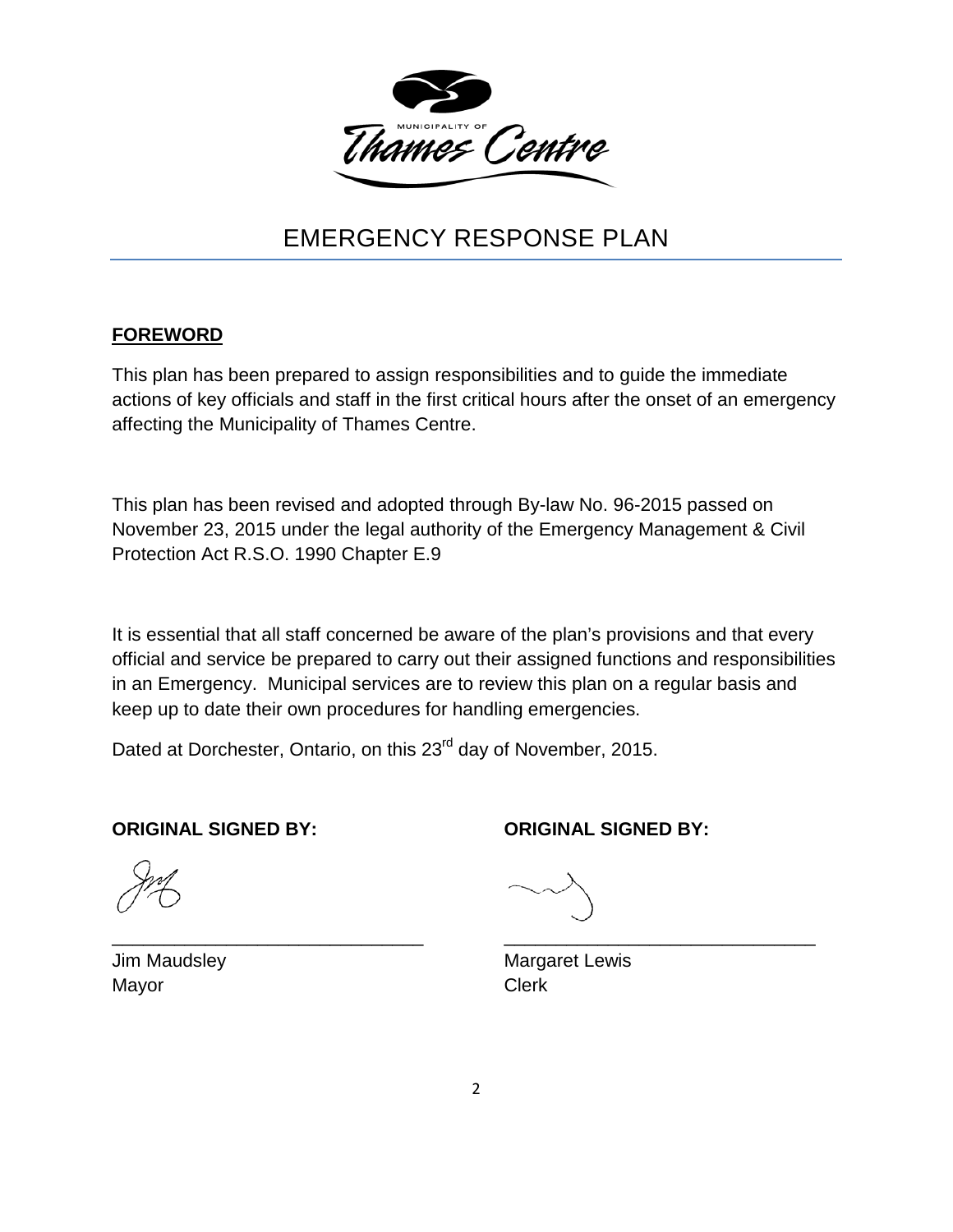# <span id="page-2-0"></span>**AMENDMENTS TO THE MUNICIPALITY OF THAMES CENTRE EMERGENCY RESPONSE PLAN**

<span id="page-2-1"></span>

| <b>AMENDMENT</b><br><b>NUMBER</b> | <b>AMENDED</b><br><b>BY</b> | <b>DATE</b><br><b>IMPLEMENTED</b> | <b>REMARKS/INITIALS</b>          |
|-----------------------------------|-----------------------------|-----------------------------------|----------------------------------|
| 01-2017                           | S. Henshaw                  | 16 March 2017                     | Pg. 4 - Job Title Changes        |
| 02-2017                           | S. Henshaw                  | 16 March 2017                     | Pg. 7 - Job Title Change         |
| 03-2017                           | S. Henshaw                  | 16 March 2017                     | Pg. 8 - Job Title Change         |
| 04-2017                           | S. Henshaw                  | 29 March 2017                     | Pg. 9 - Department Title Change  |
| 05-2017                           | S. Henshaw                  | 16 March 2017                     | Pg. 15 - Job Title Change        |
| 06-2017                           | S. Henshaw                  | 29 March 2017                     | Pg. 17 - Department Title Change |
| 07-2017                           | S. Henshaw                  | 16 March 2017                     | Pg. 30 - Job Title Change        |
| 08-2017                           | S. Henshaw                  | 16 March 2017                     | Pg. 31 - Department Title Change |
| 09-2017                           | S. Henshaw                  | 16 March 2017                     | Pg. 44 - Ministry Title Change   |
| 10-2017                           | S. Henshaw                  | 16 March 2017                     | Pg. 47 - Job Title Change        |
| 11-2017                           | S. Henshaw                  | 16 March 2017                     | Pg. 48 - Job Title Change        |
|                                   |                             |                                   |                                  |
|                                   |                             |                                   |                                  |
|                                   |                             |                                   |                                  |
|                                   |                             |                                   |                                  |
|                                   |                             |                                   |                                  |
|                                   |                             |                                   |                                  |
|                                   |                             |                                   |                                  |
|                                   |                             |                                   |                                  |
|                                   |                             |                                   |                                  |
|                                   |                             |                                   |                                  |
|                                   |                             |                                   |                                  |
|                                   |                             |                                   |                                  |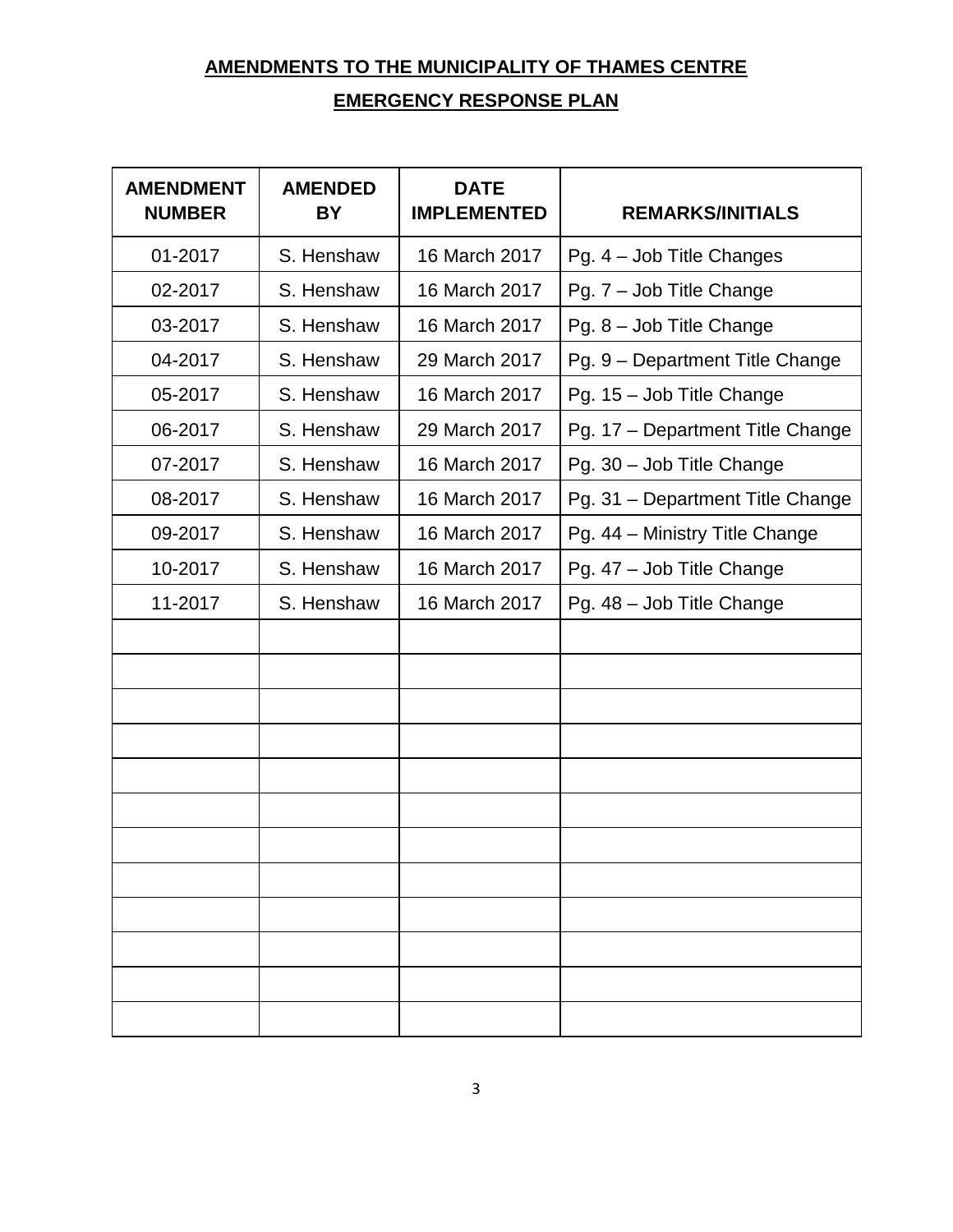#### <span id="page-3-0"></span>**DISTRIBUTION LIST:**

Mayor

Deputy Mayor

Chief Administrative Officer

Municipal Clerk

Fire Chief

Director of Financial Services/Treasurer

Director of Environmental Services

Director of Community Services & Facilities

Director of Transportation

Manager of IT Services

Environmental Services Superintendent

Transportation Superintendent

County/Primary Community Emergency Management Coordinator (CEMC) & Alternate(s)

Constituent Municipalities

Chief, Middlesex-London EMS

Middlesex-London Health Unit, Emergency Manager

OPP Representative

The Emergency Response Plan is available to external agencies and the public on the Thames Centre website at **www.thamescentre.on.ca**.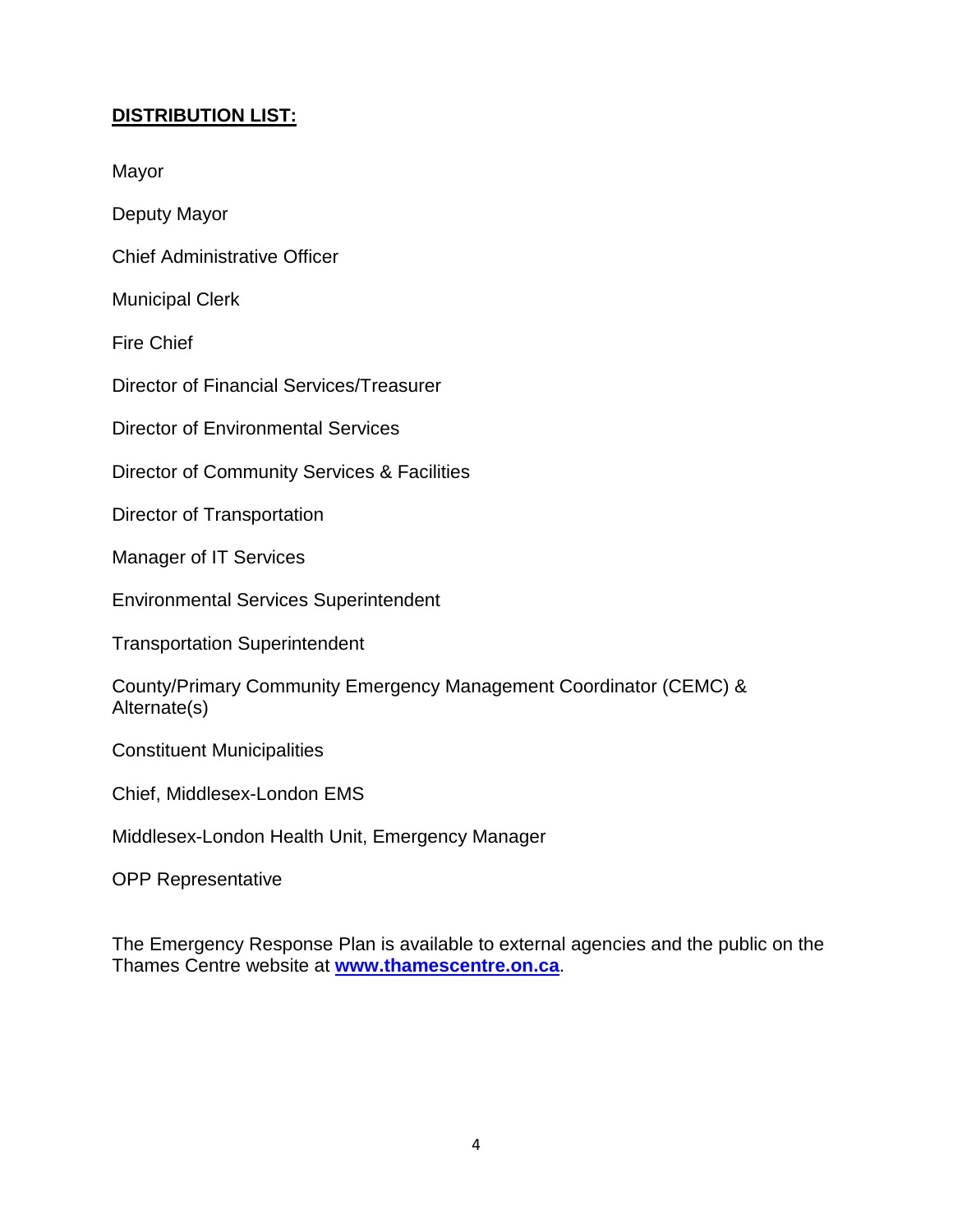#### <span id="page-4-0"></span>**ACRONYMS**

- ARES Amateur Radio Emergency Service
- CAO Chief Administrative Officer
- CEMC Community Emergency Management Coordinator
- CERV Community Emergency Response Volunteers
- ECG Emergency Control Group
- EIO Emergency Information Officer
- EMCPA Emergency Management & Civil Protection Act
- EMS Emergency Medical Services
- EOC Emergency Operations Centre
- ESM Emergency Site Manager
- ESU Emergency Support Unit
- MLHU Middlesex-London Health Unit
- OFMEM Office of the Fire Marshal and Emergency Management
- OPP Ontario Provincial Police
- PEOC Provincial Emergency Operations Center
- UTRCA Upper Thames River Conservation Authority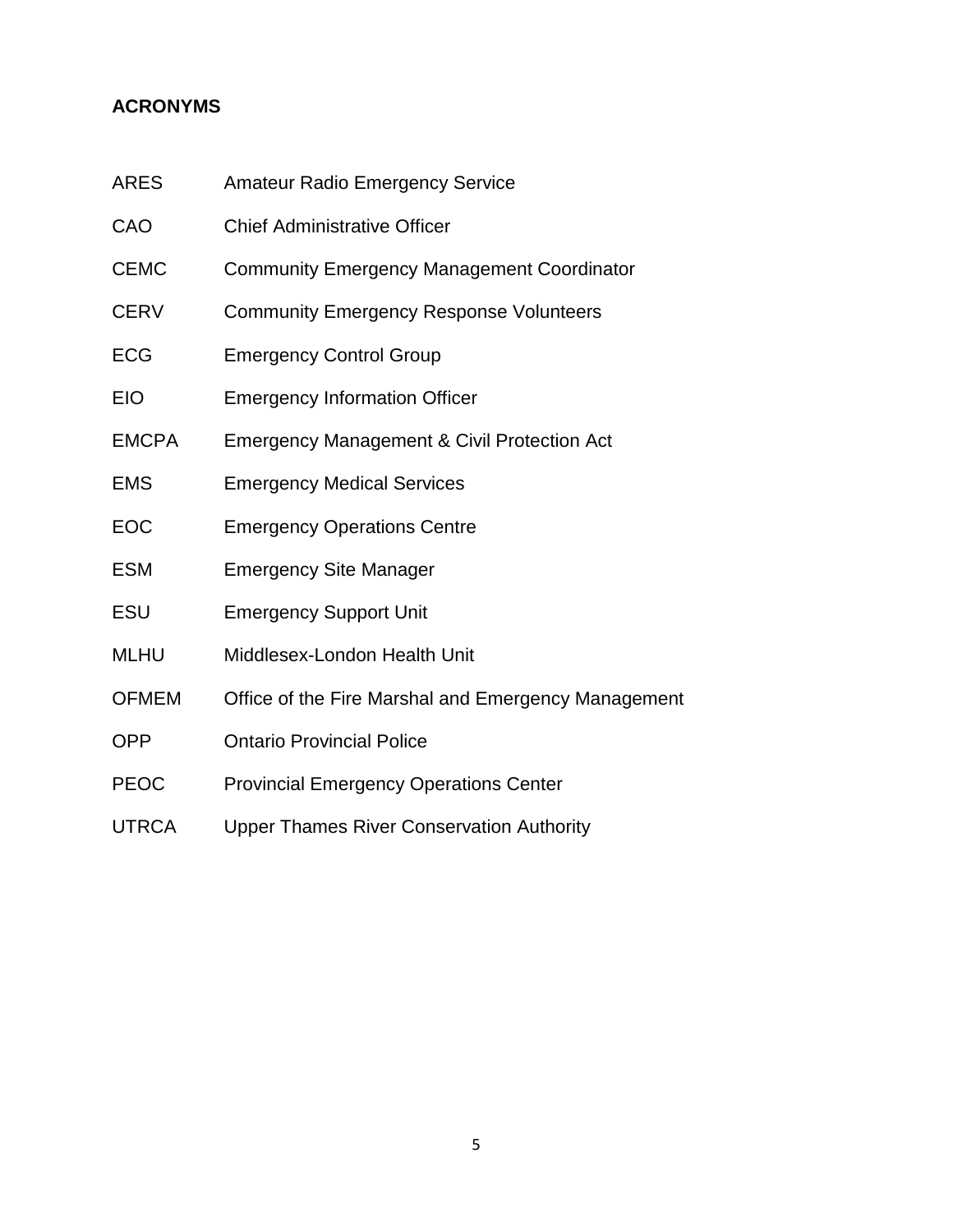# **Table of Contents**

| 1.  |     |                                                                                         |  |  |  |
|-----|-----|-----------------------------------------------------------------------------------------|--|--|--|
| 2.  |     |                                                                                         |  |  |  |
| 3.  |     |                                                                                         |  |  |  |
| 4.  |     |                                                                                         |  |  |  |
| 5.  |     |                                                                                         |  |  |  |
| 6.  |     |                                                                                         |  |  |  |
|     | (A) |                                                                                         |  |  |  |
|     | (B) | Relationship between Emergency Control Group (ECG) and Emergency Site Manager (ESM)14   |  |  |  |
| (C) |     | Relationship between Emergency Site Manager (ESM) and Command and Control Structures of |  |  |  |
| 7.  |     |                                                                                         |  |  |  |
| 8.  |     |                                                                                         |  |  |  |
| 9.  |     |                                                                                         |  |  |  |
| 10. |     | PRIMARY EMERGENCY OPERATIONS CENTRE AND ALTERNATE EMERGENCY OPERATIONS CENTRE<br>17     |  |  |  |
| 11. |     |                                                                                         |  |  |  |
| 12. |     |                                                                                         |  |  |  |
| 13. |     | EMERGENCY CONTROL GROUP (ECG) ALERTING SYSTEM/FANOUT SYSTEM  18                         |  |  |  |
| 14. |     |                                                                                         |  |  |  |
| 15. |     |                                                                                         |  |  |  |
|     | (A) |                                                                                         |  |  |  |
|     | (B) |                                                                                         |  |  |  |
|     | (C) |                                                                                         |  |  |  |
|     | (D) |                                                                                         |  |  |  |
|     |     |                                                                                         |  |  |  |
| 16. |     |                                                                                         |  |  |  |
| 17. |     |                                                                                         |  |  |  |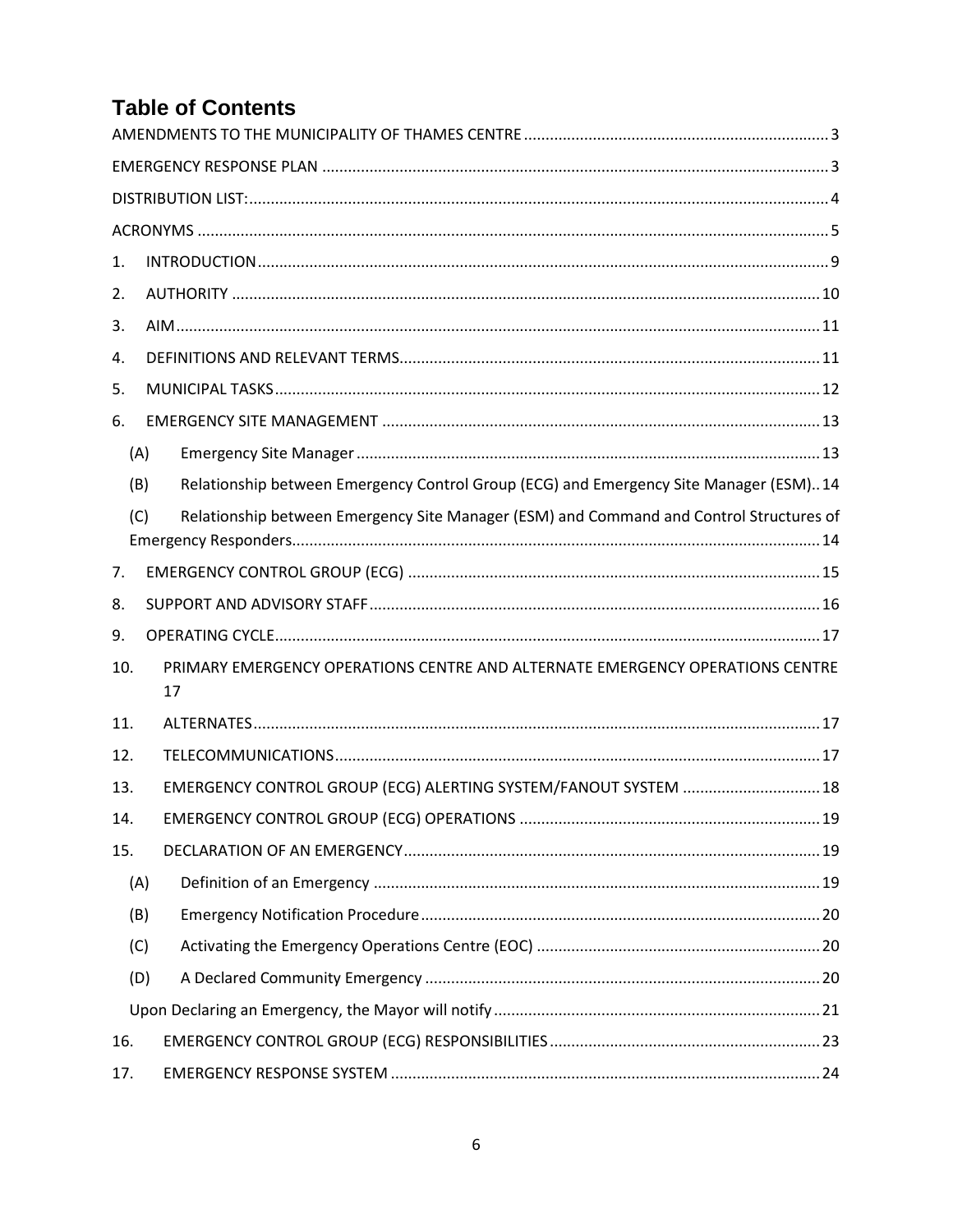| (A)            |     |                                                                                  |  |
|----------------|-----|----------------------------------------------------------------------------------|--|
| (B)            |     |                                                                                  |  |
| (C)            |     |                                                                                  |  |
| (D)            |     |                                                                                  |  |
| (E)            |     |                                                                                  |  |
| (F)            |     |                                                                                  |  |
| (G)            |     |                                                                                  |  |
| (H)            |     |                                                                                  |  |
| (1)            |     |                                                                                  |  |
| $(\mathsf{J})$ |     |                                                                                  |  |
| (K)            |     |                                                                                  |  |
| (L)            |     | County/Primary Community Emergency Management Coordinator or Local Alternate  33 |  |
| (M)            |     | Middlesex-London Emergency Medical Services (EMS) Representative34               |  |
| (N)            |     |                                                                                  |  |
| (O)            |     |                                                                                  |  |
| (P)            |     |                                                                                  |  |
|                | (a) |                                                                                  |  |
|                | (b) |                                                                                  |  |
|                | (c) |                                                                                  |  |
|                | (d) |                                                                                  |  |
|                | (e) |                                                                                  |  |
|                | (f) |                                                                                  |  |
|                | (g) |                                                                                  |  |
|                | (h) |                                                                                  |  |
|                | (i) |                                                                                  |  |
|                | (j) |                                                                                  |  |
| 18.            |     |                                                                                  |  |
| 19.            |     |                                                                                  |  |
| 20.            |     |                                                                                  |  |
| (a)            |     |                                                                                  |  |
| (b)            |     |                                                                                  |  |
| (c)            |     |                                                                                  |  |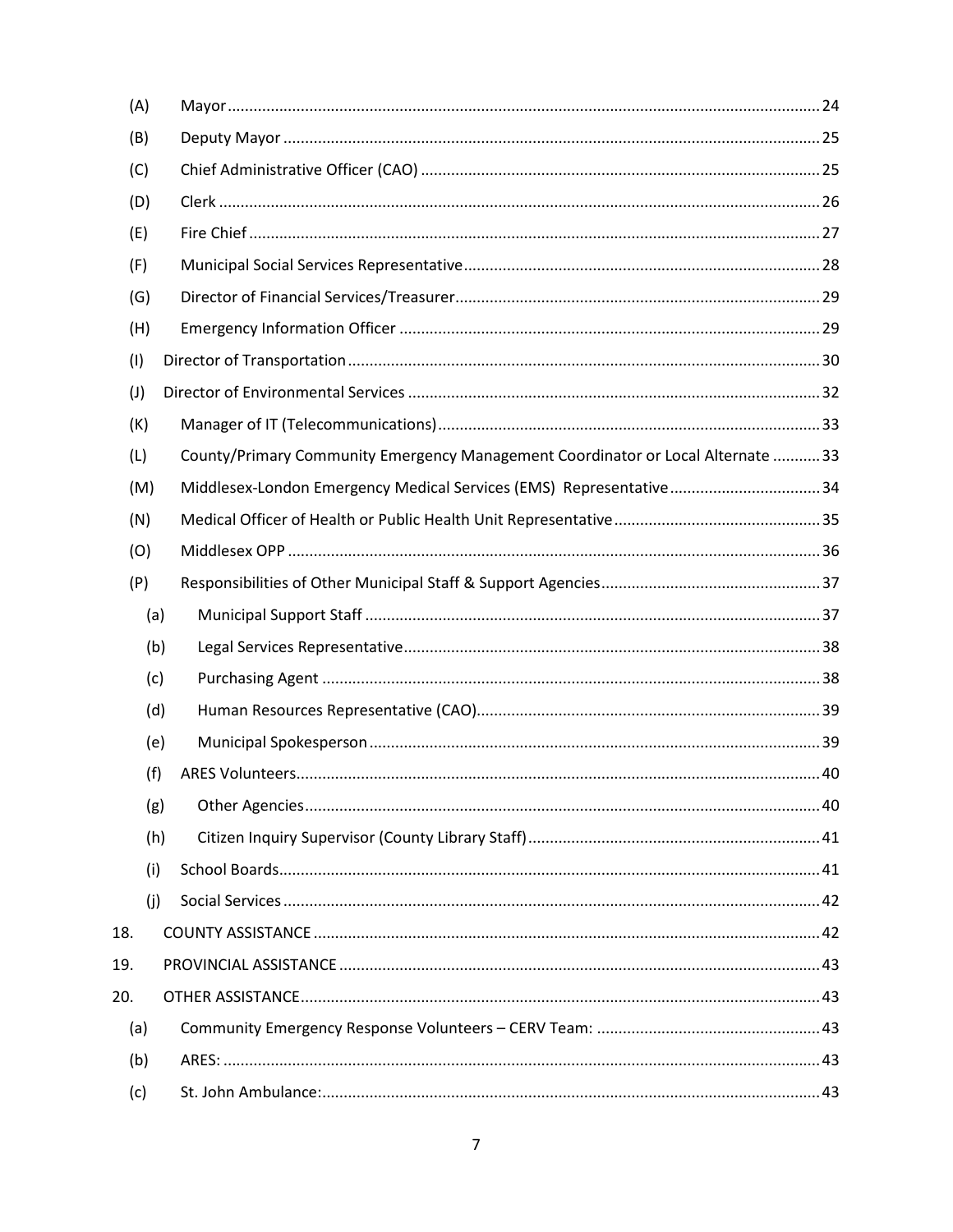| (d) |  |
|-----|--|
| (e) |  |
| (f) |  |
| (g) |  |
| (h) |  |
| (i) |  |
| (i) |  |
| (k) |  |
| (1) |  |
| (m) |  |
| 21. |  |
| 22. |  |
| 23. |  |
| 24. |  |
| 25. |  |
| 26. |  |
| 27. |  |
| 28. |  |
| (a) |  |
| (b) |  |
| (c) |  |
| (d) |  |
| (e) |  |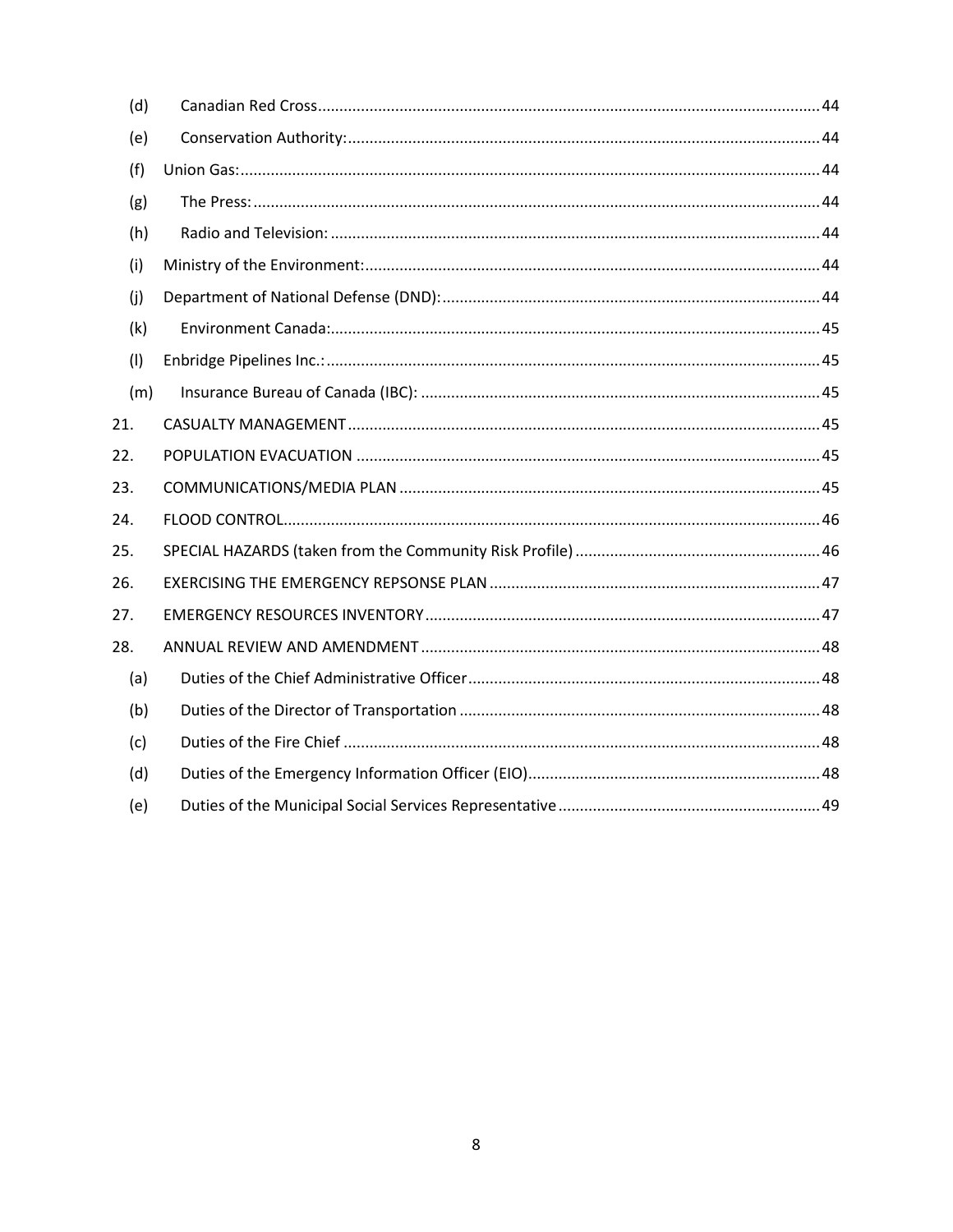## **MUNICIPALITY OF THAMES CENTRE EMERGENCY RESPONSE PLAN**

#### <span id="page-8-0"></span>**1. INTRODUCTION**

In Ontario, the Emergency Management & Civil Protection Act (EMCPA) defines an emergency as: "a situation or an impending situation that constitutes a danger of major proportions that could result in serious harm to persons or substantial damage to property and that is caused by forces of nature, a disease or other health risk, an accident or an act whether intentional or otherwise." These situations, by their nature or magnitude, affect public safety, meaning health, welfare and property, as well as, the environment and economic health of the Municipality of Thames Centre.

The population of the Municipality of Thames Centre is approximately 13,000 residents (2011 Census).

In order to protect residents, businesses, and visitors, the Municipality of Thames Centre requires a coordinated emergency response by a number of agencies under the direction of the Emergency Control Group. These are distinct arrangements and procedures different from the normal, day-to-day operations carried out by emergency services.

When an emergency situation can be handled successfully by the emergency services responding; that is Fire Departments, Emergency Medical Services (EMS), the Ontario Provincial Police and the Transportation Department, they will, and are authorized to carry out their respective responsibilities in so doing without delay. When, in the judgment of the Fire, Police, or Transportation authorities on the scene, or of the Municipal Council in session, an emergency situation requires additional resources beyond those available to the emergency services, or calls for resources or services that will commit or could potentially commit the Municipality to major expense, they will recommend the immediate activation of this Emergency Response Plan.

The Municipality of Thames Centre Emergency Management Program Committee developed this Emergency Response Plan. Every official, municipal department and agency must be prepared to carry out assigned responsibilities in an emergency. The response plan has been prepared to provide key officials, agencies and departments of the Municipality of Thames Centre important information related to: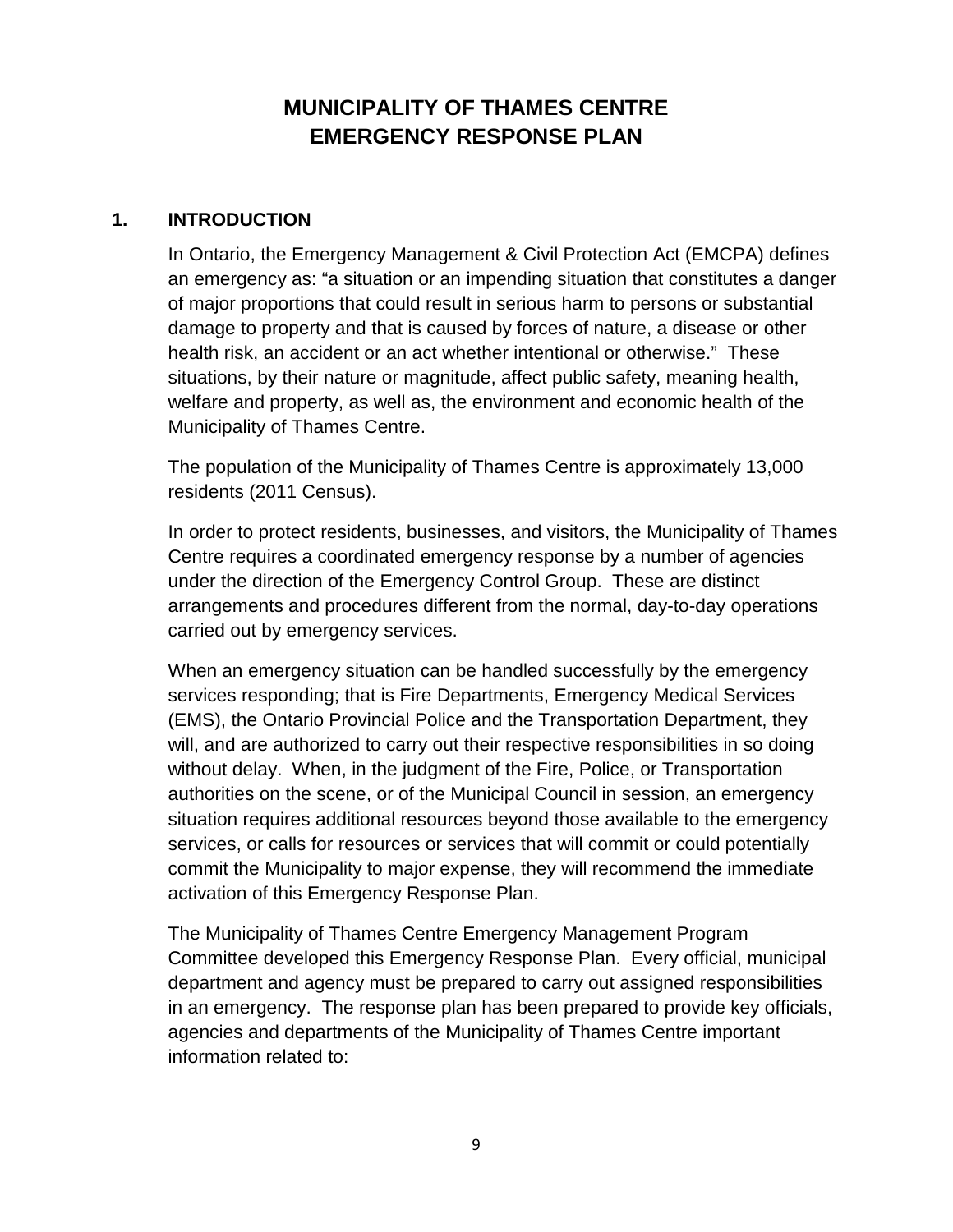- Arrangements, services and equipment; and
- Roles and responsibilities during an emergency.

In addition, it is important that residents, businesses and interested visitors be aware of its provision. Copies of the Municipality of Thames Centre Emergency Response Plan may be viewed at the Municipal Office or on the municipal website (www.thamescentre.on.ca).

Some information in this document may not be available to the public due to security/confidentiality reasons.

For more information, please contact:

Thames Centre Municipal Office 4305 Hamilton Road Dorchester, ON N0L 1G3 Phone: 519-268-7334 Fax: 519-268-3928 Email: [inquiries@thamescentre.on.ca](mailto:inquiries@thamescentre.on.ca)

#### <span id="page-9-0"></span>**2. AUTHORITY**

As enabled by the Emergency Management & Civil Protection Act (EMCPA), this Emergency Response Plan and its elements have been:

- Issued under the authority of the Municipality of Thames Centre By-law No. 96-2015; and
- Filed electronically with the Office of the Fire Marshal and Emergency Management Ontario (OFMEM), and Ministry of Community Safety and Correctional Services.

The EMCPA is the legal authority for this Emergency Response Plan in Ontario and is the primary authority enabling the passage of the by-law formulating this Emergency Response Plan which will govern the provision of essential services during an emergency. This plan also prescribes procedures under and the manner in which municipal employees and other persons will respond to an emergency. Important measures enabled under the legislation and which form parts of this plan are:

(a) Authorizing municipal employees to take appropriate action before the formal Declaration of an Emergency;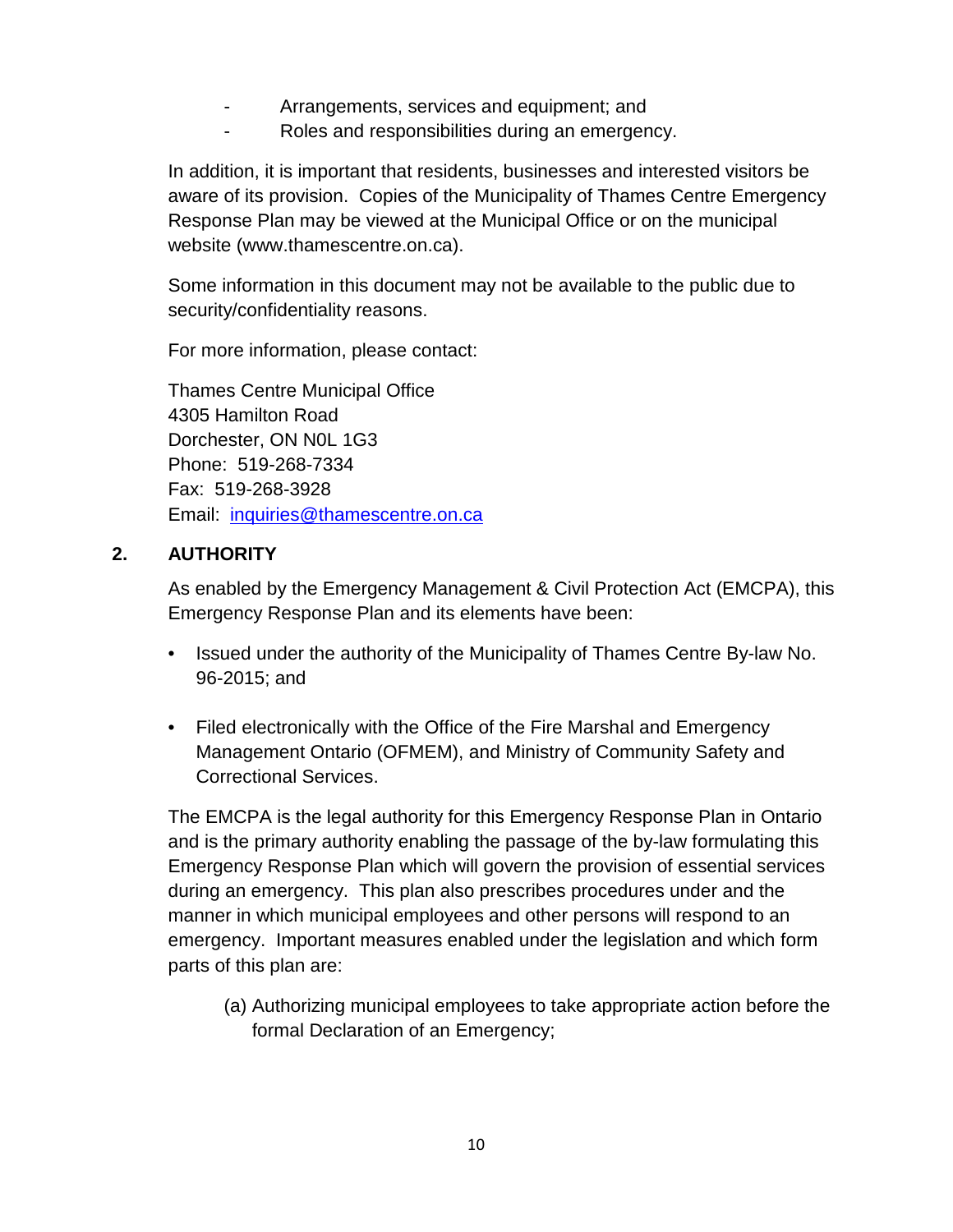- (b) Specifying procedures to be taken for the safety and/or evacuation of persons in an emergency area;
- (c) Designating other Members of Council who may exercise powers and perform the duties of the Head of Council under the Emergency Response Plan during the absence of the Mayor;
- (d) Obtaining materials, equipment and supplies for use in managing the emergency;
- (e) Establishing committees and designating employees to be responsible for reviewing the Emergency Response Plan, for training employees in their functions and for implementing the Emergency Response Plan during an actual emergency;
- (f) The expenditure of monies associated with the upkeep and implementation of the plan; and
- (g) Such other measures as are considered necessary in implementing the Emergency Response Plan.

#### <span id="page-10-0"></span>**3. AIM**

The aim of the plan is to make provision for the extraordinary arrangements and measures that may need to be taken in an emergency to safeguard property and the health, safety, welfare, environment and economic health of the residents, businesses and visitors of the Municipality of Thames Centre.

It enables a centralized controlled and coordinated response to emergencies in the Municipality of Thames Centre, and meets the legislated requirements of the EMCPA.

Emergencies may occur within the Municipality of Thames Centre. The most likely are: Winter Storms (Snowstorms/Blizzards/Ice/Sleet Storms), Windstorms/Tornadoes, Lightning Storms/Hail Storms, Hazardous Material-Fixed Site, Water Emergencies, Critical Infrastructure Failure (Power Outage), Hazardous Materials/Transportation Incidents, Transportation Accidents (Road, Air), Petroleum/Gas Pipeline Emergencies, Human Health Emergencies & Epidemics, Agriculture & Food Emergencies, and Floods.

#### <span id="page-10-1"></span>**4. DEFINITIONS AND RELEVANT TERMS**

(a) Mayor: The Head of Council or alternate for Thames Centre and Chair of the Emergency Control Group.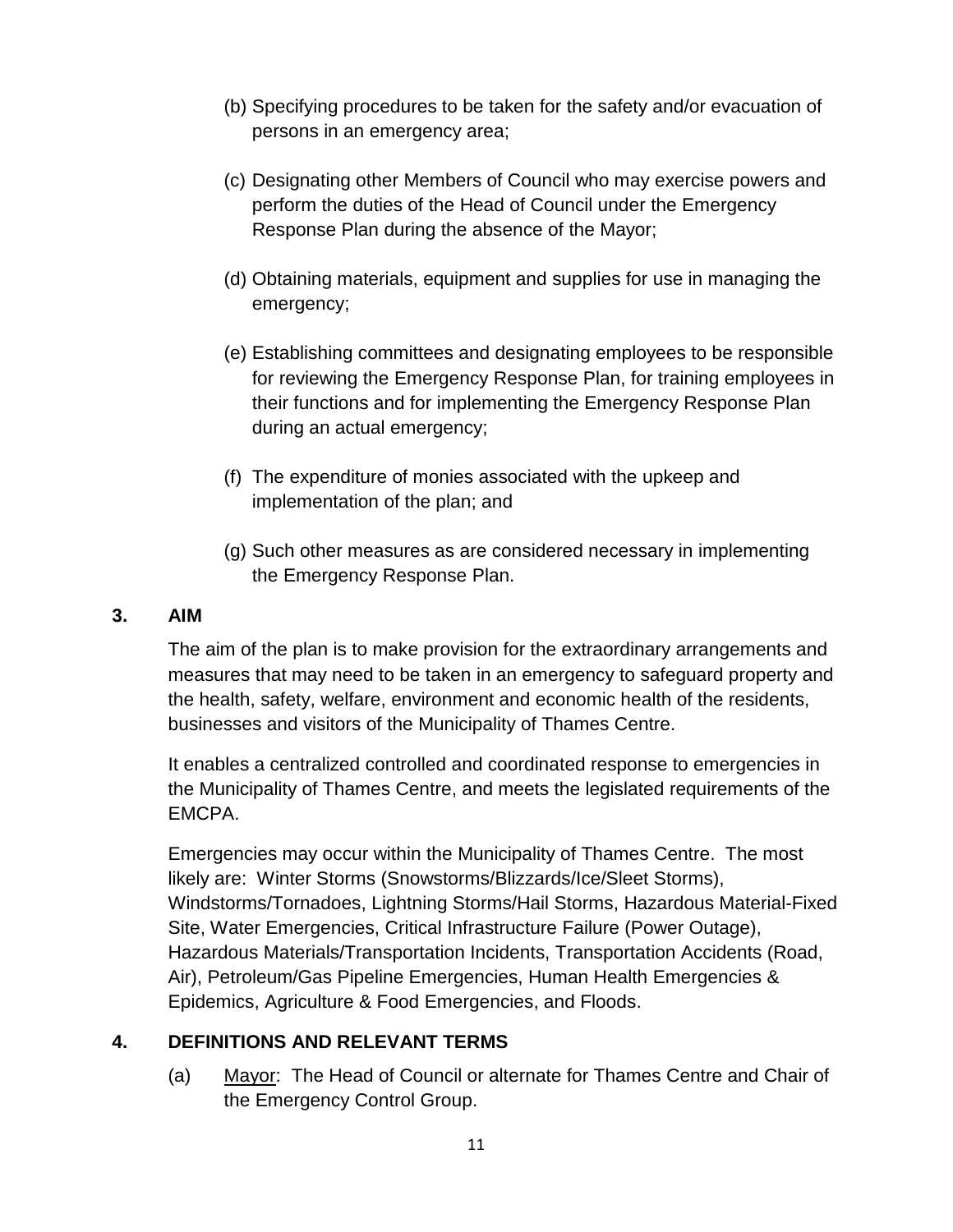- (b) Chief Administrative Officer: The Chief Administrative Officer (CAO) for the Municipality of Thames Centre.
- (c) Municipality: The Municipality of Thames Centre.
- (d) Emergency Response Plan: The Municipality of Thames Centre Emergency Response Plan.
- (e) County Warden: The Head of County Council or alternate for Middlesex County.

#### <span id="page-11-0"></span>**5. MUNICIPAL TASKS**

Municipal Tasks in an emergency may include the following:

- (a) Response the earliest possible recognition of and response to the emergency by all services that may be required;
- (b) Control the earliest possible establishment of overall control of emergency operations by local government authority;
- (c) Crowd Convergence the earliest possible establishment of controls to minimize crowd convergence and to maintain order at the site so that emergency operations are not impeded and additional casualties are prevented;
- (d) Evacuation assessment of potential danger to the residents and the evacuation of personnel, if necessary. Such evacuation will likely require the establishment of a reception centre and the provision of registration and inquiry services;
- (e) Rescue the rescue of trapped or incapacitated persons and the provision of first aid at the site;
- (f) Casualties the provision of controlled evacuation and appropriate distribution of casualties to hospitals;
- (g) Emergency Social Services the provision, where necessary, of such essential social services as may be required for persons affected by the incident, as well as, the emergency services personnel involved;
- (h) Public Information the provision, as early as possible, of accurate official information to: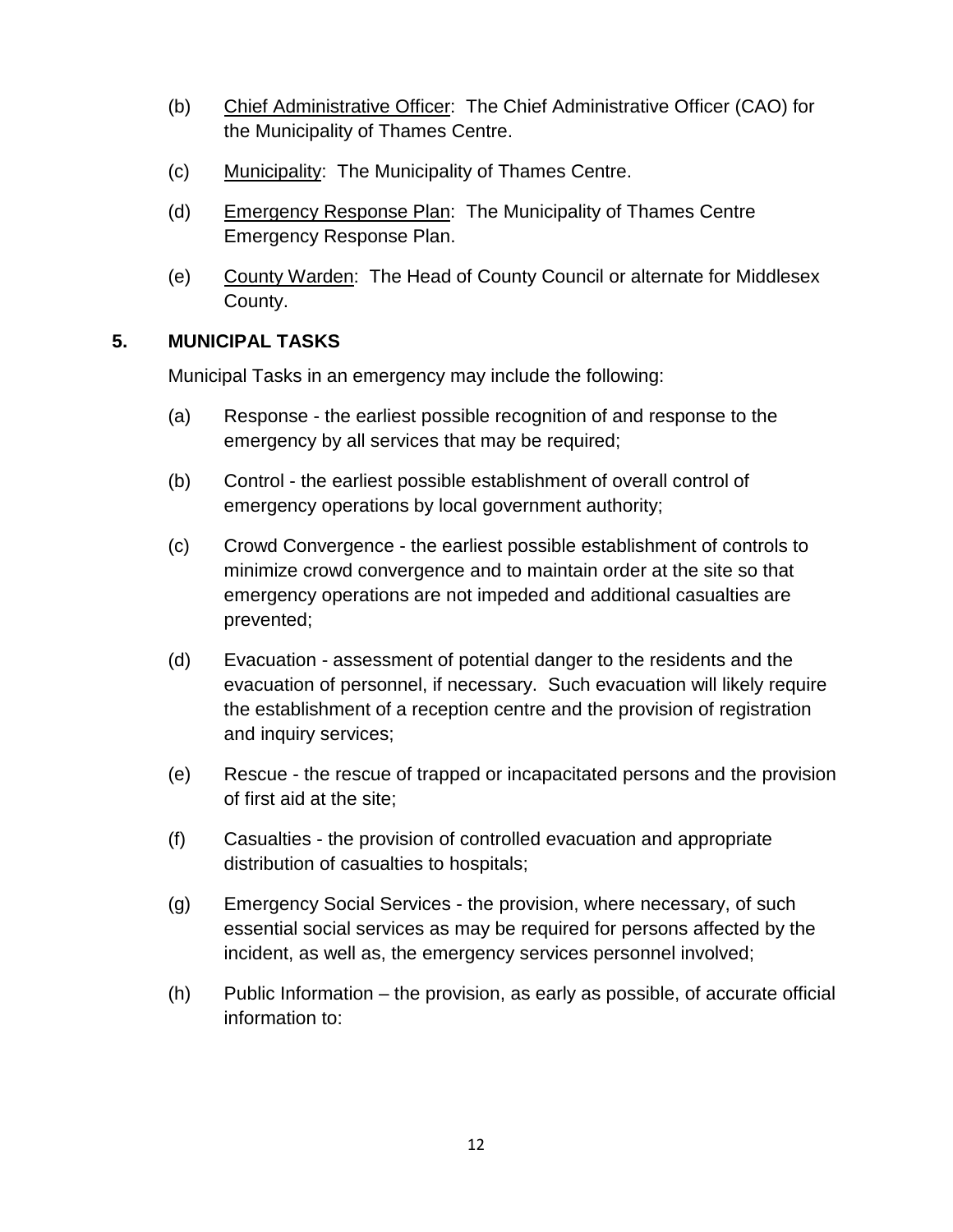- Office of the Fire Marshal and Emergency Management (OFMEM), Ministry of Community Safety & Correctional Services at the Provincial Emergency Operations Center (PEOC) by phone at 1-866-314-0472 and by fax at 1-416-314-6220 when a Declaration of Emergency is made and when the emergency has been terminated;
- The County Warden and adjacent municipalities;
- Other officials involved in emergency operations, including appropriate senior government agencies;
- The news media to allay public anxiety and to reduce the number of curious bystanders at the scene; and
- Concerned individuals seeking information;
- (i) Recording of Costs records of Municipal costs of emergency/disaster consequences is compiled to:
	- Aid in the preparation of municipal claims which might arise from Provincially directed assistance to another municipality pursuant to the provisions the Emergency Management & Civil Protection Act, R.S.O. 1990, c. E.9; and
	- Aid in the preparation of requests for compensation from Provincial or Federal Governments in the event of a major local disaster which might be eligible for such assistance. (Reference should be made to the "Ontario Disaster Relief Assistance Program" where required).

#### <span id="page-12-1"></span><span id="page-12-0"></span>**6. EMERGENCY SITE MANAGEMENT**

#### (A) **Emergency Site Manager**

The Emergency Site Manager (ESM) manages the emergency site and is in charge of the site when an emergency exists. The ESM is the Incident Commander. Once the ECG meets, a new ESM may be appointed. The nature of the emergency may dictate a change in this appointment.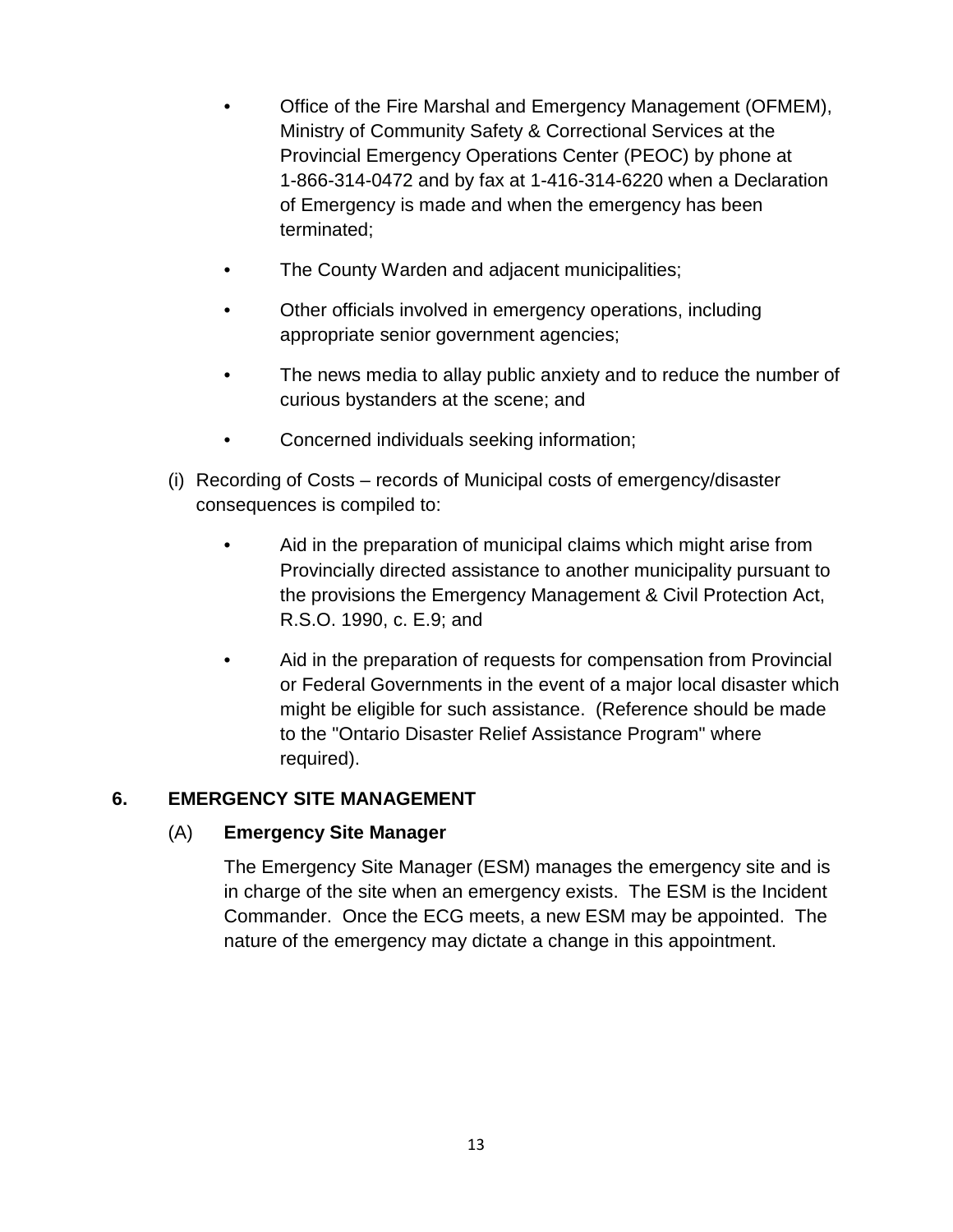#### <span id="page-13-0"></span>(B) **Relationship between Emergency Control Group (ECG) and Emergency Site Manager (ESM)**

Depending on the nature of the emergency, and once the Emergency Site Manager (ESM) has been assigned, the Emergency Control Group (ECG) relationship with the ESM is to offer support with equipment, staff and other resources, as required.

The ECG will also ensure that the rest of the community maintains municipal services.

#### <span id="page-13-1"></span>(C) **Relationship between Emergency Site Manager (ESM) and Command and Control Structures of Emergency Responders**

The senior representative for each emergency responder (police, fire, EMS, operations) at the site will consult with the ESM, so as to offer a coordinated and effective response. Regular briefing will be held at the site and chaired by the ESM, so as to establish the manner and process to respond to the emergency.

In any emergency, the emergency services will be at the scene from the outset responding to the situation as it exists. The senior member of the emergency service responsible for operations at the emergency site will act as ESM until such time as the ECG decides that the nature of the emergency dictates a change in this appointment. There may be a need for an on-site "command post" at the scene; if so, this will be established as soon as practicable by the ESM to bring together all emergency service elements operating at the scene for coordinated action. The situation may require more than one ESM and command post where more than one emergency site or major function during an emergency exists.

If the situation warrants, the ESM will establish an inner and outer perimeter to define the area around the site and control access. The inner perimeter will define the area within which only emergency response personnel are permitted for reasons of safety, preservation of evidence, and security of the scene. The outer perimeter will define the limit within which general public are not permitted. The area between the inner and outer perimeter will likely contain some or all of the following sites:

- (a) site command post;
- (b) a triage area;
- (c) a staging area; and
- (d) traffic control posts.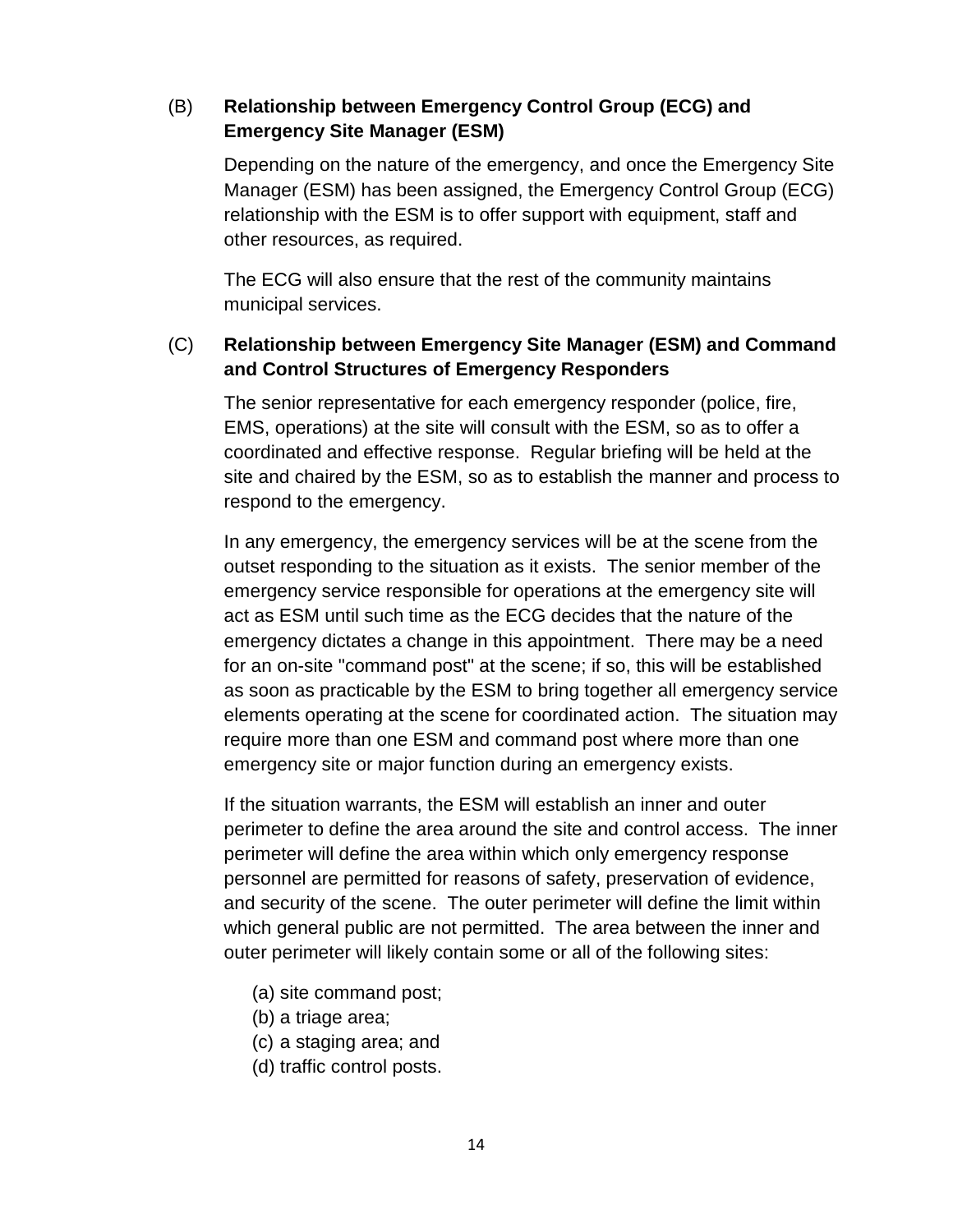Depending on the type of emergency, a variety of outside agencies will respond to the emergency. They should all report to the on-site command post on arrival.

#### <span id="page-14-0"></span>**7. EMERGENCY CONTROL GROUP (ECG)**

When it has been decided to activate this Emergency Response Plan, emergency operations will be controlled by the officials listed below who will form the Emergency Control Group (ECG) for the Municipality. The ECG should not be located with the on-site command post at the scene of the emergency.

The ECG, when alerted, will report to the primary Emergency Operations Centre (EOC) located at the Municipal Office (4305 Hamilton Road, Dorchester). Depending on the situation, the location of the EOC may be changed to the alternate location (Thorndale Public Library, 21790 Fairview Road, Thorndale).

The emergency response will be directed and controlled by the ECG - a group of officials who are responsible for coordinating the provision of the essential services necessary to minimize the effects of an emergency on the community.

Each member of the ECG will designate, train and keep up-to-date an alternate, who will act for him/her if the primary member is absent during an emergency.

The ECG consists of the following officials:

- (a) Mayor of the Municipality of Thames Centre (Chair);
- (b) Deputy Mayor (Alternate Chair);
- (c) Chief Administrative Officer, or alternate;
- (d) Clerk, or alternate;
- (e) Fire Chief, or alternate;
- (f) Director of Community Services & Facilities (Municipal Social Services Representative), or alternate;
- (g) Director of Financial Services/Treasurer (Emergency Information Officer), or alternate;
- (h) Director of Transportation, or alternate;
- (i) Director of Environmental Services, or alternate;
- (j) Manager of IT (Representative), or alternate;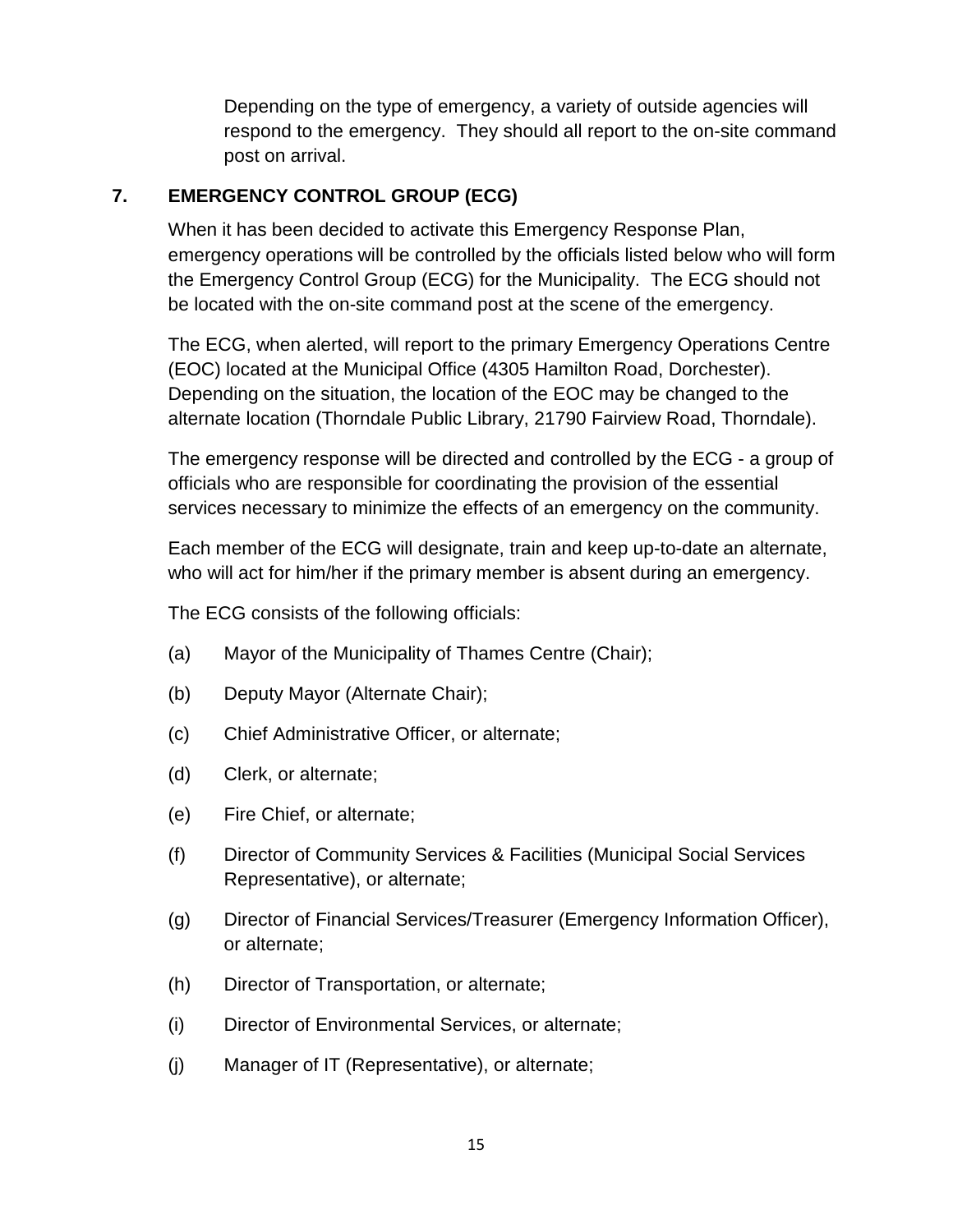- (k) County/Primary Community Emergency Management Coordinator, or alternate;
- (l) Middlesex-London Emergency Medical Services (EMS) Representative;
- (m) Middlesex-London Health Unit Representative; and
- (n) Ontario Provincial Police Middlesex Detachment Representative.

Additional personnel called or added to the ECG may include:

- (a) Office of the Fire Marshal and Emergency Management (OFMEM), Ministry of Community Safety & Correctional Services Representative;
- (b) Upper Thames River Conservation Authority and/or Kettle Creek Conservation Authority Representative;
- (c) Liaison staff from provincial ministries; and
- (d) Any other officials, experts or representatives from the public or private sector as deemed necessary by the ECG.

The ECG may function with only a limited number of persons depending upon the emergency. While the ECG may not require the presence of all of the people listed as members of the ECG, all members of the ECG must be notified of the situation and provided with information on the status of the emergency.

#### <span id="page-15-0"></span>**8. SUPPORT AND ADVISORY STAFF**

The following may be required to provide support, assistance and/or advice to the ECG:

- (a) All Thames Centre Municipal Staff;
- (b) Legal Services Representative;
- (c) Designated Purchasing Agent;
- (d) Human Resources Representative
- (e) Municipal Spokesperson;
- (f) Telecommunication (ARES) Coordinator;
- (g) Other Agencies;
- (h) County Boards;
- (i) School Boards Separate, Public and Private; and
- (j) Social Services.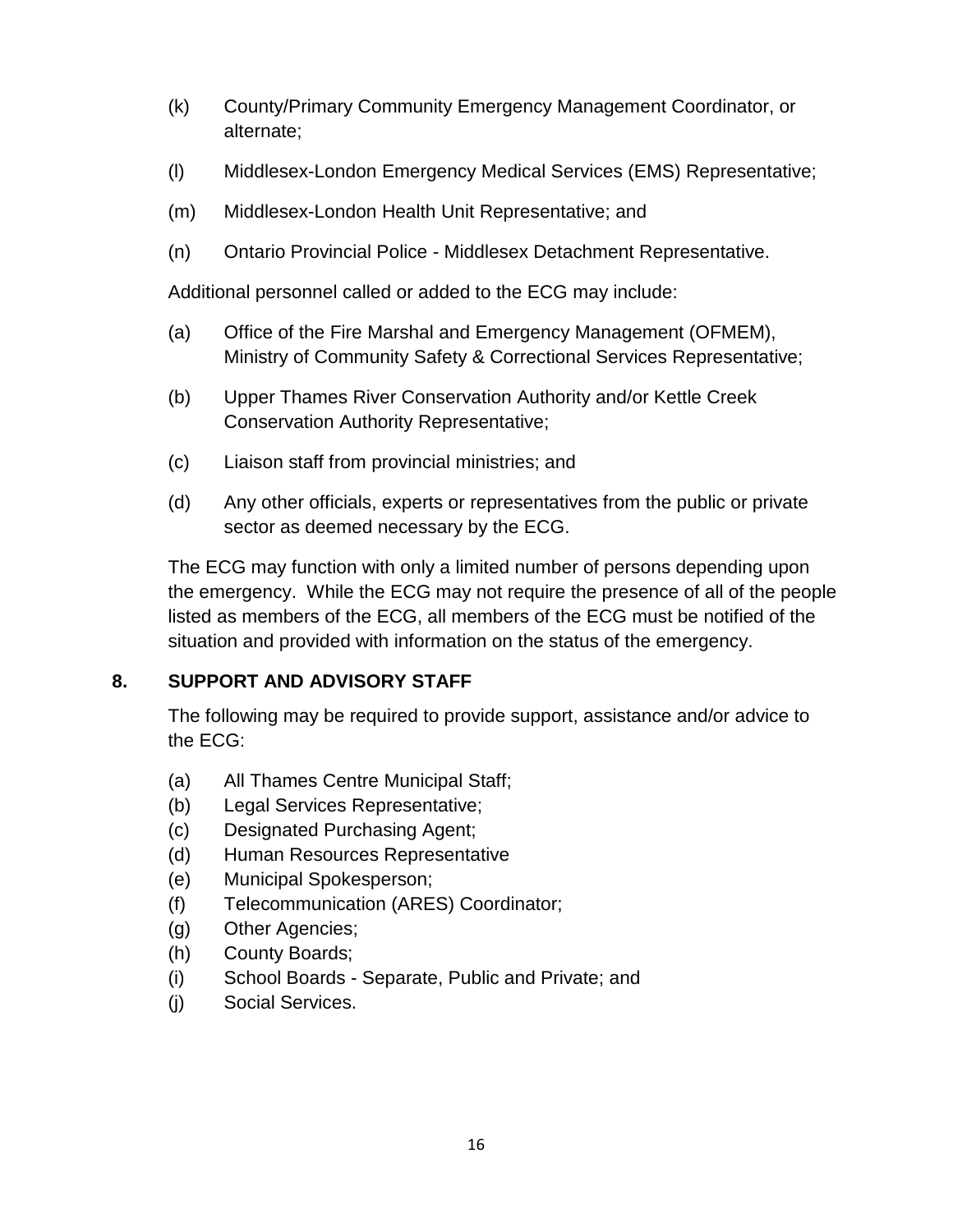### <span id="page-16-0"></span>**9. OPERATING CYCLE**

Members of the ECG will gather at regular intervals to inform each other of actions taken and problems encountered. The CAO, in consultation with the Mayor will establish the frequency of meetings and agenda items. Meetings will be kept as brief as possible thus allowing members to carry out their individual responsibilities. The Clerk will ensure that the status board and maps which will be displayed, are maintained and kept up to date.

#### <span id="page-16-1"></span>**10. PRIMARY EMERGENCY OPERATIONS CENTRE AND ALTERNATE EMERGENCY OPERATIONS CENTRE**

The ECG, when alerted, will assemble in the Council Chambers at the Municipal Office, 4305 Hamilton Road, Dorchester, which will be known as the Primary Emergency Operations Centre (EOC) during the emergency. The CAO is responsible for the readiness of the EOC or alternative site. In the event that the Municipal Office is untenable, the Thorndale Public Library, 21790 Fairview Road, Thorndale, will be the alternate location for the EOC.

#### <span id="page-16-2"></span>**11. ALTERNATES**

Alternates are designated for ECG appointments having specific responsibility under this plan. The alternate will act for the member in his/her absence during an emergency or during a prolonged emergency to provide relief for the incumbent.

In the absence of the Mayor, the Deputy Mayor will act for the Mayor. When neither the Mayor nor the Deputy Mayor is available, the Members of Council, in the following order, are authorized to assume the responsibility of Head of Council for the purposes of this plan and be authorized to declare an emergency:

- (a) Councillor ward 1 (should the deputy head of council be unable to fulfill his/her obligation);
- (b) Councillor ward 2 (should councillor ward 1 be unable to fulfill his/her obligation); and
- (c) Councillor ward 3 (should councillor ward 2 be unable to fulfill his/ her obligation).

#### <span id="page-16-3"></span>**12. TELECOMMUNICATIONS**

Adequate communications between the emergency site and the EOC will be essential. Some or all of the following communications means may be used:

(a) OPP, Fire Department, EMS, and Transportation Department radio links from their on-site representative to their ECG member;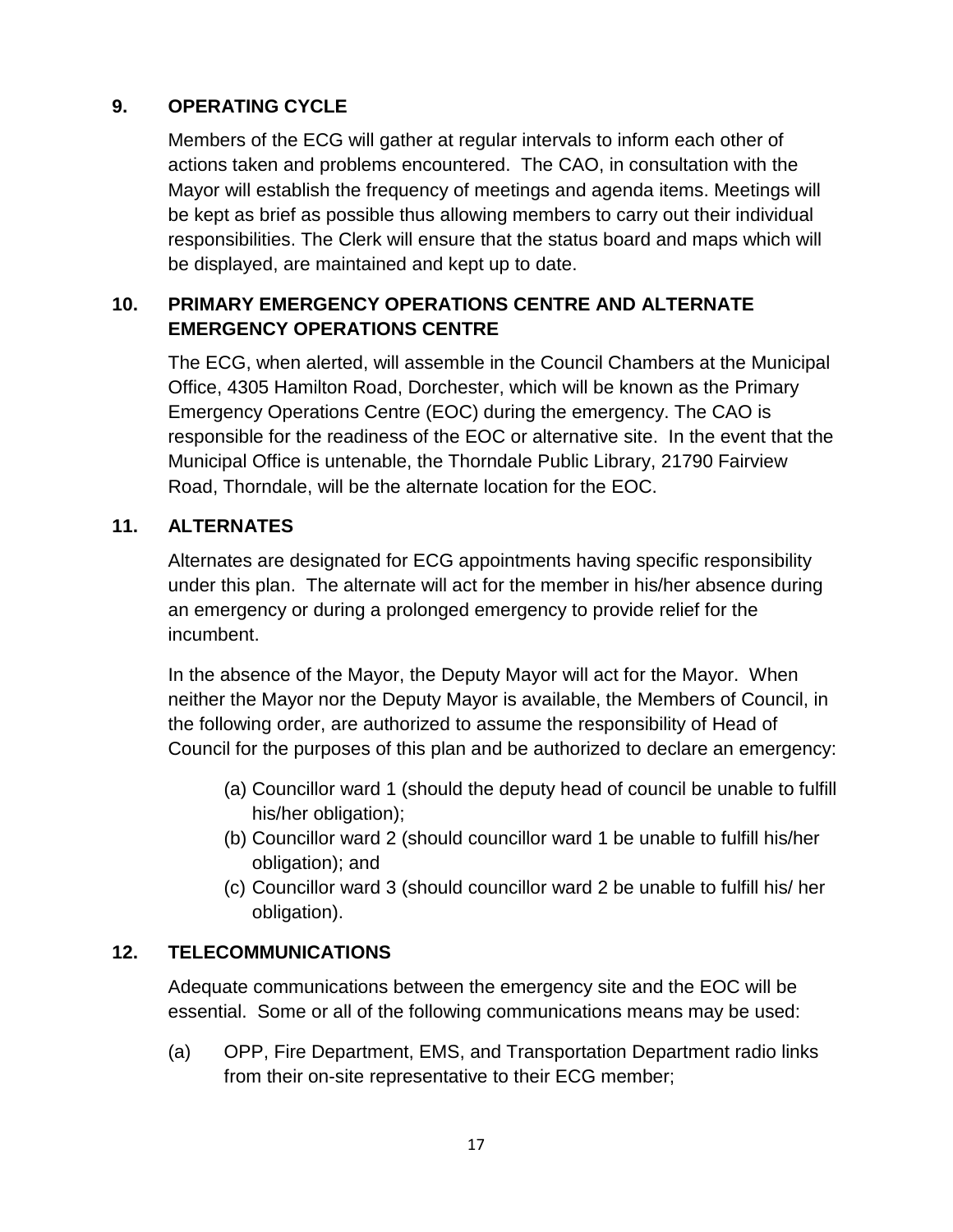- (b) The closest operating telephone to the emergency location may be utilized if practicable;
- (c) Cellular phones; and
- (d) The Amateur Radio Emergency Service (ARES) is prepared to help with mobile radio equipment and volunteer operators, and can be contacted through the OPP/ARES Coordinator or The Red Cross.

The Fire Chief responsible for firefighting operations at the Emergency Site will arrange for a Fire Department representative who will join the ECG in the emergency. The Fire Chief, will decide based on the situation existing, either to join the ECG in person, to send a senior member of the Department, or to request one of the other District Fire Chiefs serving in the Municipality to attend.

The Director of Community Services and Facilities will act as the Municipal Social Services Representative of the ECG to provide coordination in social services matters in the emergency and will coordinate prior planning for emergency social services arrangements. The County/Primary CEMC is a liaison to other Emergency Social Services and agencies.

The Director of Financial Services/Treasurer will act as the Emergency Information Officer (EIO) to the ECG. The Mayor, in conjunction with the CAO must approve the release of any announcements or news releases.

Additional ECG members may need to be drawn from various sources to provide specialist knowledge, advice and support. These might include representatives from the County Administration or from Provincial Ministries.

When the emergency situation calls for close coordination with a neighbouring municipality, the Mayor may request the Head of Council of the neighboring municipality to appoint a representative to join the ECG to assist in mutual support matters.

#### <span id="page-17-0"></span>**13. EMERGENCY CONTROL GROUP (ECG) ALERTING SYSTEM/FANOUT SYSTEM**

A serious emergency situation will usually be first identified by the emergency services that will be among the first on the scene. If the senior on-site Police or Fire representative is satisfied that a serious potential emergency situation exists, he/she will so advise the respective Fire Chief or OPP Supervisor (or designate) who will then consider the advisability of assembling the ECG designated at Section 7 above.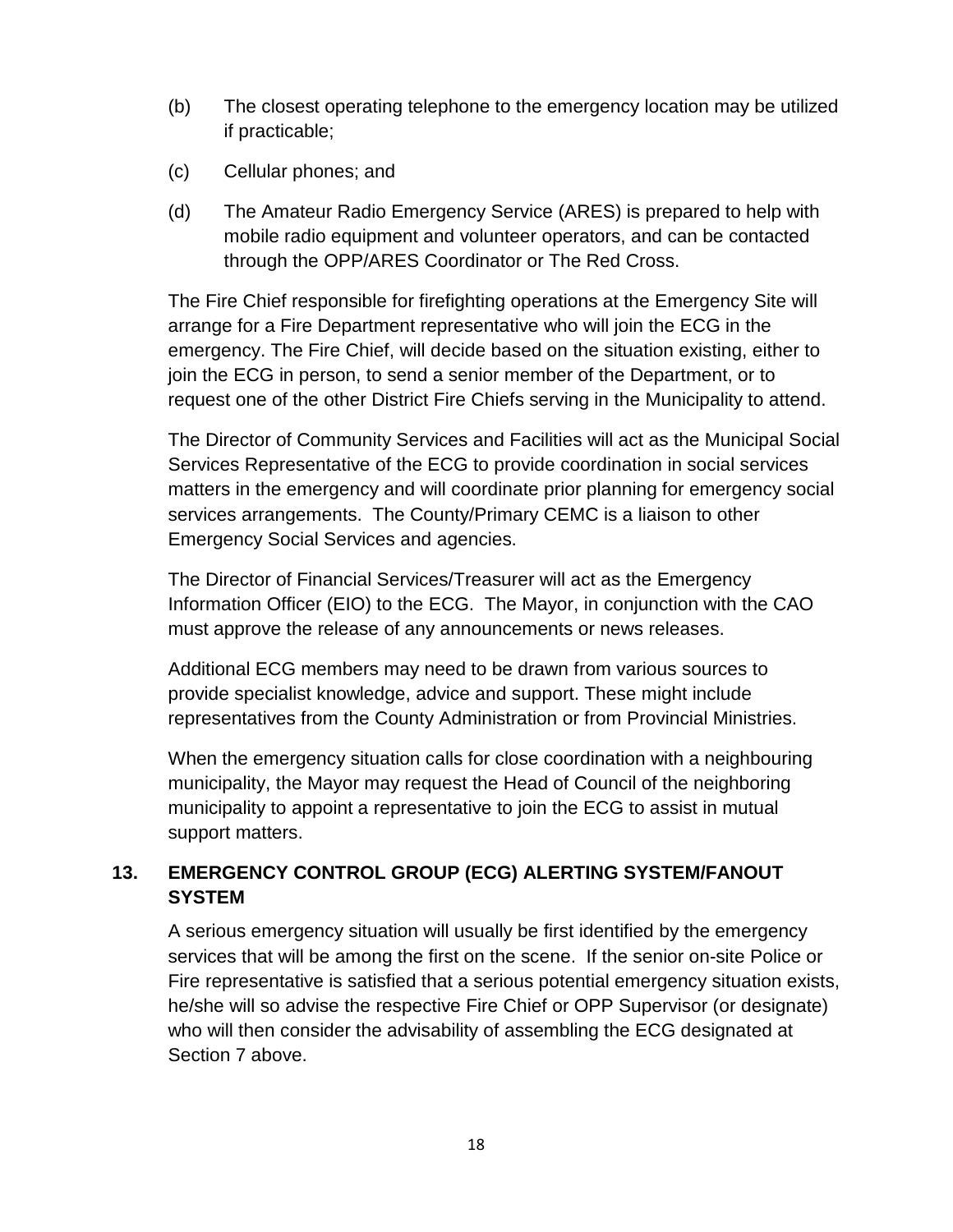A decision to assemble the ECG may be taken by any two (2) of the designated members of the ECG, or in the absence of a designated member, by any of the alternates identified in this Emergency Response Plan. When the two (2) members decide that the ECG should be called together, he/she will contact the Chief Administrative Officer (CAO) who will initiate the telephone notification procedure. The CAO will decide whether the primary or the alternate location for the EOC should be used and will so advise when initiating the notification procedure.

#### <span id="page-18-0"></span>**14. EMERGENCY CONTROL GROUP (ECG) OPERATIONS**

When, at the discretion of the ECG members assembled, it is determined appropriate to begin, the Mayor will convene an initial information briefing of the ECG at which each member will report on information learned about the emergency situation and will make recommendations on the action that should be considered by the ECG. The Mayor, with the advice of the ECG members, may then make a decision to implement this emergency response plan and to take action to support the emergency services working at the emergency site and/or action to provide for the safety and welfare of residents and the protection of property in the Municipality. If it is decided that the ECG should remain in place to control/monitor the emergency situation, the Mayor will call the ECG into an operations cycle at appropriate regular intervals for brief reports by each member and for discussion of action required, followed by a break to permit members to direct steps to be taken by municipal services, to contact outside agencies, and to develop plans. The responsibilities of the ECG will in most situations be carried out by ECG assessment of events as they occur, leading to agreement on the action to be taken by municipal authorities and services.

#### <span id="page-18-2"></span><span id="page-18-1"></span>**15. DECLARATION OF AN EMERGENCY**

#### (A) **Definition of an Emergency**

The Emergency Management & Civil Protection Act (EMCPA) defines emergency as: "a situation or an impending situation that constitutes a danger of major proportions that could result in serious harm to persons or substantial damage to property and that is caused by forces of nature, a disease or other health risk, an accident or an act whether intentional or otherwise."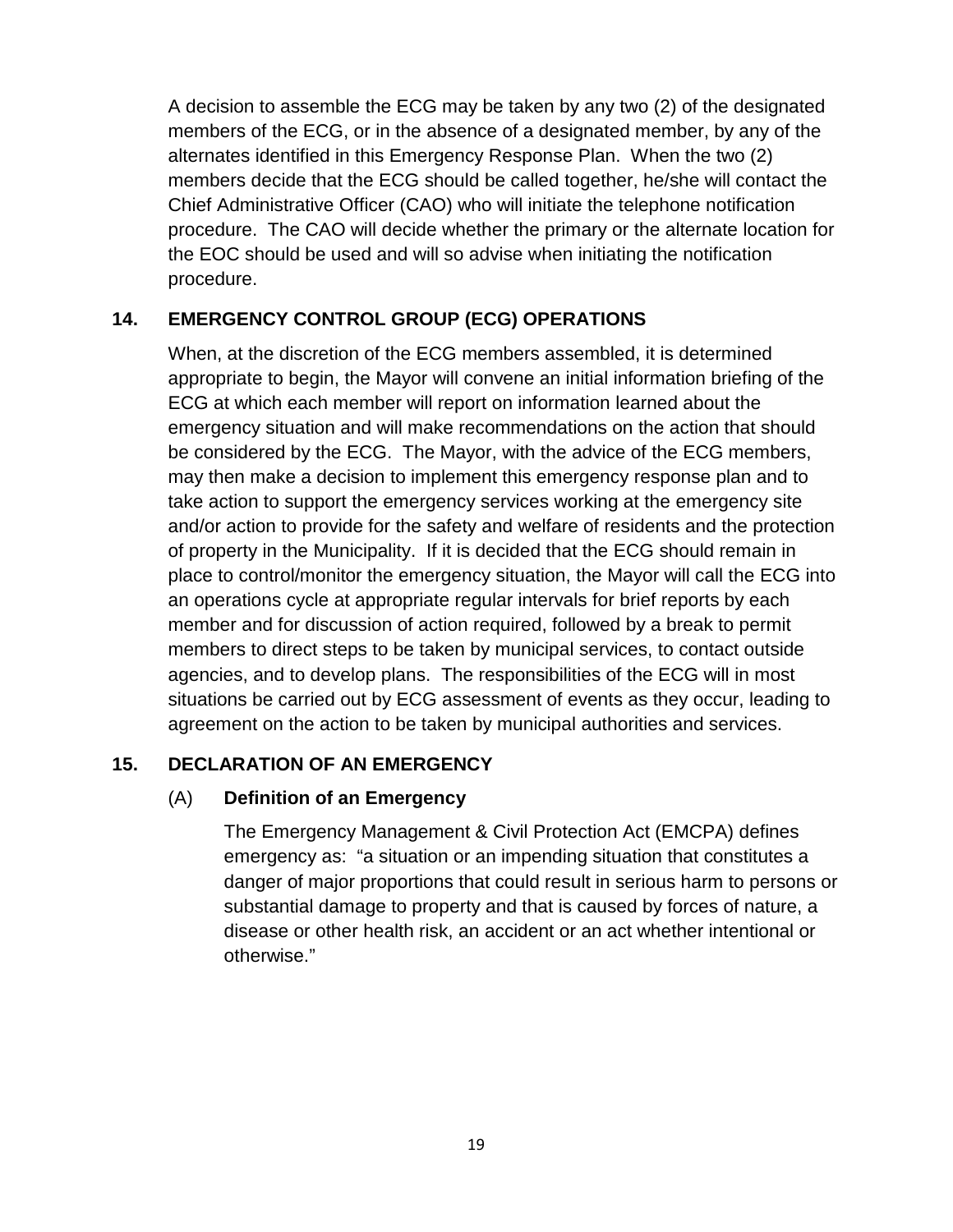#### <span id="page-19-0"></span>(B) **Emergency Notification Procedure**

Where a threat of an impending emergency exists, the ECG will be notified and placed on standby.

Upon receipt of a warning of a real or potential emergency, the responding department will immediately contact the municipal office to request that the notification system be activated. Upon receipt of the warning, the Chief Administrative Officer will initiate the notification of all members of the ECG, including the County/Primary CEMC and representatives from Middlesex-London EMS and the Middlesex-London Health Unit. Upon being notified, it is the responsibility of all ECG officials to notify their own alternates, staff and volunteers and place them on standby.

#### <span id="page-19-1"></span>(C) **Activating the Emergency Operations Centre (EOC)**

The EOC can be activated for any emergency for the purpose of managing an emergency, for maintaining services to the community and for supporting the emergency site; a formal Declaration of Emergency is not required to activate the EOC.

#### <span id="page-19-2"></span>(D) **A Declared Community Emergency**

Where serious and extensive steps to protect property and the health and safety of residents are deemed necessary to cope with emergency conditions, the Mayor may, on the advice of the other members of the ECG, call for a formal declaration that an emergency exists. Under the provisions of The Emergency Management & Civil Protection Act it states that "The head of council of a municipality may declare that an emergency exists in the municipality or in any part thereof and may take such action and make such orders as he or she considers necessary and are not contrary to law to implement the Emergency Response Plan of the municipality and to protect property and the health, safety and welfare of the inhabitants of the emergency area".

The Mayor will notify the Office of the Fire Marshal and Emergency Management (OFMEM), Ministry of Community Safety and Correctional Services by phone at 1-866-0472 and by fax to 1-416-314-6220 when a Declaration of Emergency is made, and also when the emergency has been terminated. The Mayor should also notify the Warden of the County, adjacent municipalities, MP and MPP of the area and the Public.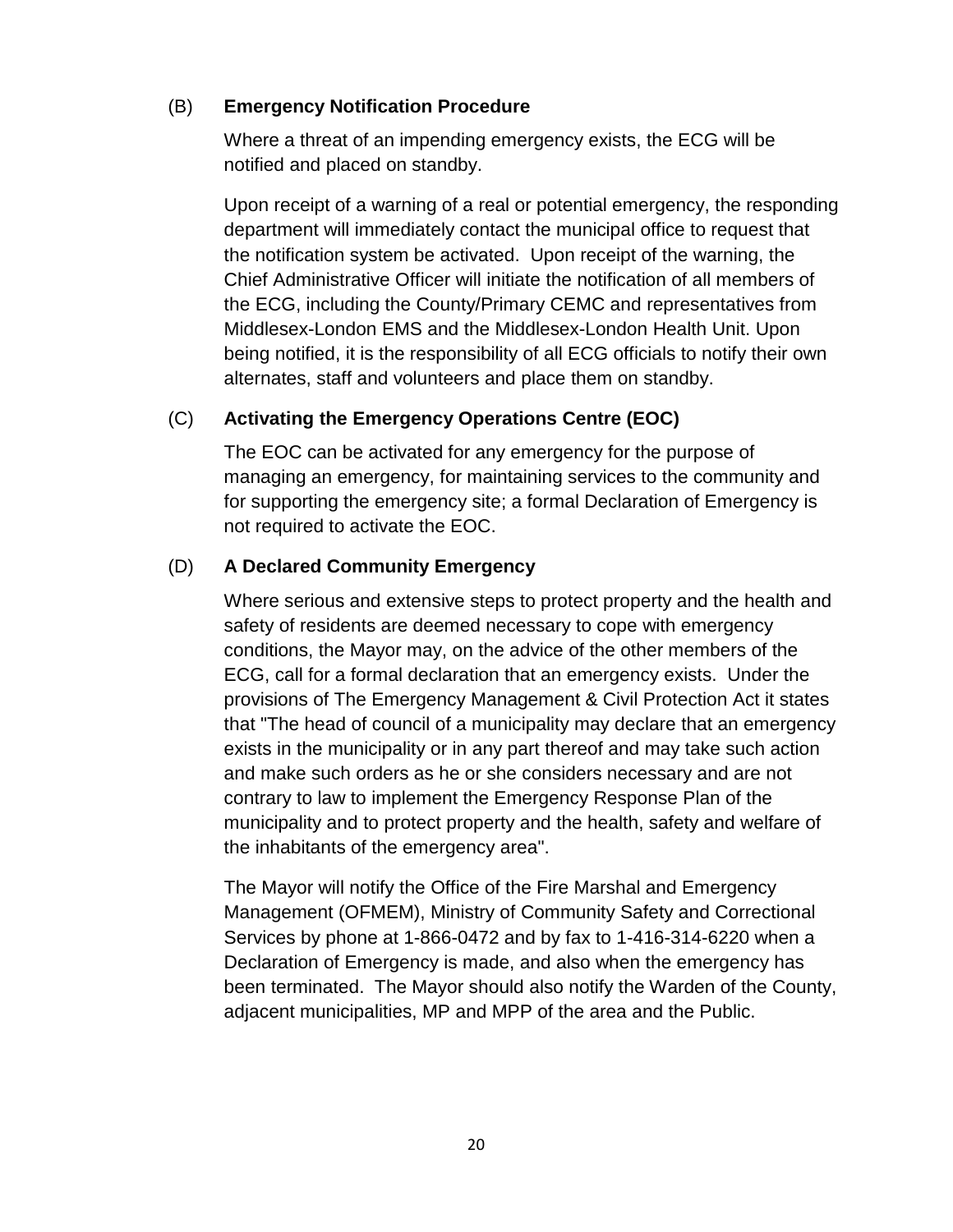The Mayor, in consultation with the Emergency Control Group, should carefully assess the situation prior to making a decision to formally declare an emergency. OFMEM provides a helpful "Checklist in Consideration of a Declaration of Emergency" which can assist in making this decision; also, copies of the Declaration and Termination of Emergency fax forms are available from OFMEM.

#### The Mayor should ensure that:

- (a) the information received as to the seriousness of the situation has been verified;
- (b) the situation involves an extended evacuation, or a significant degree of damage, injury or loss of life, or a threat to the environment; and
- (c) additional resources of personnel or equipment are required to support the emergency services.

#### A formal Declaration of Emergency will:

- (a) invoke the Emergency Management & Civil Protection Act and provide for the protection from personal liability for municipal staff and elected officials;
- (b) provide the authority to expend funds without reference to Council; and
- (c) provide coverage under the Workplace Safety and Insurance Act for duly registered volunteers, such as CERV Middlesex and CERV MLHU, ARES and Salvation Army volunteers.

The Mayor or Acting Mayor, as the Head of Council, is responsible for signing the Declaration of Emergency. This decision is made in consultation with other members of the ECG.

#### <span id="page-20-0"></span>Upon declaring an emergency, the Mayor will notify:

(a) Office of the Fire Marshal and Emergency Management (OFMEM), Ministry of Community Safety & Correctional Services at the Provincial Emergency Operations Centre (PEOC) by phone at 1- 866-314-0472 and by fax to 1-416-314-6220 when a Declaration of Emergency is made and when the emergency has been terminated;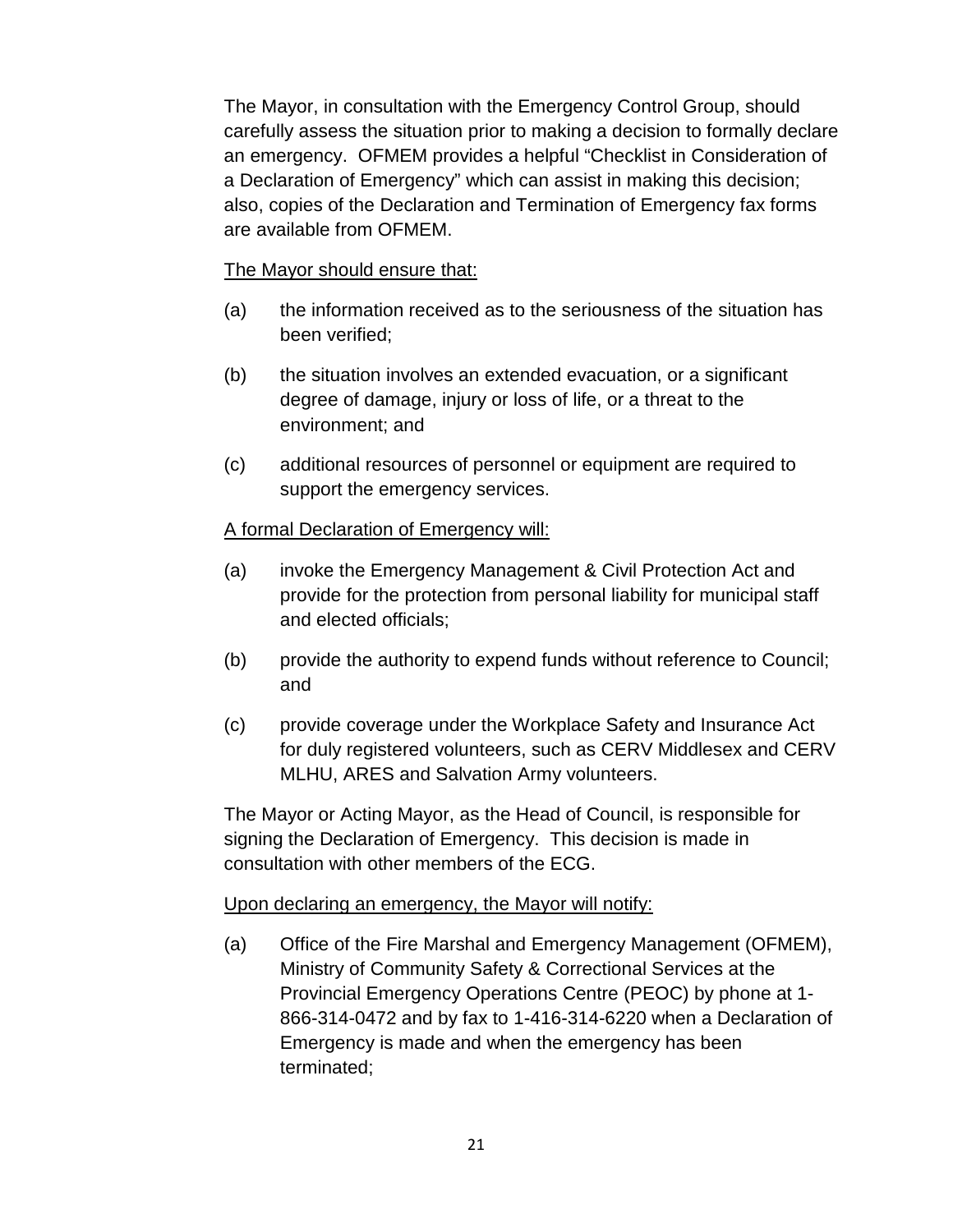- (b) Municipal Council;
- (c) County Warden and other County staff;
- (d) Neighbouring community officials, as required;
- (e) Local Member of the Provincial Parliament (MPP);
- (f) Local Member of Parliament (MP); and
- (g) The public should be notified as soon as possible, through carefully coordinated media releases and electronic media alerts created by the Emergency Information Officer, and approved by the Mayor.

#### A community emergency may be terminated at any time by:

- (a) Mayor or Acting Mayor; or
- (b) Municipal Council; or
- (c) Premier of Ontario.

#### When terminating an emergency, the Mayor will notify:

- (a) Office of the Fire Marshal and Emergency Management (OFMEM), Ministry of Community Safety & Correctional Services at the Provincial Emergency Operations Centre (PEOC) by phone at 1- 866-314-0472 and by fax to 1-416-314-6220 when a Declaration of Emergency is made and when the emergency has been terminated;
- (b) Municipal Council;
- (c) County Warden and other County staff;
- (d) Neighbouring community officials, as required;
- (e) Local Member of the Provincial Parliament (MPP);
- (f) Local Member of Parliament (MP); and
- (g) The public should be notified as soon as possible, through carefully coordinated media releases and electronic media alerts created by the Emergency Information Officer, and approved by the Mayor.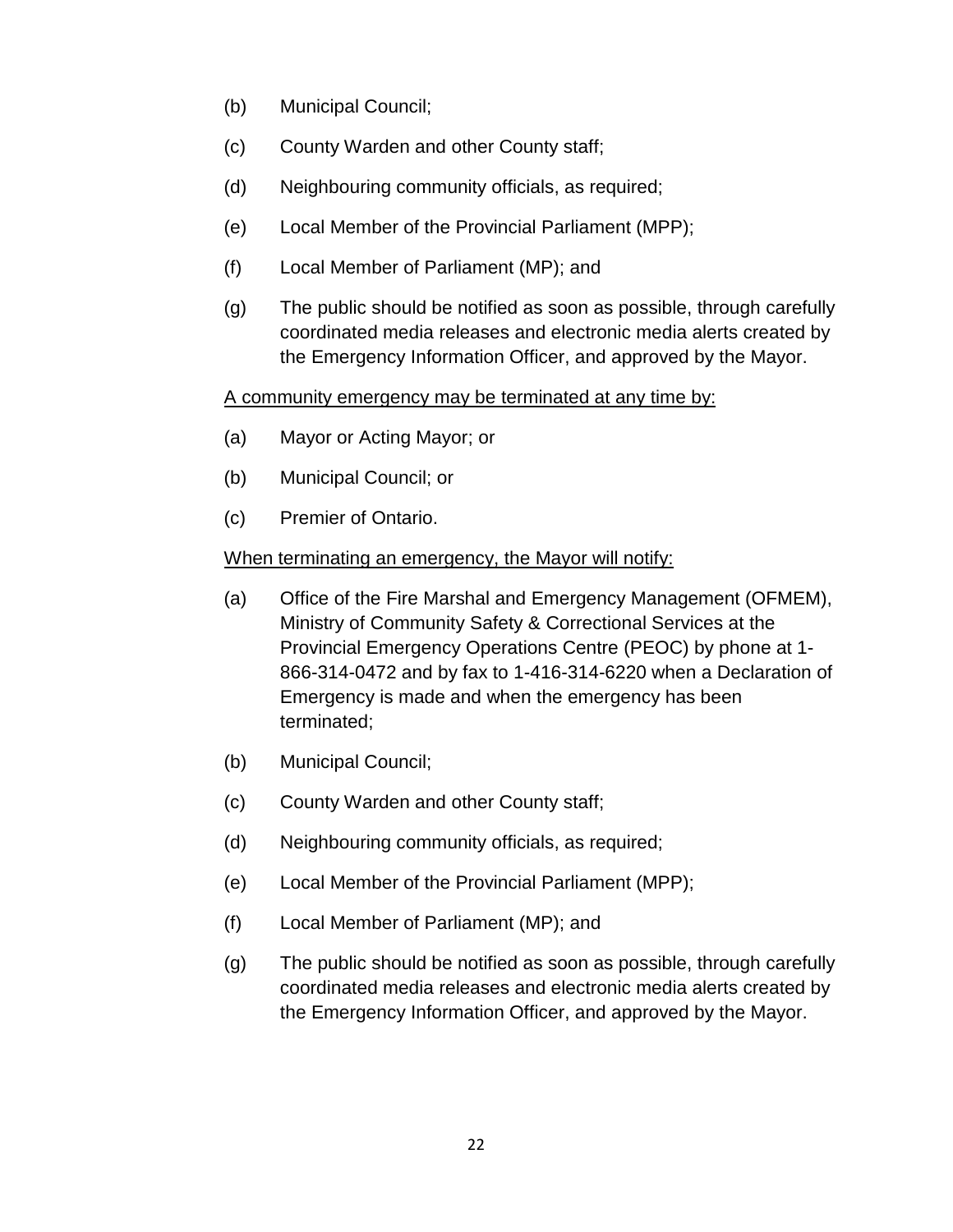#### <span id="page-22-0"></span>**16. EMERGENCY CONTROL GROUP (ECG) RESPONSIBILITIES**

The members of the Emergency Control Group (ECG) are likely to be responsible for the following actions or decisions:

- (a) Calling out and mobilizing their emergency services, agencies, and equipment;
- (b) Coordinating and directing their services and ensuring that any action necessary for the mitigation of the effects of the emergency are taken, provided they are not contrary to law;
- (c) Determining if the location and composition of the ECG are appropriate;
- (d) Advising the Mayor as to whether the declaration of an emergency is recommended;
- (e) Advising the Mayor on the need to designate all or a part of the Municipality as a disaster area;
- (f) Ensuring that an Emergency Site Manager (ESM) is appointed;
- (g) Ensuring support to the ESM by offering equipment, staff and resources, as required;
- (h) Ordering, coordinating and/or overseeing the evacuation of inhabitants considered to be in danger;
- (i) Discontinuing utilities of services provided by public or private concerns (ie. hydro, water, gas, closing down a shopping plaza);
- (j) Arranging for services and equipment from local agencies not under community control (i.e. private contractors, industry, volunteer agencies, service clubs);
- (k) Notifying, requesting assistance from and/or liaising with various levels of government and any public or private agencies not under community control, as considered necessary;
- (l) Determining if CERV volunteers, Salvation Army, emergency trailers or other County resources are warranted;
- (m) Determining if additional transport is required for evacuation or transport of persons and/or supplies;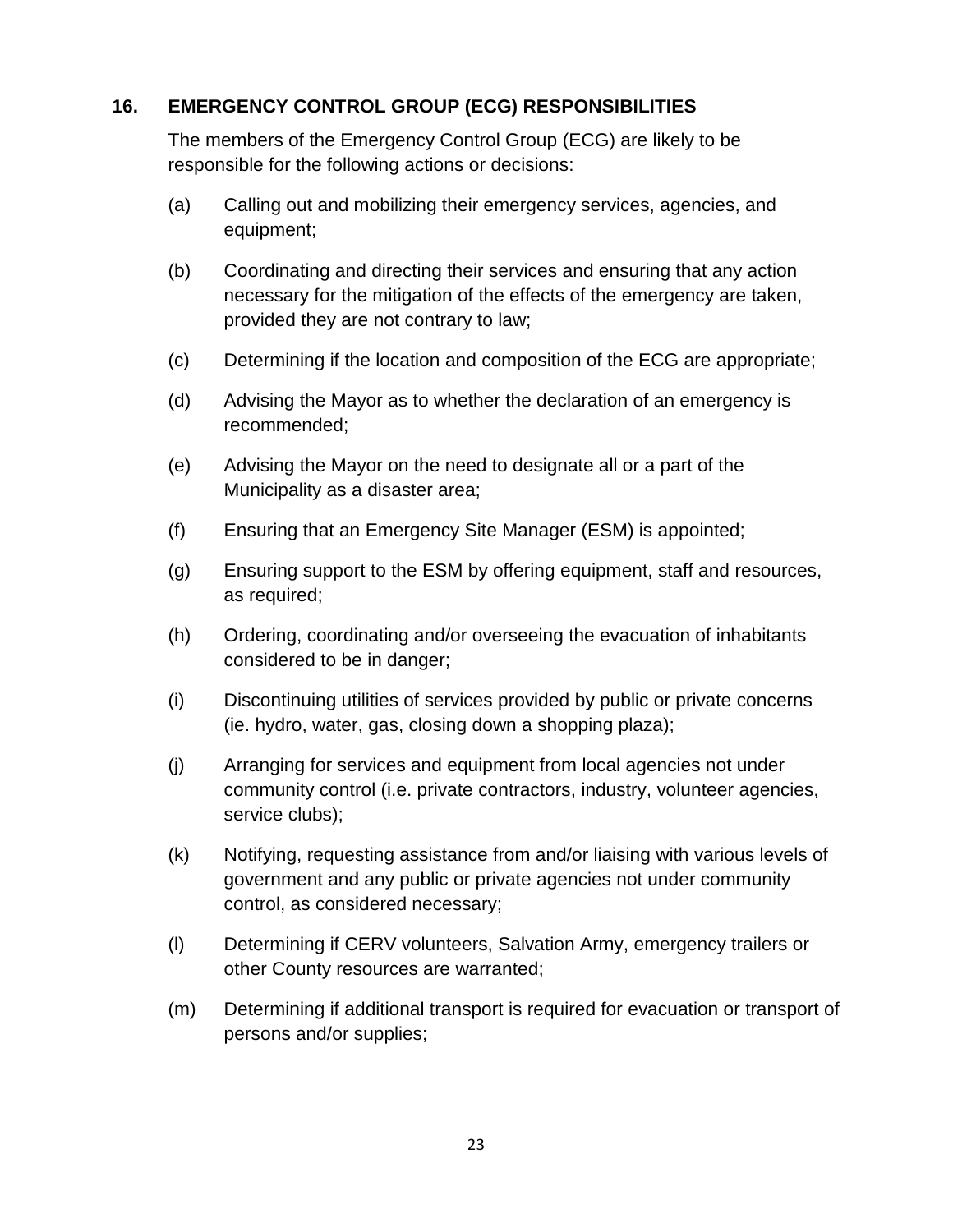- (n) Ensuring that pertinent information regarding the emergency is promptly forwarded to the EIO and Citizen Inquiry Supervisor for dissemination to the media and public;
- (o) Determining the need to establish advisory groups and/or sub-committees/ working groups for any aspect of the emergency including recovery;
- (p) Authorizing expenditures of money required for dealing with the emergency;
- (q) Notifying the services, agency or group under their direction of the termination of the emergency;
- (r) Maintaining a log outlining decisions made and actions taken, and submitting a summary of the log to the CAO within one week of the termination of the emergency, as required;
- (s) Participating in the debriefing following the emergency; and
- (t) Helping to address the emotional needs of the affected public and Municipal Staff through Critical Incident Stress Management (CISM) assistance.

#### <span id="page-23-0"></span>**17. EMERGENCY RESPONSE SYSTEM**

The individual responsibility of the Emergency Control Group (ECG)

#### <span id="page-23-1"></span>(A) **Mayor**

The Mayor, with the advice of the ECG, will be responsible in the emergency for:

- (a) Chairing meetings of the ECG, making decisions, determining priorities and giving direction to the heads of Municipal services;
- (b) Requesting assistance from neighbouring municipalities, from the County, and from senior levels of government when required;
- (c) Advising the Medical Officer of Health of the emergency situation and obtaining Health advice and assistance in dealing with the emergency;
- (d) Requesting assistance from volunteer and other outside agencies not under municipal control as required;
- (e) Declaring an emergency within the designated area, if required;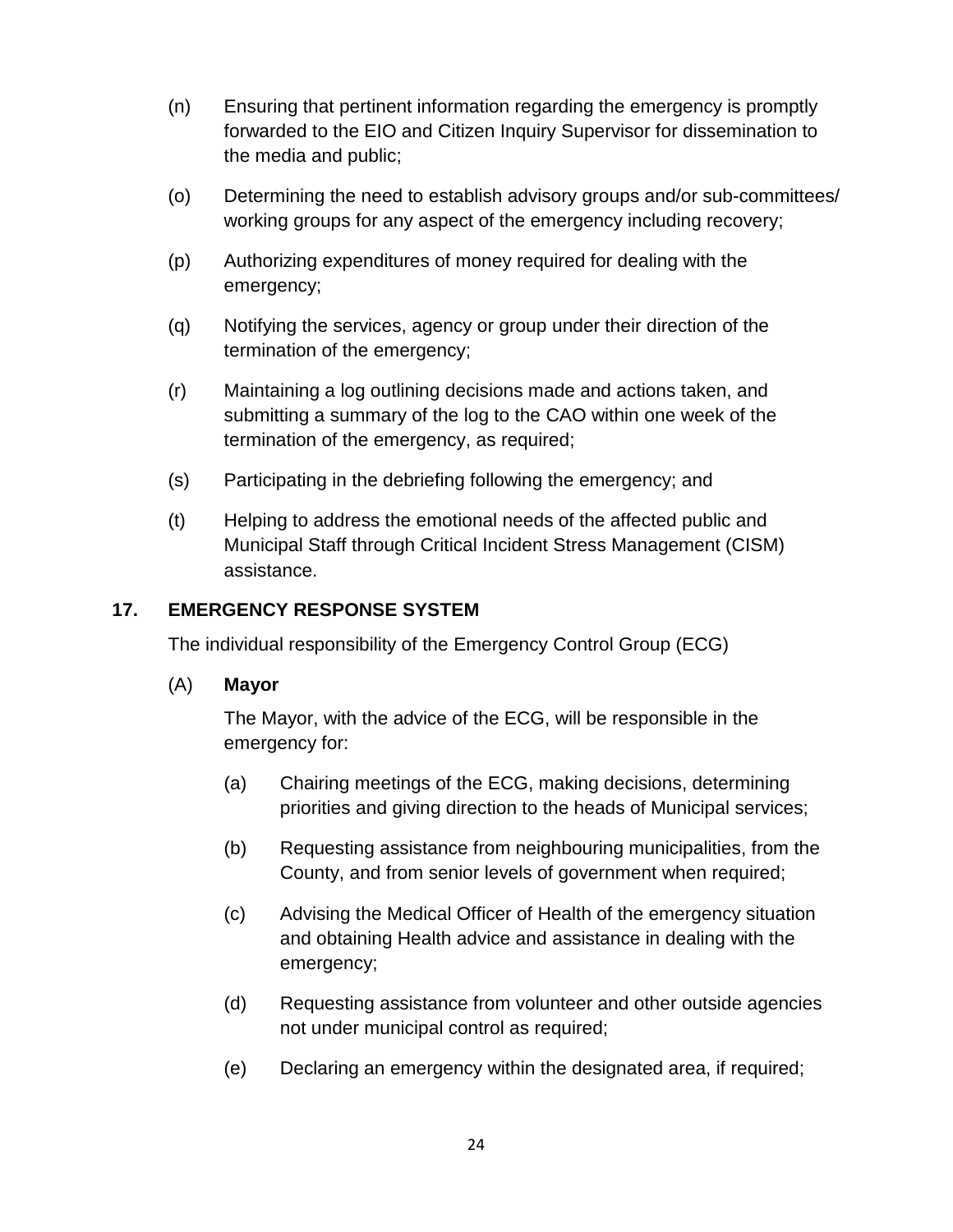- (f) Declaring that the emergency has terminated (Note: The Council may also terminate the emergency);
- (g) Notifying the Office of the Fire Marshal and Emergency Management (OFMEM) of the declaration of an emergency, and terminating of the emergency;
- (h) Ensuring that the Members of Council are advised of the declaration and termination of an emergency, and kept informed of the emergency situation;
- (i) Approving news releases and public announcements; and
- (j) Maintaining a personal log of all action taken by him/her during the course of the emergency.

#### <span id="page-24-0"></span>(B) **Deputy Mayor**

The Deputy Mayor will be responsible in an emergency for:

- (a) Acting as Head of Council in the absence of the Mayor;
- (b) Relieving the Mayor as a member of the ECG during a protracted emergency;
- (c) Other responsibilities as assigned by the Mayor; and
- (d) Maintaining a personal log of all action taken by him/her during the course of the emergency.

#### <span id="page-24-1"></span>(C) **Chief Administrative Officer (CAO)**

Upon learning of a potential emergency, the CAO will, in consultation with the OPP, Fire Chief and County/Primary CEMC, will consider the possible need to assemble the ECG and, if warranted, will initiate the fan-out procedure for assembling the ECG as outlined in section 28 of this plan. The CAO will decide if the alternate location for the ECG should be used and will so advise when initiating the assembly procedure in an emergency. The CAO will proceed to the Emergency Operations Centre (EOC) to assume the following responsibilities in the emergency:

- (a) Activating the emergency notification system;
- (b) Ensuring liaison with the OPP regarding security arrangements for the EOC, if necessary;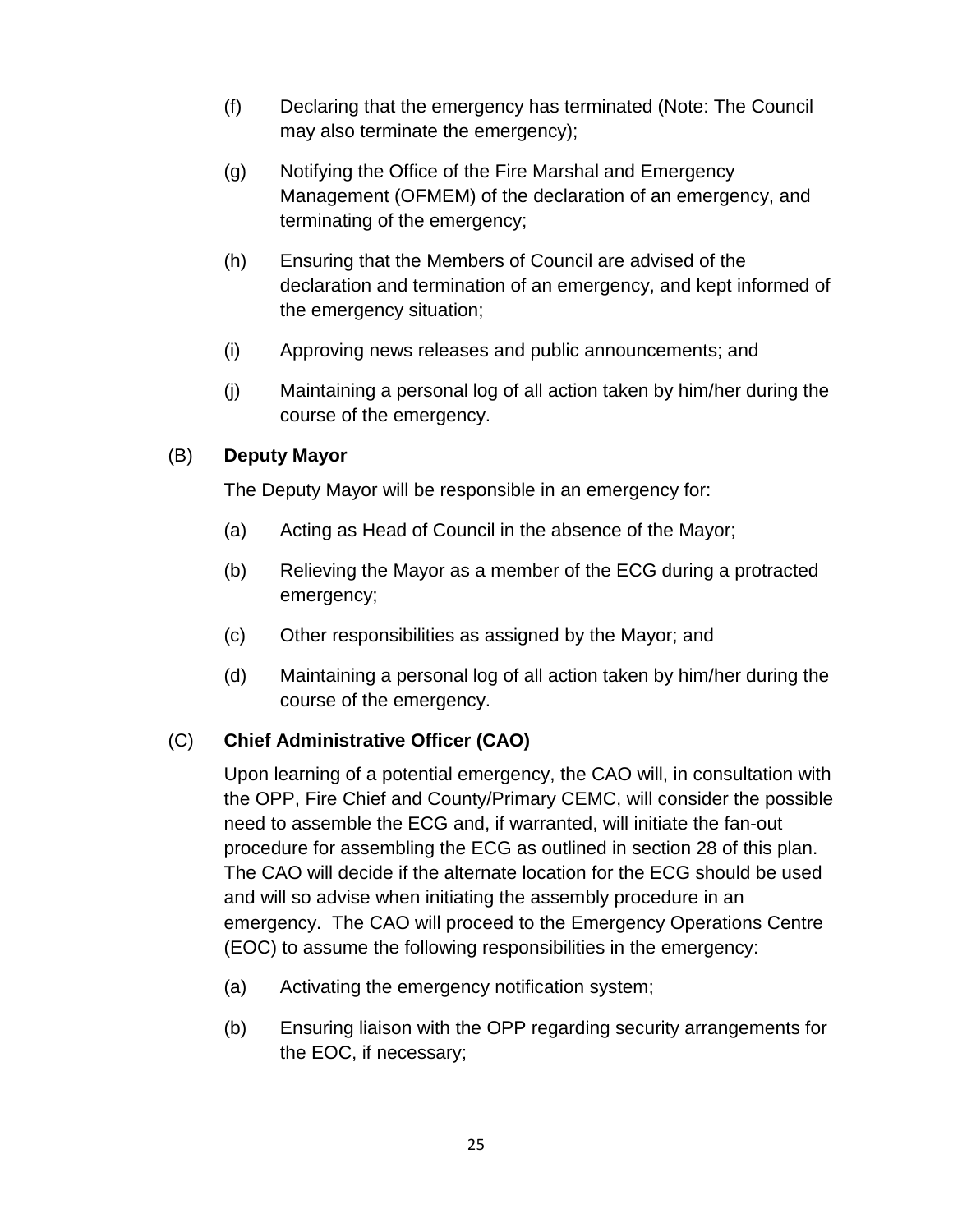- (c) Coordinating all operations within the EOC, including the scheduling of regular meetings;
- (d) Advising the Mayor on policies and procedures, as appropriate;
- (e) Approving, in conjunction with the Mayor, major announcements and media releases prepared by the Emergency Information Officer (EIO), in consultation with the ECG;
- (f) Ensuring the communication link is established between the ECG and the Emergency Site Manager (ESM);
- (g) Calling out additional municipal staff to provide assistance, as required;
- (h) Compiling records of costs incurred as a result of emergency action;
- (i) Arranging for periodic relief of ECG members and support staff in a protracted emergency; and
- (j) Maintaining a personal log of all action taken by him/her during the course of the emergency.
- <span id="page-25-0"></span>(D) **Clerk**

The Clerk is responsible for:

- (a) Assisting the Chief Administrative Officer, as required;
- (b) Arranging for the registration of the ECG members at the EOC and maintaining a ECG member list;
- (c) Ensuring all actions taken and decisions made by the Mayor and the ECG in dealing with the emergency are recorded;
- (d) Ensuring that maps, boards, event displays and event logs are kept up to date;
- (e) Notifying the required Support and Advisory Staff of the emergency, and of the location of the EOC;
- (f) Initiating the opening, operation and staffing of switchboards at the community offices, as the situation dictates, and ensuring operators are informed of the ECG members' telephone numbers in the EOC;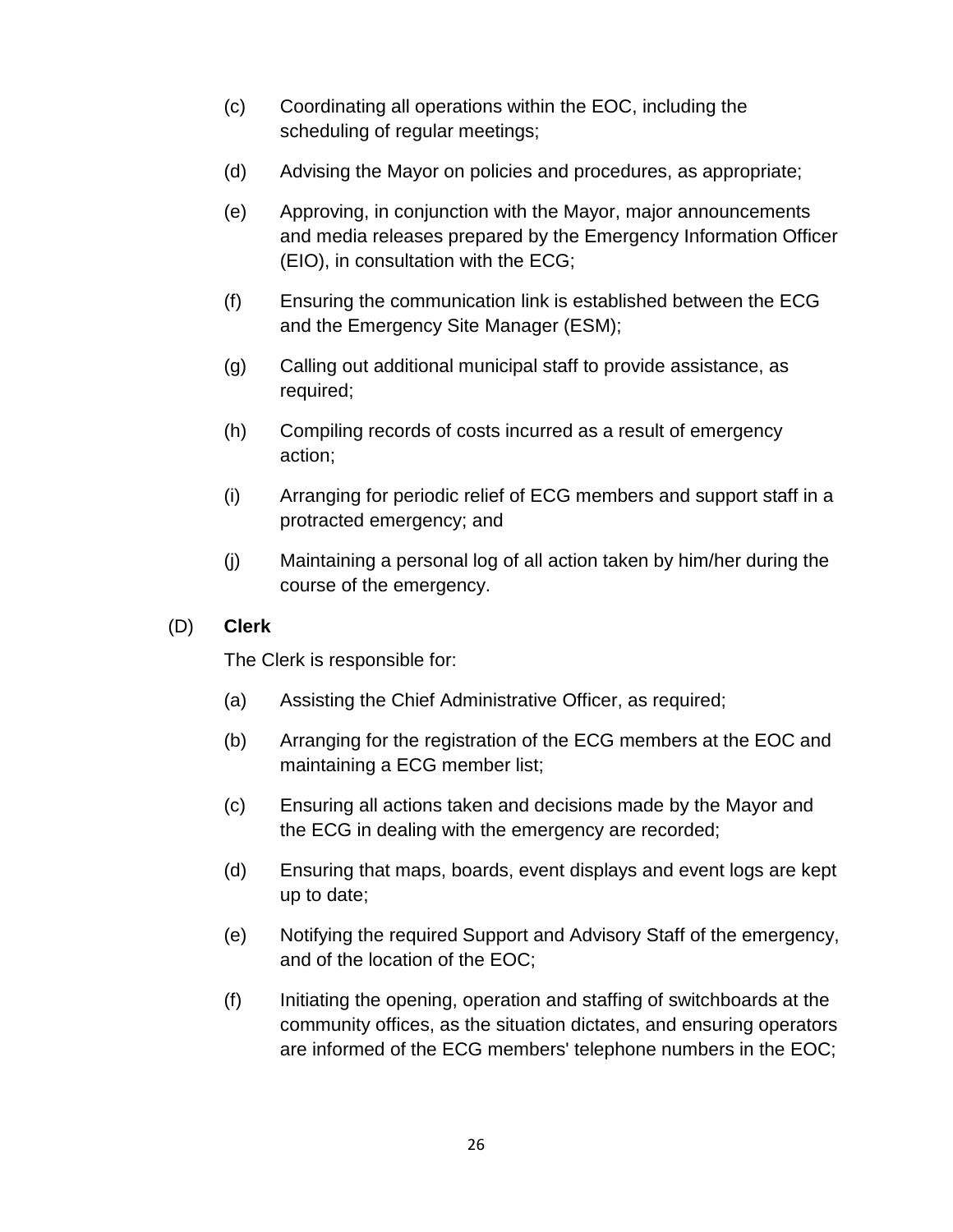- (g) Arranging for printing/photocopying of material and provision of administrative support, as required;
- (h) Coordinating the provision of clerical staff to assist in the EOC, as required; including a recording secretary;
- (i) Upon direction by the Mayor, ensuring that all Members of Council and Staff are advised of the declaration and termination of declaration of the emergency; and
- (j) Maintaining a personal log of all action taken by him/her during the course of the emergency.

#### <span id="page-26-0"></span>(E) **Fire Chief**

The nature of the emergency may require that the Fire Chief be totally committed to the on-site operations. Depending on the on-site situation he or his representative would join the ECG when assembled at the EOC to assume the following responsibilities:

- (a) Providing the ECG with information and advice on firefighting and rescue matters;
- (b) Depending on the nature of the emergency, assign an interim ESM and inform the ECG;
- (c) Establishing an ongoing communication link with senior fire officials at the scene of the emergency;
- (d) Informing the Mutual Aid Fire Coordinator and/or initiate mutual aid arrangements for the provision of additional firefighters and equipment, if needed;
- (e) Determining if additional or special equipment is needed and recommending possible sources of supply (i.e. breathing apparatus, protective clothing);
- (f) Providing assistance to other community departments and agencies and being prepared to take charge of or contribute to nonfirefighting operations, if necessary (i.e. rescue, first aid, casualty collection, evacuation);
- (g) Contacting Hydro One, Union Gas or Petroleum Companies for assistance in the emergency, if needed;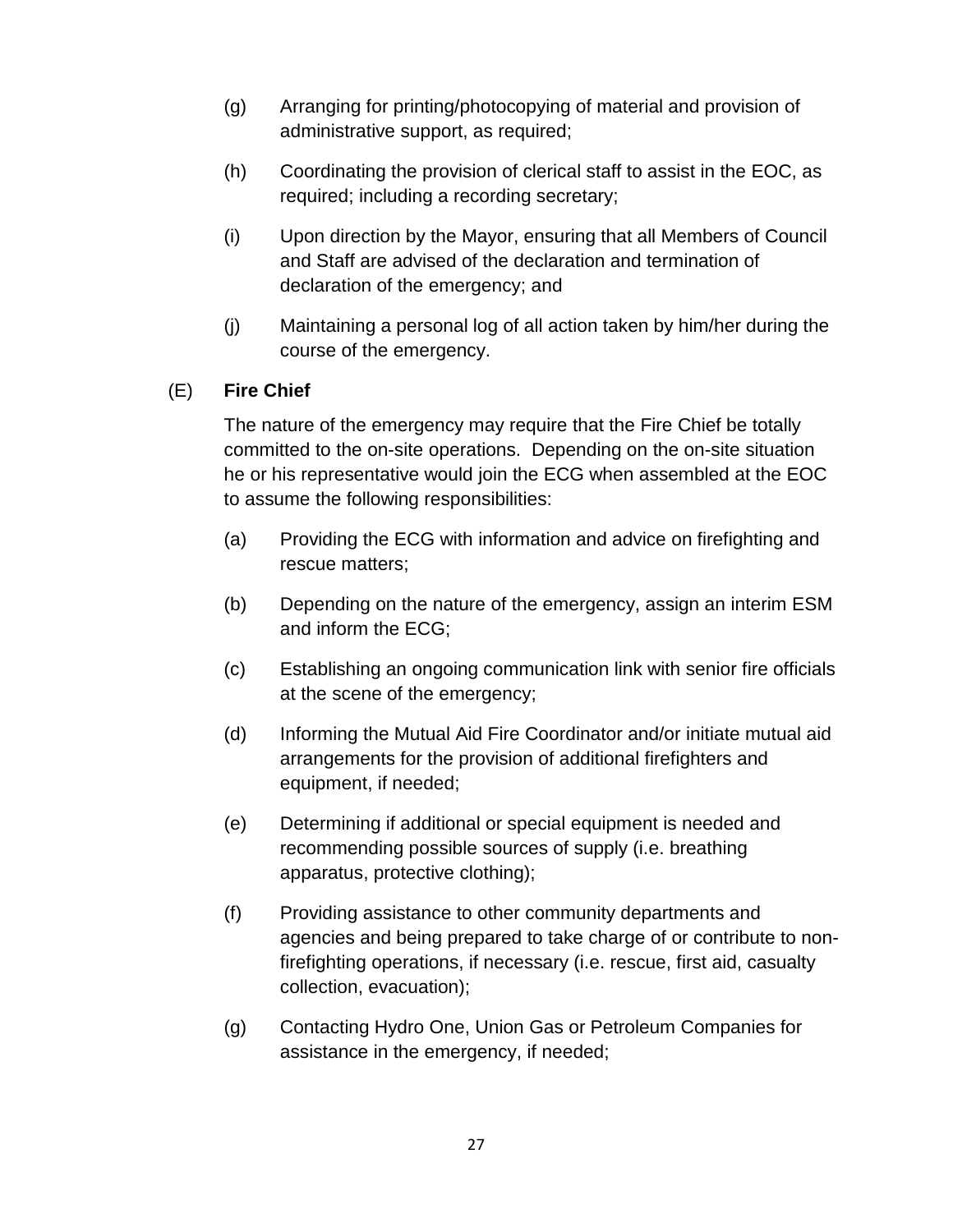- (h) Establishing, with the appropriate Provincial Ministry, and industry representatives, procedures to deal with special hazards, such as hazardous material spills, explosions or noxious fumes;
- (i) Arranging that a record is kept of outside assistance called for by Fire Departments involved; and
- (j) Maintaining a personal log of all action taken by him/her during the course of the emergency.

#### <span id="page-27-0"></span>(F) **Municipal Social Services Representative**

The Director of Community Services & Facilities is designated as the Municipal Social Services Member of the ECG, assisted if possible by a Social Services Representative provided by the County Administrator of Social Services, who will assume responsibility in an emergency for:

- (a) Opening of reception centres in collaboration with the County/ Primary CEMC;
- (b) Ensuring the well-being of residents who have been displaced from their homes by arranging emergency lodging, clothing, food services, registration and inquiry services and personal services;
- (c) Liaison with the County/Primary CEMC regarding the engagement of CERV (Community Emergency Response Volunteers) team as required;
- (d) Contacting and providing direction to volunteer groups able to assist in welfare functions, when so directed by the ECG (ie. Salvation Army);
- (e) Supervising the opening and operation of temporary and/or longterm reception centres and ensuring they are adequately staffed;
- (f) Ensuring liaison with the OPP with respect to the designation of evacuation centres which can be opened on short notice;
- (g) Supervising the opening and operation of the set-up of evacuation centres which can be opened on short notice;
- (h) Ensuring liaison with the Medical Officer of Health or MLHU representative on areas of mutual concern regarding operations in reception centres;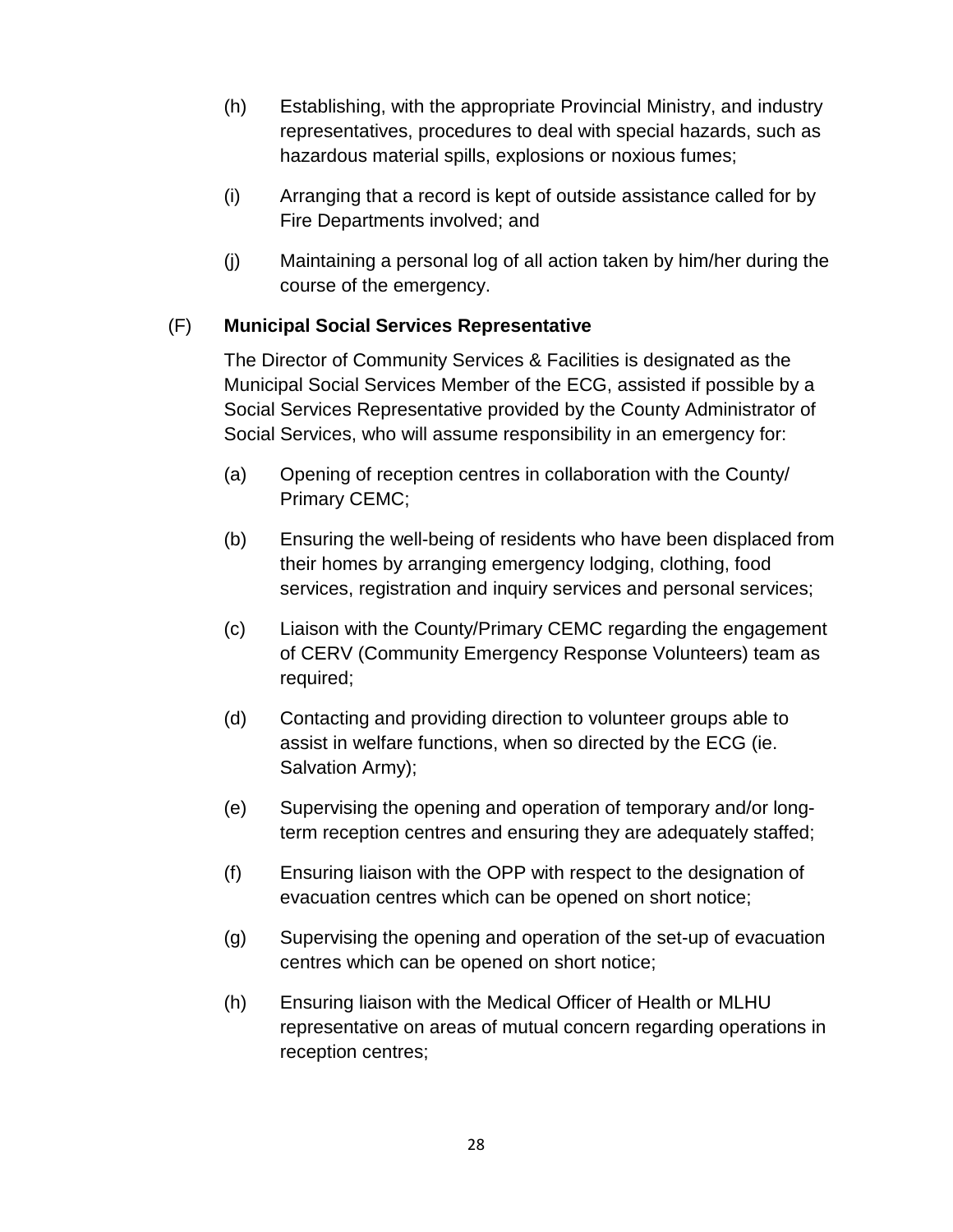- (i) Ensuring that a representative of the Board of Education and/or Separate School Boards are notified; and
- (j) Maintaining a personal log of all action taken by him/her during the course of the emergency.

#### <span id="page-28-0"></span>(G) **Director of Financial Services/Treasurer**

The Director of Financial Services/Treasurer is responsible for:

- (a) Providing information and advice on financial matters as they relate to the emergency;
- (b) Ensuring liaison, if necessary, with the Treasurers/Directors of Finance of neighbouring communities;
- (c) Ensuring that records of expenses are maintained for future claim purposes;
- (d) Ensuring the prompt payment and settlement of all the legitimate invoices and claims incurred during an emergency;
- (e) Providing and securing of equipment and supplies not owned by the Municipality; and
- (f) Maintaining a personal log of all action taken by him/her during the course of the emergency.

#### <span id="page-28-1"></span>(H) **Emergency Information Officer**

The Emergency Information Officer (EIO) as indicated in Section 12, will implement the Media Plan and will assume responsibility in the emergency for:

- (a) In consultation with the ECG, preparing and issuing public announcements and news releases concerning the emergency for approval by the Mayor, in conjunction with the CAO;
- (b) Arranging with media representatives for assistance in collecting and forwarding warnings and directions to the public that have been approved by the Mayor;
- (c) Liaising with the local Emergency Information Centre(s), which may be housed in County Libraries in the Municipality and include a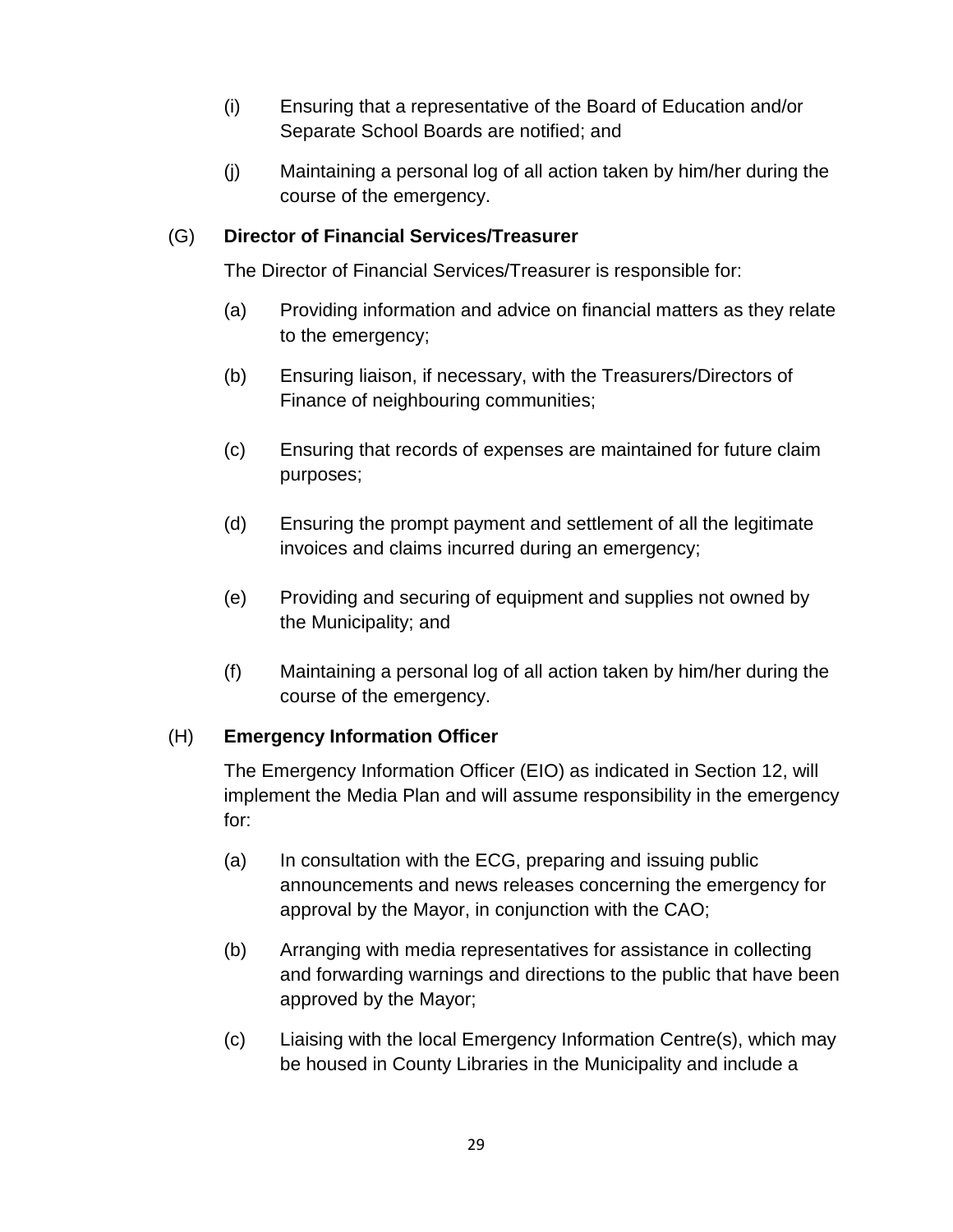Citizen Inquiry Line staffed by trained library staff and CERV volunteers;

- (d) In consultation with a County Librarian or County/Primary CEMC, establishing, when such is considered necessary by the ECG, an emergency information centre near, but not in the EOC, to which the emergency services can direct members of the public or media representatives seeking information. This will usually be in one of the County Libraries.
- (e) Informing the media of the point of telephone access for the public to reach the Citizen Inquiry Line and Registration and Inquiry Service, if such service is in operation, so that this information can be passed to the public quickly;
- (f) The EIO will provide up to date information to the Citizen Inquiry Line and Registration and Inquiry Service staff;
- (g) The EIO will work closely with the IT Manager to ensure the Municipality's website is updated on the emergency and that social media resources are effectively utilized to spread accurate information during the emergency; and
- (h) Maintaining a personal log of all action taken by him/her during the course of the emergency.

#### <span id="page-29-0"></span>(I) **Director of Transportation**

Upon learning of a potential emergency, the Director of Transportation will consider the possible need for assembling the ECG and, if warranted, will contact the Middlesex OPP or Fire Chief and request the ECG be assembled. The Director of Transportation will alert his/her staff and will report to the EOC to assume the responsibilities as an Engineering member of the ECG.

The Director will be responsible for:

- (a) Preparing and equipping the Emergency Operations Centre;
- (b) Ensuring the provision of emergency standby power for the EOC;
- (c) Providing the ECG with information and advice on engineering and operations matters;
- (d) Depending on the nature of the emergency, assign an interim ESM and inform the ECG;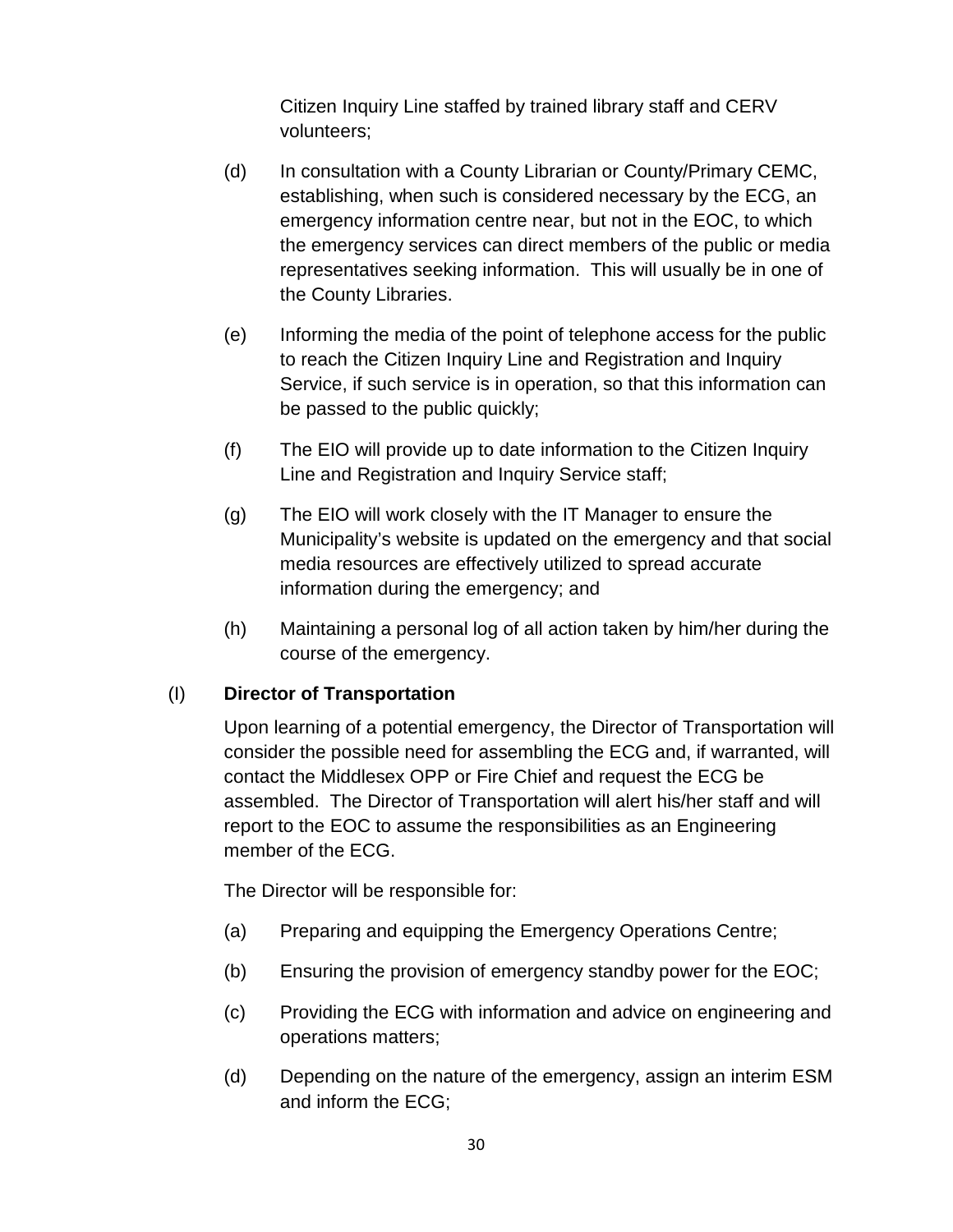- (e) Establishing an ongoing communications link with the senior operations official at the scene of the emergency;
- (f) Ensuring liaison with the Public Works representative from the neighbouring community(s) to ensure a coordinated response;
- (g) Arranging for Municipal staff and equipment to assist in containing the emergency situation and assisting in rescue operations;
- (h) Ensuring construction, maintenance and repair of municipal roads;
- (i) Providing, in conjunction with the Director of Environmental Services, emergency potable water, supplies and sanitation facilities to the requirements of the Medical Officer of Health;
- (j) Providing Transportation vehicles and equipment as required by any other emergency services;
- (k) Carrying out the responsibilities of the Municipal Flood Coordinator in a flood emergency and maintaining liaison with the appropriate Conservation Authority;
- (l) Ensuring liaison with the appropriate Conservation Authority regarding flood control, conservation and environmental matters and being prepared to take preventative action;
- (m) Coordinating the acquisition, distribution and scheduling of various modes of transport (ie. school buses, trucks, etc.) for the purpose of transporting persons and/or supplies, as required;
- (n) Procuring staff to assist, as required;
- (o) Ensuring that a record is maintained of drivers and operator involved;
- (p) Re-establishing essential municipal services at the end of the emergency period; and
- (q) Maintaining a personal log of all action taken by him/her during the course of the emergency.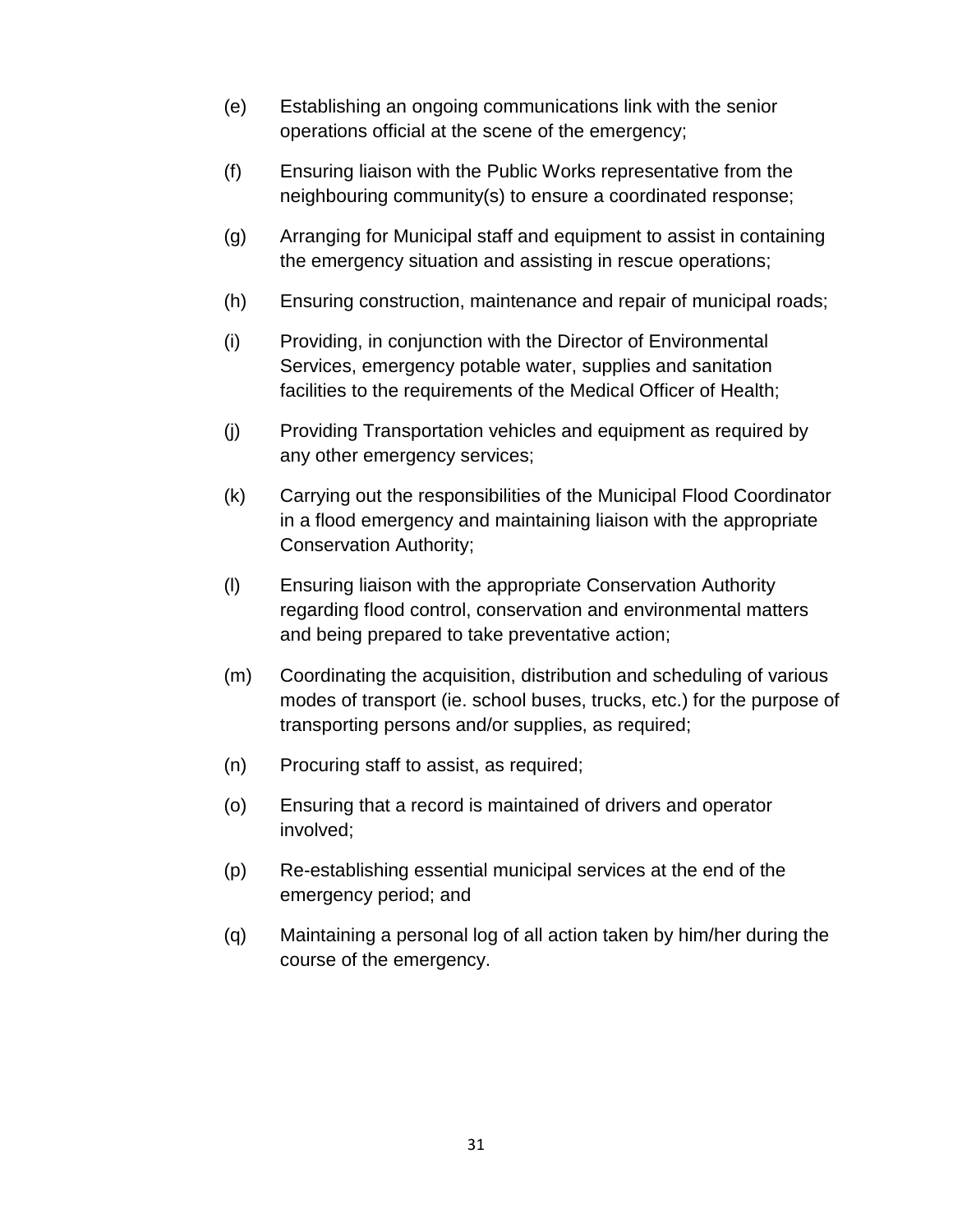#### <span id="page-31-0"></span>(J) **Director of Environmental Services**

Upon learning of a potential emergency, the Director of Environmental Services will consider the possible need for assembling the ECG and, if warranted, will contact the OPP or Fire Chief and request the ECG be assembled. The Director of Environmental Services will alert his/her staff and will report to the EOC to assume the responsibilities as an Engineering member of the ECG.

The Director will be responsible for:

- (a) Providing the ECG with information and advice on engineering and operations matters;
- (b) Depending on the nature of the emergency, assign an interim ESM and inform the ECG;
- (c) Establishing an ongoing communications link with the senior operations official at the scene of the emergency;
- (d) Ensuring liaison with the Environmental representative from the neighbouring community(s) to ensure a coordinated response;
- (e) Arranging for Municipal staff and equipment to assist in containing the emergency situation;
- (f) Ensuring the maintenance of sanitary sewage and water systems;
- (g) Providing equipment for emergency pumping operations;
- (h) Ensuring liaison with the Fire Chief concerning emergency water supplies for firefighting purposes;
- (i) Providing emergency potable water, supplies and sanitation facilities to the requirements of the Medical Officer of Health;
- (j) Discontinuing any Environmental service to any resident, as required, and restoring these services when appropriate;
- (k) Ensuring liaison with public utilities to disconnect any service representing a hazard and/or to arrange for the provision of alternate services or functions;
- (l) Re-establishing essential municipal services at the end of the emergency period; and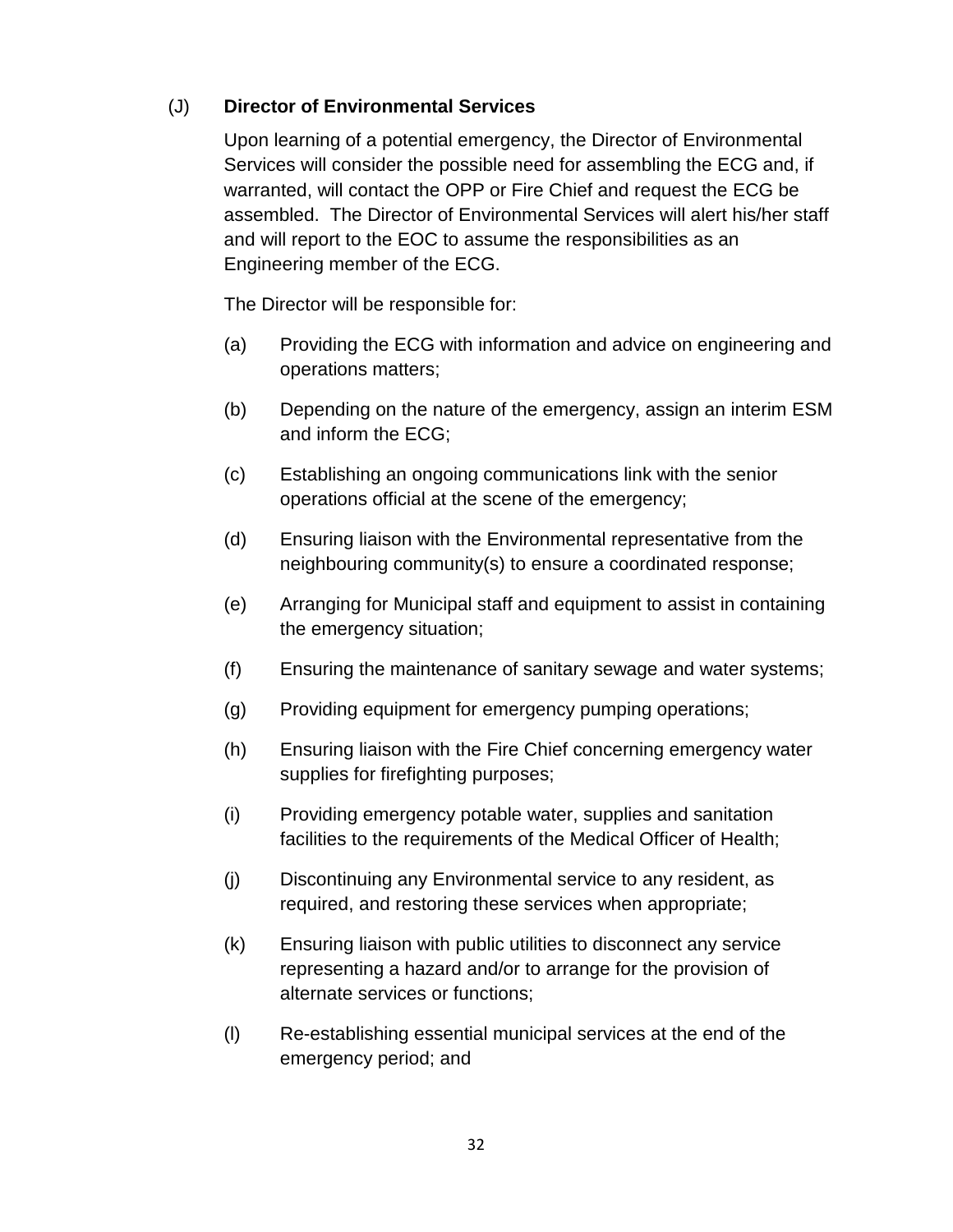(m) Maintaining a personal log of all action taken by him/her during the course of the emergency.

#### <span id="page-32-0"></span>(K) **Manager of IT (Telecommunications)**

The Manager of IT is responsible for:

- (a) Initiating the necessary action to ensure the telecommunications and IT systems at the EOC and/or reception centres function as effectively as possible, as the situation dictates;
- (b) Ensuring the EOC is property equipped and staffed for communications and working to correct any problems which may arise;
- (c) Making arrangements to acquire additional IT and communications resources, if required, during an emergency; and
- (d) Maintaining a personal log of all actions taken by him/her during the course of the emergency.

#### <span id="page-32-1"></span>(L) **County/Primary Community Emergency Management Coordinator or Local Alternate**

The County/Primary Community Emergency Management Coordinator (CEMC) or Alternate CEMC is the main link on a regular basis with EMO. The CEMC's main responsibilities are:

- (a) Prearranging for the clear identification of ECG members.
- (b) Ensuring that all members of the ECG have necessary plans, resources, supplies, maps, and equipment;
- (c) Providing advice and clarification about the implementation details of the Emergency Response Plan;
- (e) Providing liaison between the ECG and the Office of the Fire Marshal and Emergency Management (OFMEM);
- (e) Contacting and providing direction to volunteer agencies and other groups (Salvation Army under Agreement) which may be able to assist in emergency social service functions, including food services, emergency lodging, clothing, other personal services and the Registration & Inquiry Service;
- (f) Deploying the CERV Middlesex Team, when required, to provide Emergency Social Services assistance, especially at municipal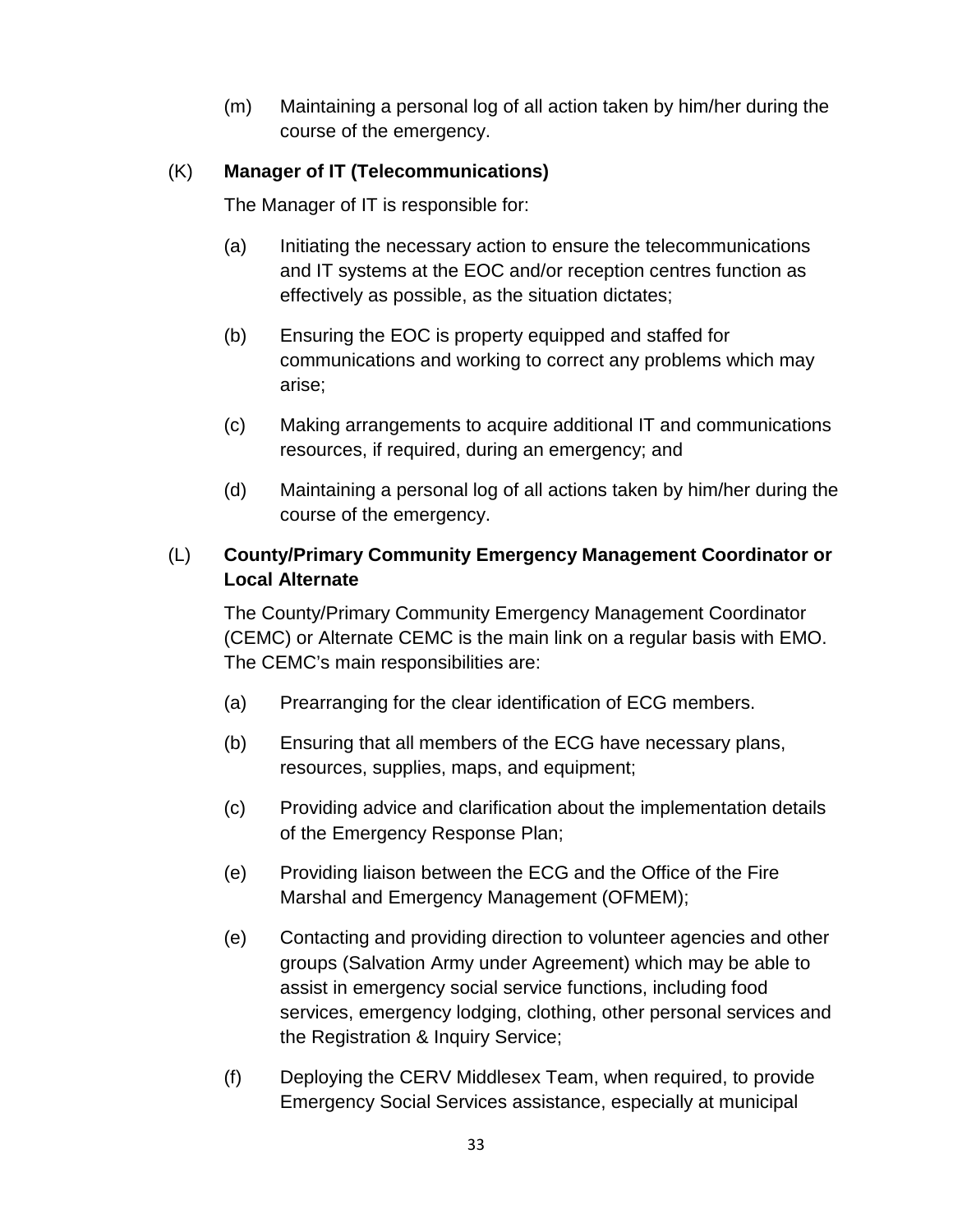Recreation Centres; providing direction to the CERV Team; also, providing a liaison between the CERV Team Leader, staff on site and the ECG;

- (g) Deploying the Emergency Support Unit (ESU) trailers or other County emergency equipment when requested by Municipality;
- (h) Ensuring that the operating cycle is utilized by the ECG and related documentation is maintained and kept for future reference;
- (i) Addressing any action items that may result from the activation of the Municipality's Emergency Response Plan and keeping the ECG informed of implementation needs;
- (j) Collecting all records and logs for the purpose of the debriefings and post-emergency reporting that will be prepared; and,
- (k) Maintaining a personal log of all actions taken by him/her during the course of the emergency.

#### <span id="page-33-0"></span>(M) **Middlesex-London Emergency Medical Services (EMS) Representative**

The Middlesex-London Emergency Medical Services Representative is responsible for:

- (a) Providing information on patient care activities and casualty movement from the emergency site;
- (b) Establishing an ongoing communications link with the EMS official(s) at the scene of the emergency;
- (c) Liaising and obtaining EMS resources from the Ontario Ministry of Health & Long-Term Care - Emergency Health Services - Ambulance Service Branch (Senior Field Manager or on-call Duty Manager) and from other municipalities, if required;
- (d) Liaising with the Central Ambulance Communications Centre (CACC) regarding patient status, destination and department case load;
- (e) Organizing the EMS response to assist and coordinate the actions of other social service agencies' EMS branches (i.e. St. John Ambulance, patient transfer services and other transportation providers);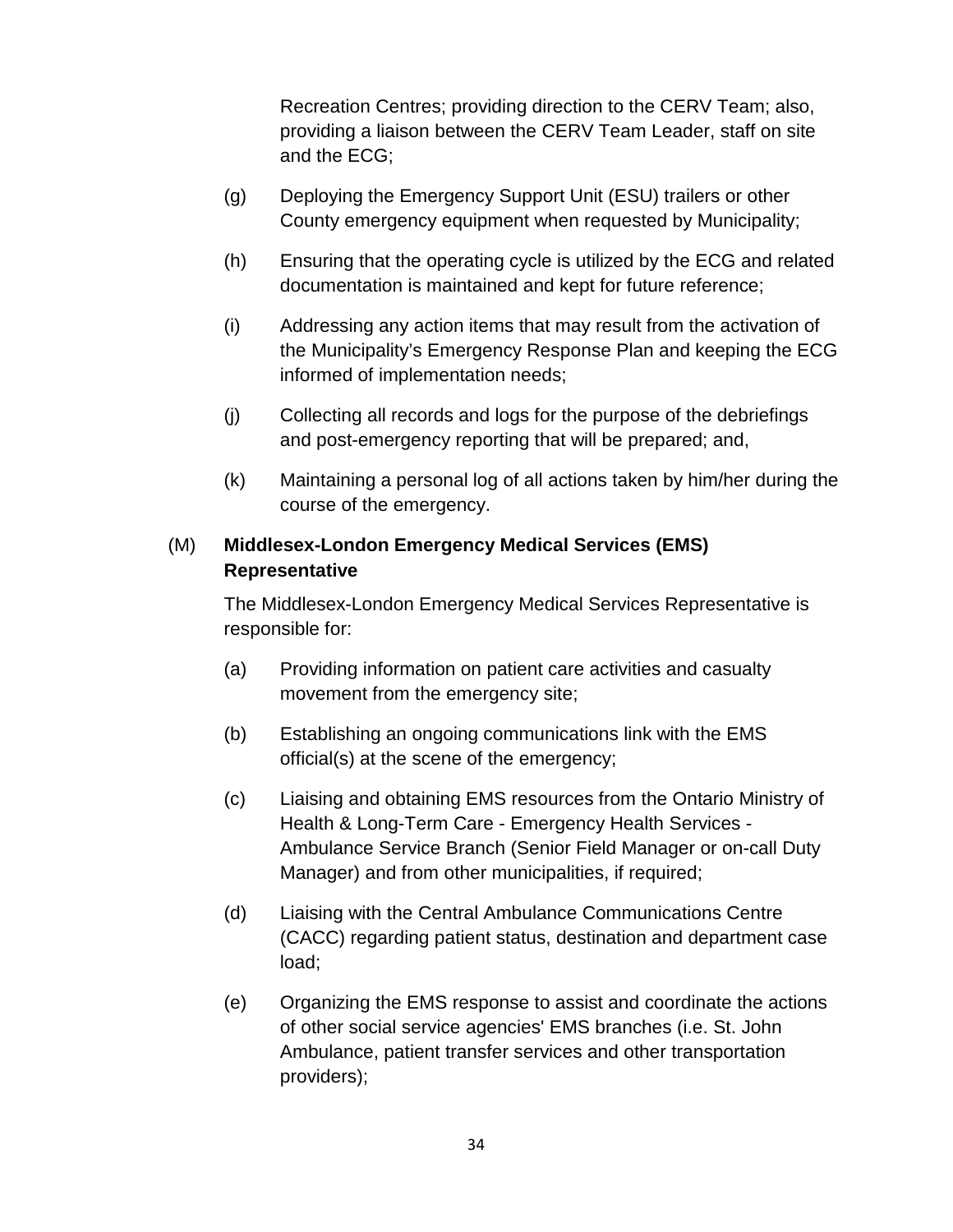- (f) Advising the ECG if other means of transportation are required for large-scale responses;
- (g) Obtain EMS Mutual Aid assistance as required for both land and air-based patient transport;
- (h) Assist with the emergency evacuation when required;
- (i) Ensure balanced EMS coverage is available at all times throughout the community;
- (j) Liaising with the receiving hospitals;
- (k) Liaising with Police, Fire, Coroner and the Medical Officer of Health, as required; and
- (l) Maintaining a personal log of all decisions made and actions taken by him/her during the emergency.

#### <span id="page-34-0"></span>(N) **Medical Officer of Health or Public Health Unit Representative**

The Medical Officer of Health or Public Health Unit Representative is responsible for:

- (a) Requesting that the ECG Notification System be activated in the event of a health emergency;
- (b) Acting as a coordinating link for all emergency health services at the ECG;
- (c) Liaising with the Ontario Ministry of Health & Long-Term Care, Public Health Branch;
- (d) Depending on the nature of the emergency, assigning an interim Emergency Site Manager (ESM) and informing the ECG;
- (e) Establishing an ongoing communications link with the senior health official at the scene of the emergency;
- (f) Liaising with senior EMS representatives, hospital officials, relevant health care organizations (i.e. Community Care Access Centre, long-term care facilities), the Ministry of Health and Long-Term Care and relevant government agencies;
- (g) Providing authoritative instructions on health and safety matters to the public through the EIO and through the MLHU's emergency information system;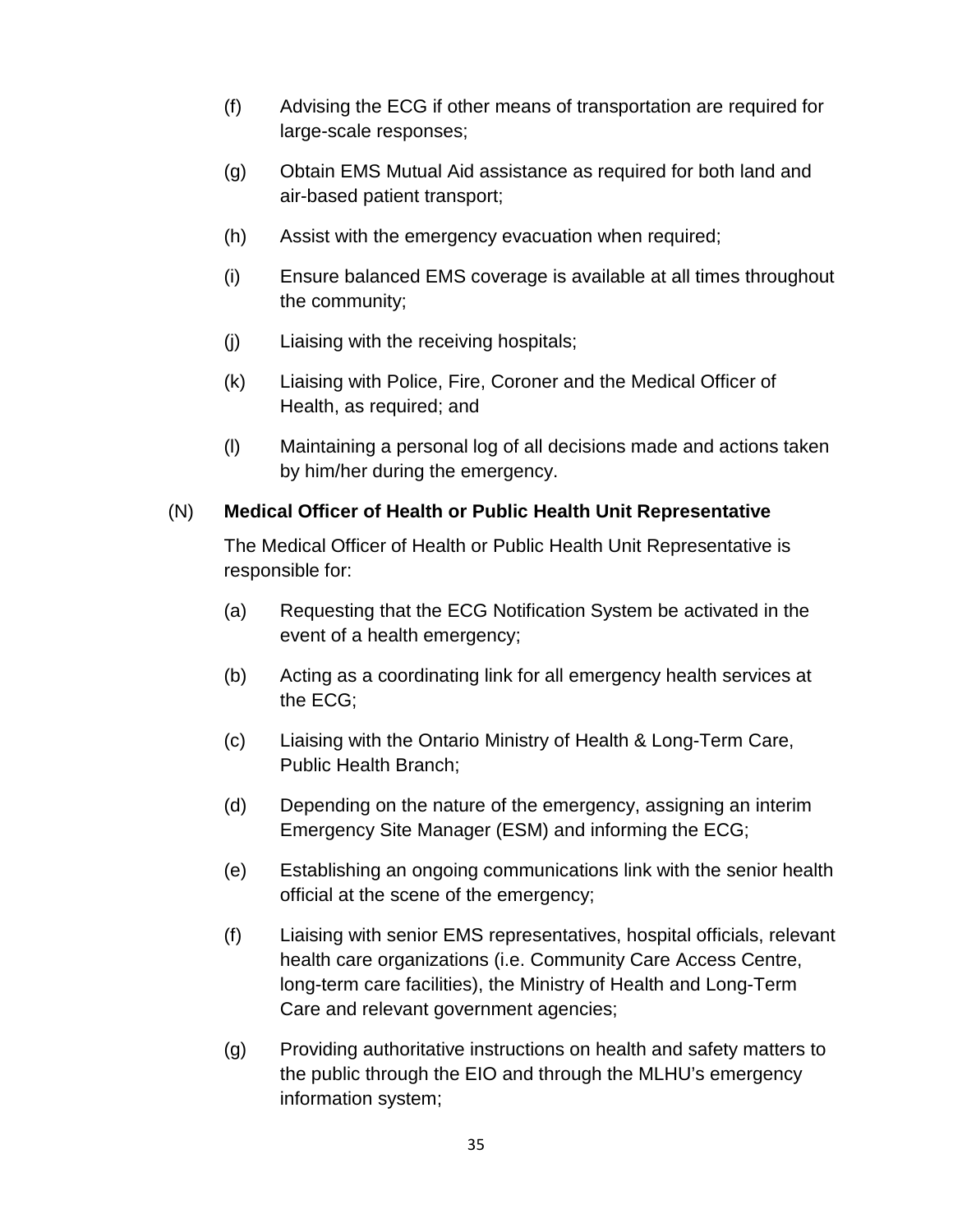- (h) Coordinating the response to disease related emergencies or anticipated emergencies, such as epidemics, according to the Ministry of Health & Long-Term Care policies;
- (i) Coordinating health care of citizens at home and in reception center's during an emergency;
- (j) Liaising with voluntary and private health care agencies, as required, for augmenting and coordinating public health resources;
- (k) Coordinating efforts towards prevention and control of the spread of disease during an emergency;
- (l) Notifying the ECG regarding the need for potable water supplies and sanitation facilities;
- (m) Liaising with the County/Primary CEMC and Social Services Representative(s) on areas of mutual concern regarding health services in reception centres;
- (n) Providing advice to the Mayor and the ECG on health matters;
- (o) When advised by emergency services of an emergency situation involving hazardous substances or any threat to public health, providing advice for the safety of emergency service workers and activities to reduce the adverse effects on public health;
- (p) Directing precautions in regard to food and water supplies when warranted;
- (q) Arranging for mass immunizations where required;
- (r) Notifying other agencies and senior levels of government about health related matters in the emergency; and
- (s) Maintaining a personal log of all decisions made and actions taken by him/her during the emergency.

#### <span id="page-35-0"></span>(O) **Middlesex OPP**

Upon learning of a potential emergency, the OPP in consultation with the Fire Chief will consider the possible need for assembling the ECG and, if warranted, will contact the CAO or alternate and recommend the implementation of the alerting procedure. The OPP will then report to, or send a representative to the EOC to assume the following responsibilities as a Police member of the ECG: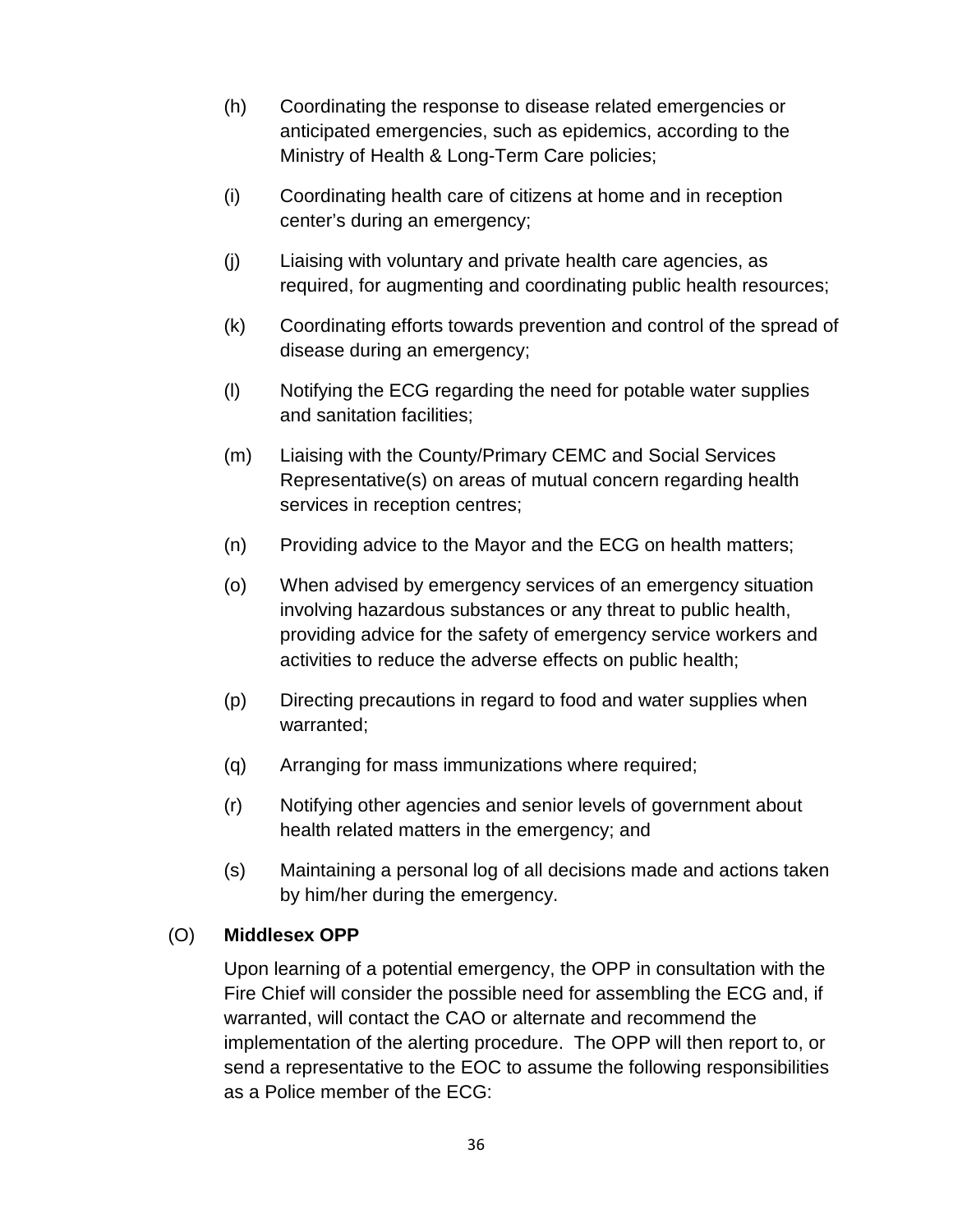- (a) Establishing a site command post with communications to the EOC;
- (b) Depending on the nature of the emergency, assign an interim ESM and inform the ECG;
- (c) Establishing an ongoing communications link with the senior police official at the scene of the emergency;
- (d) Establishing the outer perimeter in the vicinity of the emergency to facilitate the movement of emergency vehicles and restrict access to all but essential emergency personnel;
- (e) Providing traffic control staff to facilitate the movement of emergency vehicles;
- (f) Assisting with alerting persons endangered by the emergency and coordinating evacuation procedures;
- (g) Ensuring the protection of life and property and the provision of law and order;
- (h) Providing police services in the EOC, reception centres, morgues, and other facilities, as required;
- (i) Notifying the Coroner of fatalities;
- (j) Ensuring liaison with other community, Provincial and Federal police agencies, as required;
- (k) Providing an ESM, if required;
- (l) Assisting with media relations and providing a spokesperson, if necessary; and
- (m) Maintaining a personal log of all action taken by him/her during the course of the emergency.

#### <span id="page-36-1"></span><span id="page-36-0"></span>(P) **Responsibilities of Other Municipal Staff & Support Agencies**

#### (a) **Municipal Support Staff**

The Municipal Support Staff should be organized to carry out the following duties:

(i) Acting as recording secretary, to establish a paper trail and record decisions and actions taken;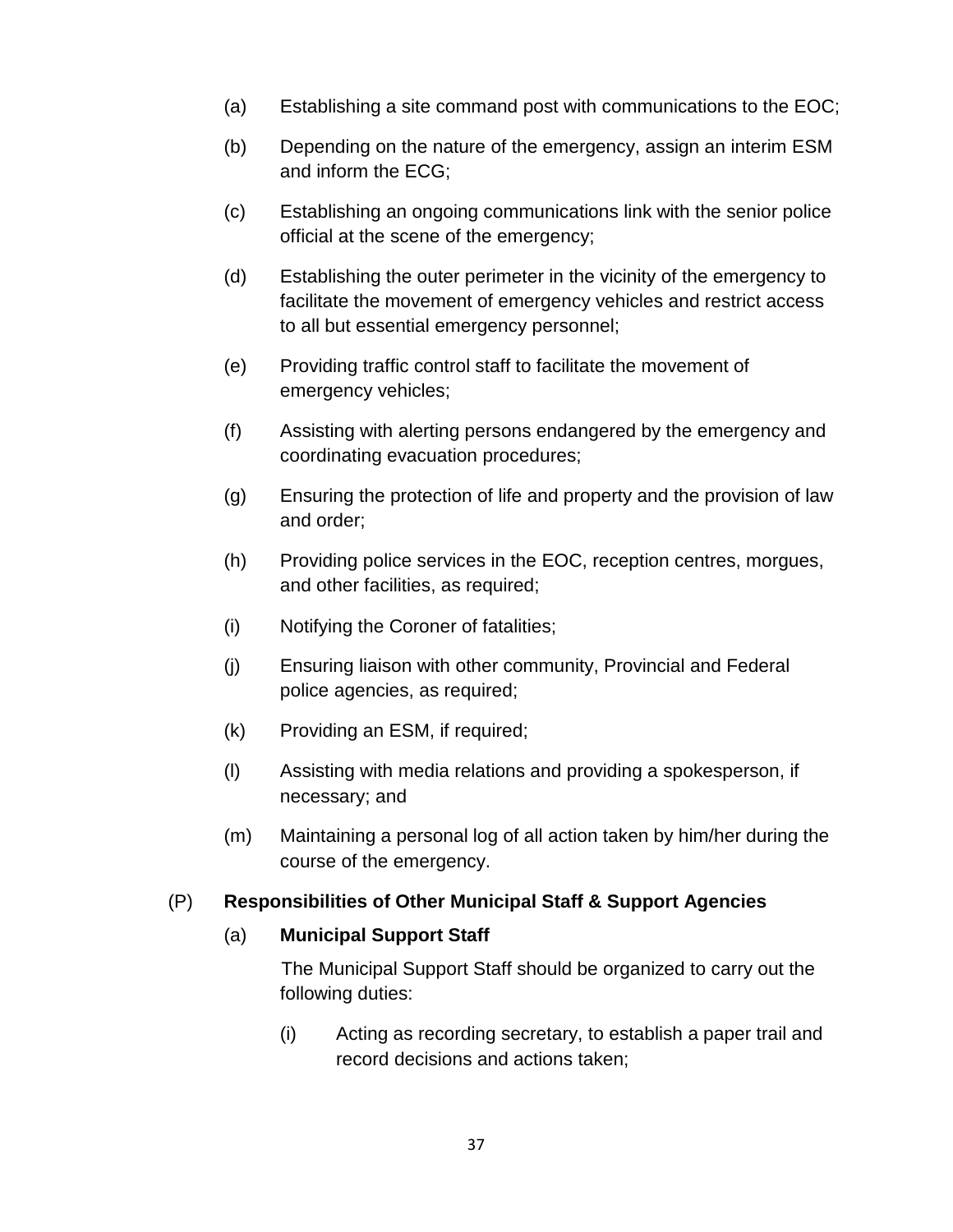- (ii) Assist in maintaining a Main Events Log, maps and display board;
- (iii) Answering calls from the public and maintaining a record of all public inquiries;
- (iv) Monitoring the media broadcasts and social media activity and reports to the ECG;
- (v) Registering all volunteers who have been requested to report to the EOC; and
- (vi) Providing essential housekeeping for the EOC and procuring food services and any other services assigned for/by the EOC and ECG.

#### <span id="page-37-0"></span>(b) **Legal Services Representative**

The Legal Services Representative is responsible for:

- (i) Providing legal advice to any member of the ECG on matters of legal nature, if required; and
- (ii) Maintaining a personal log of all action taken by him/her during the course of the emergency.

#### <span id="page-37-1"></span>(c) **Purchasing Agent**

The Purchasing Agent (Director of Financial Services/Treasurer) is responsible for:

- (i) Assisting with the provision and securing of equipment and supplies not owned by the Municipality;
- (ii) Ensuring liaison with purchasing agents of the neighbouring communities, if necessary;
- (iii) Maintaining and updating a list of all vendors (including 24 hour contact numbers) who may be required to provide supplies and equipment; and
- (iv) Maintaining a personal log of all actions taken by him/her during the course of the emergency.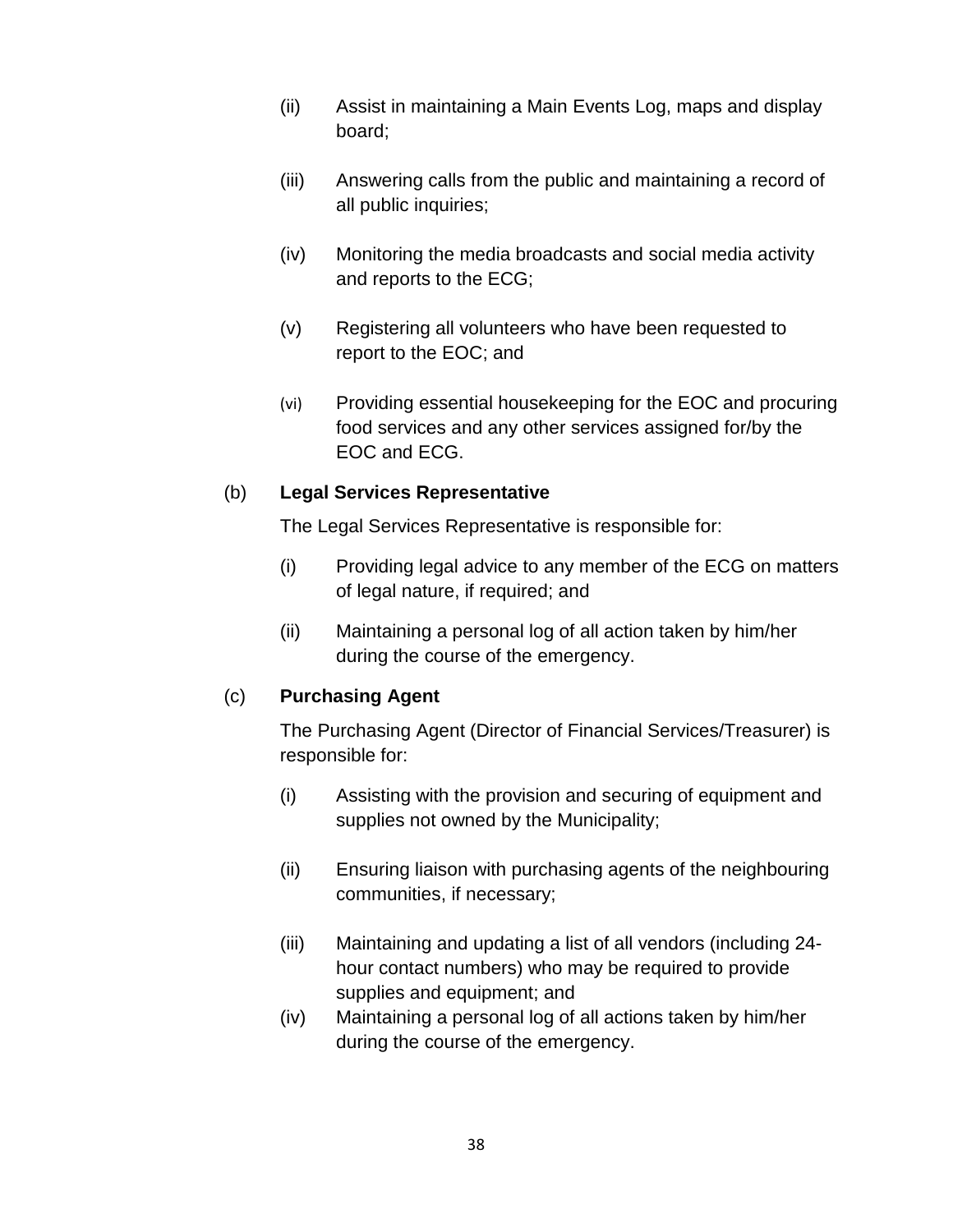#### <span id="page-38-0"></span>(d) **Human Resources Representative (CAO)**

The Human Resources Representative is responsible for:

- (i) Coordinating and processing requests for human resources;
- (ii) Coordinating offers of, and appeals for, volunteers with the support of the ECG;
- (iii) Selecting the most appropriate site(s) for the registration of human resources;
- (iv) Ensuring records of human resources and administrative details, that may involve financial liability, are completed;
- (v) Ensuring that a Volunteer Registration Form is completed, when volunteers are involved and a copy of the form is retained for municipal records;
- (vi) Ensuring identification cards are issued to registered volunteers and temporary employees;
- (vii) Arranging for transportation of human resources to and from site(s), where necessary;
- (viii) Obtaining assistance, if necessary, from Human Resources Development Canada, as well as, other government departments, public and private agencies and volunteer groups; and
- (ix) Maintaining a personal log of all actions taken by him/her during the course of the emergency.

#### <span id="page-38-1"></span>(e) **Municipal Spokesperson**

The municipal spokesperson (Mayor) is responsible for:

- (i) Giving interviews on behalf of the Municipality;
- (ii) Establishing a communication link and regular liaison with the EIO at the EOC;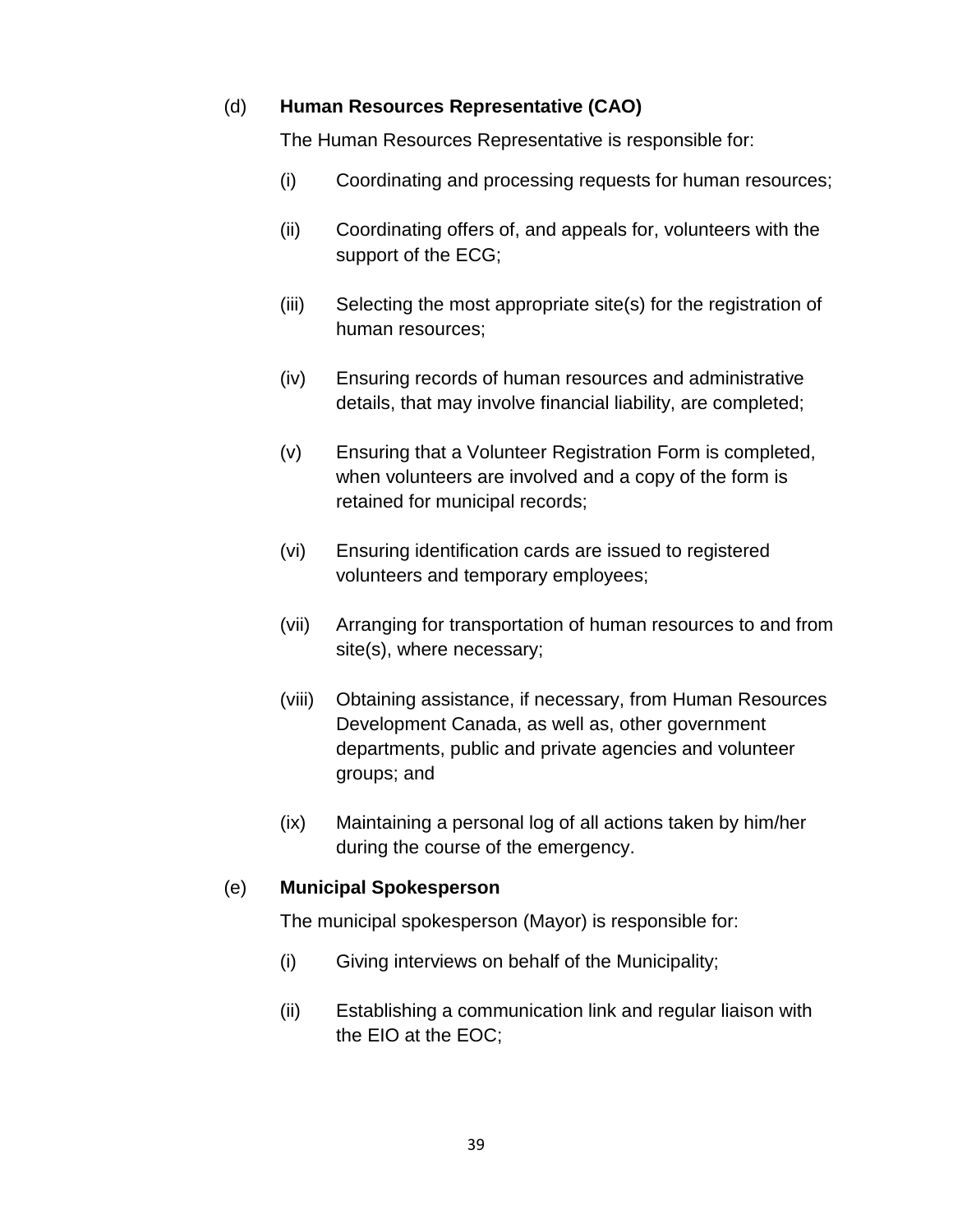- (iii) Redirecting all inquiries about decisions made by the ECG and about the emergency as a whole, to the EIO;
- (iv) Participating in media briefings and photograph sessions at the scene when necessary and appropriate;
- (v) Participating in on-scene interviews between the emergency services personnel and the media; and
- (vi) Maintaining a personal log of all actions taken by him/her during the course of the emergency.

#### <span id="page-39-0"></span>(f) **ARES Volunteers**

ARES Volunteers report to the Community Emergency Management Coordinator and may be responsible for:

- (i) Activating the emergency notification system of the local amateur radio operators group;
- (ii) Providing emergency radio contact in the event of complete telephone failure;
- (iii) Maintaining an inventory of community and private sector communications equipment and facilities within the community, which could, in an emergency, is used to augment existing communications systems;
- (iv) Making arrangements to acquire additional communications resources during an emergency, if required; and
- (v) Maintaining a personal log of all actions taken by him/her during the course of the emergency.

#### <span id="page-39-1"></span>(g) **Other Agencies**

In an emergency, many agencies may be required to work with the ECG. These might include the Office of the Fire Marshal and Emergency Management (OFMEM), OPP, industry representatives, transportation agencies, volunteer groups, Conservation Authorities, and Provincial Ministries.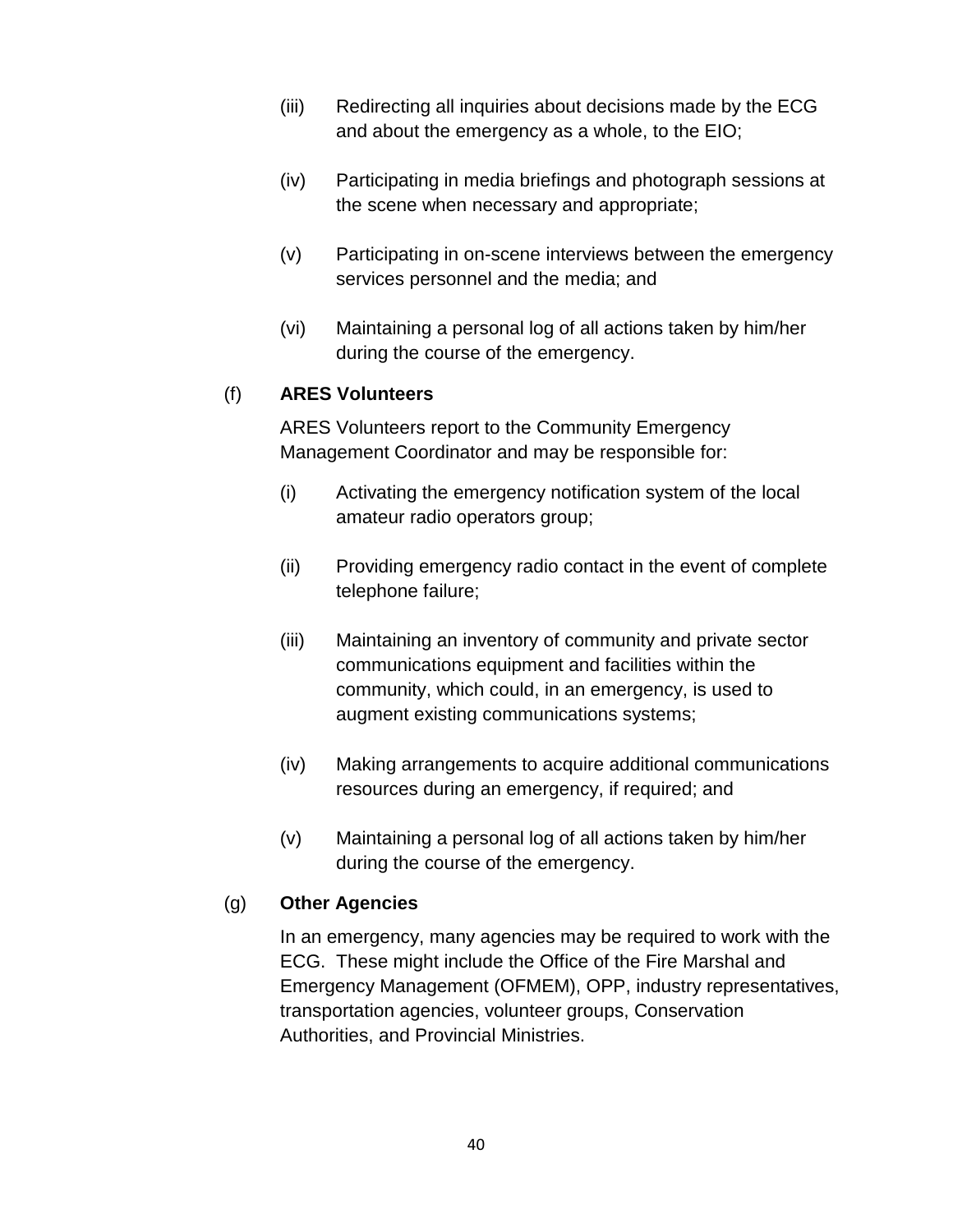#### <span id="page-40-0"></span>(h) **Citizen Inquiry Supervisor (County Library Staff)**

The Citizen Inquiry Service will be staffed by County Library representatives and are responsible for:

- (i) Coordinating a Citizen Inquiry Service, including the appointment of personnel and designation of telephone lines;
- (ii) Informing the EIO of the establishment of the Citizen Inquiry Service and designated telephone numbers;
- (iii) Informing the affected emergency services, the ECG and Municipal switchboards of the establishment of the Citizen Inquiry Service and designated telephone numbers;
- (iv) Ensuring liaison with the EIO to obtain current information on the emergency;
- (v) Responding to, and redirecting inquiries and reports from the public based upon information from the EIO (such information may be related to school closings, access routes, or the location of reception centres);
- (vi) Responding to or redirecting inquiries pertaining to the investigation of the emergency, deaths, injuries or matters of personnel involved with or affected by the emergency to the appropriate emergency service;
- (vii) Responding to or redirecting inquiries pertaining to persons who may be located in reception centres to the Registration and Inquiry Service telephone number(s);
- (viii) Procuring staff to assist, as required; and
- (ix) Maintaining a personal log of all actions taken by him/her during the course of the emergency.

#### <span id="page-40-1"></span>(i) **School Boards**

The Thames Valley District School Board and the London District Catholic School Board are responsible for: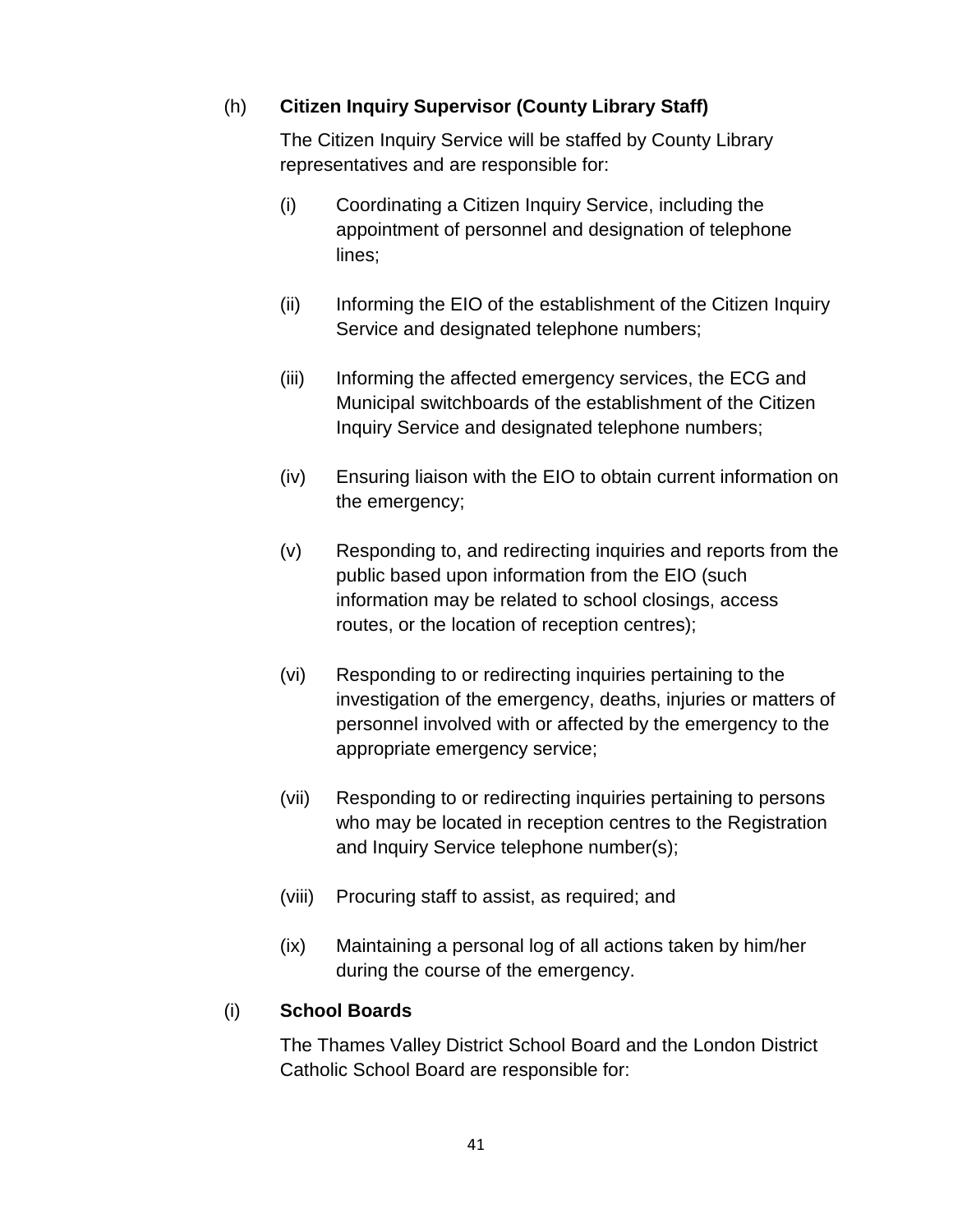(i) Ensuring liaison with the Municipality as to protective actions to the schools (i.e. implementing school stay in place procedure and implementing the school evacuation procedure).

#### <span id="page-41-0"></span>(j) **Social Services**

- (i) The County/Primary CEMC is a liaison for Social Services.
- (ii) The majority of services are provided by agreement with the Salvation Army. A copy of the Agreement may be obtained on the Middlesex County website. The Salvation Army may assist with other services if requested.

#### Schedule "A" – Services

- Food Services: includes provision of food and/or beverage services at an emergency evacuation centre, warming or cooling centre, registration centre, etc.
- Emergency Clothing: includes provision of clothing and other personal items that may be needed by individuals affected by the emergency;
- Emotional and Spiritual Support: crisis debriefing and support services that can be provided by the Salvation Army may be required by individuals affected by an emergency and will be made available.

#### <span id="page-41-1"></span>**18. COUNTY ASSISTANCE**

The Municipality of Thames Centre is responsible for supplying the initial response in an emergency.

The Mayor of the Municipality of Thames Centre may request assistance from Middlesex County by contacting the County Warden, the County Chief Administrative Officer or County/Primary CEMC or another designated representative. The request shall not be deemed to be a request that the County assume authority and control of the emergency.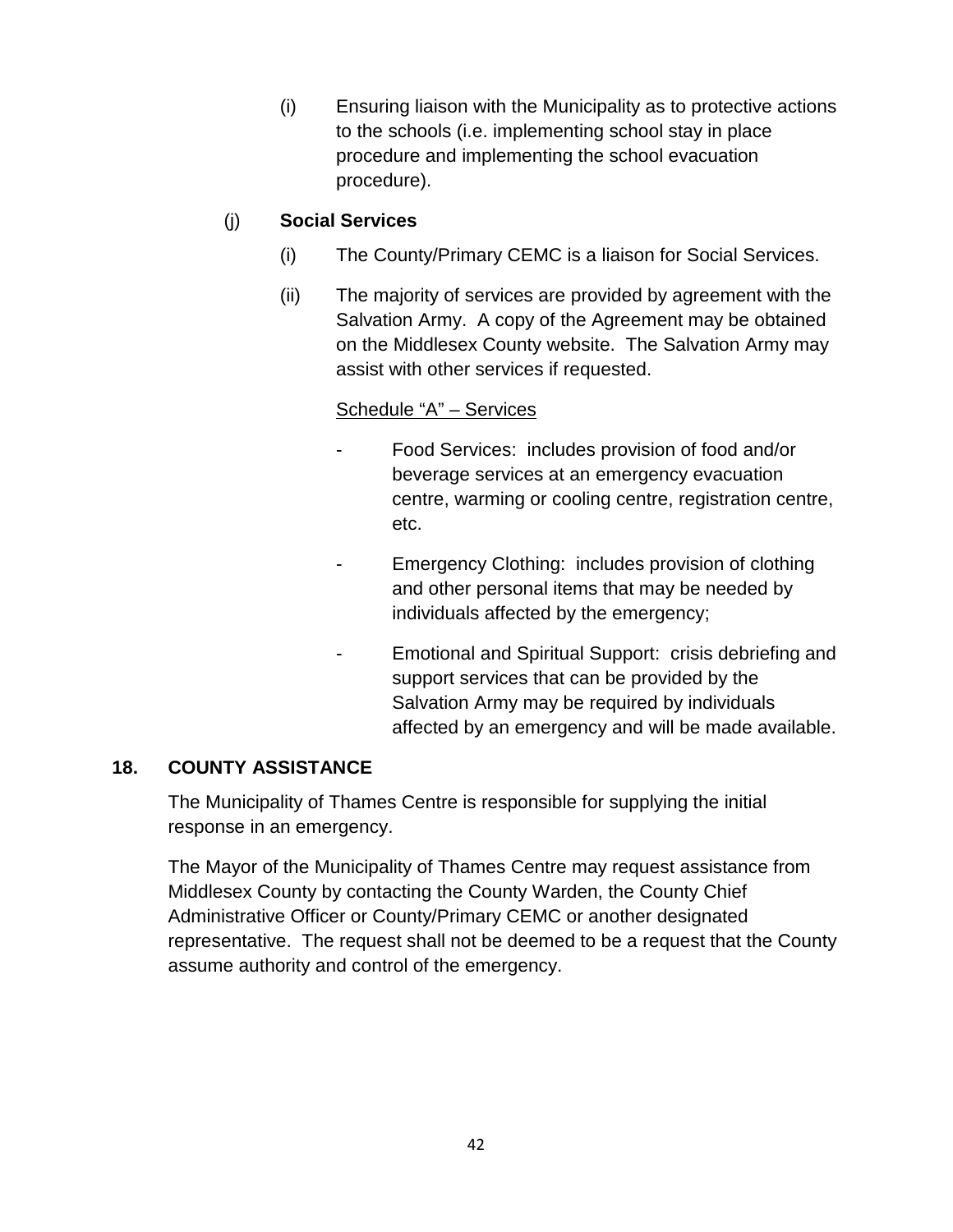#### <span id="page-42-0"></span>**19. PROVINCIAL ASSISTANCE**

The Mayor may request assistance from the Provincial Government at any time. Locally arranged support such as technical advice from District representatives of the Ministry of the Environment or help from Ministry of Transportation of Ontario installations in the County can be arranged directly with local Ministry authorities. In an emergency, OFMEM is a liaison to all Provincial and Federal assistance.

In the case of flood control assistance, help from the Ministry of Natural Resources can be requested through, and with the advice of, flood coordination officers of the Conservation Authorities.

#### <span id="page-42-1"></span>**20. OTHER ASSISTANCE**

Outside organizations prepared to assist in an emergency within their capability and expertise include the following:

- <span id="page-42-2"></span>(a) **Community Emergency Response Volunteers** – CERV Team: CERV Middlesex stands for Community Emergency Response Volunteers, which is a county-wide program to improve safety and security in our communities – large or small, urban or rural. Operating at the grassroots level, CERV Middlesex trains volunteers to help in their own communities by preparing for emergencies based on local risks and meeting the challenge when an emergency occurs, whether it's a flood, a severe storm, a major power failure or other hazard.
- <span id="page-42-3"></span>(b) **ARES:** The Amateur Radio Emergency Services (ARES) is a volunteer group that coordinates Amateur radio services in the London-Middlesex area. ARES volunteers are prepared to establish emergency radio communications required, including linking the municipal EOC with the County EOC, assisting with communication to reception centres, and deploying mobile and portable radios throughout the area to supplement existing radio networks. An ARES communication station can be activated at the EOC or at a reception centre at the request of the County/Primary CEMC (or alternate).
- <span id="page-42-4"></span>(c) **St. John Ambulance:** St. John Ambulance has a capability in all areas of First Aid, including Mobile First Aid stations, Ambulance and Medical transport, Nursing and Child Care, and will respond to requests at any time, under emergency and disaster conditions. If their services are needed, please contact the County/Primary CEMC who will act as liaison.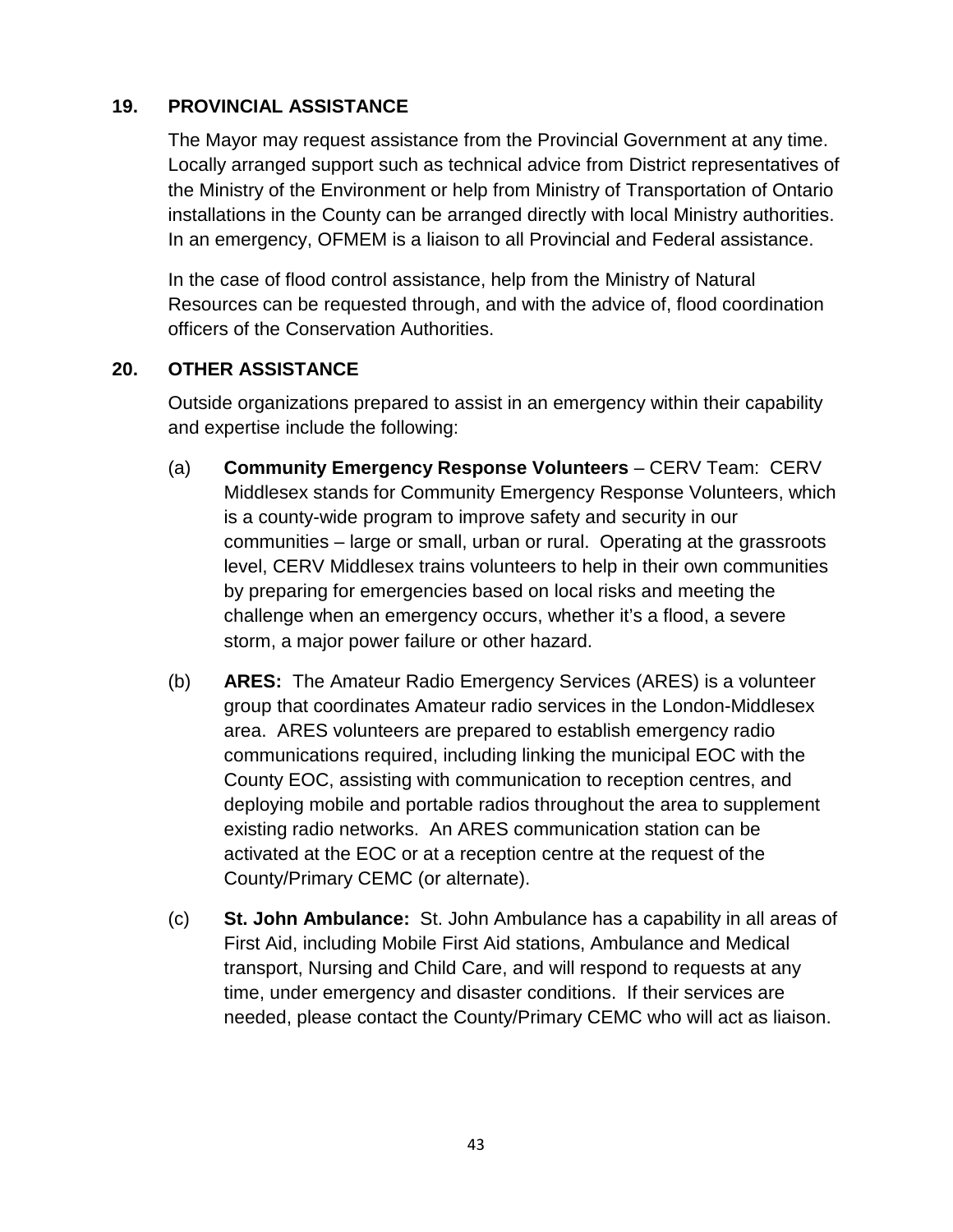- <span id="page-43-0"></span>(d) **Canadian Red Cross**: The Canadian Red Cross is prepared to assist in Registration & Inquiry Services when residents are temporarily evacuated from their homes. If their services are needed, please contact the County/Primary CEMC who will act as liaison.
- <span id="page-43-1"></span>(e) **Conservation Authority:** Advice on flood control can be obtained from the appropriate Conservation Authority Flood Coordinators monitoring each watershed in the Municipality. The Upper Thames River and Kettle Creek Conservation Authority maintain flood contingency plans concerning their respective areas in the Municipality.
- <span id="page-43-2"></span>(f) **Union Gas:** In an emergency situation, Union Gas will provide personnel and equipment to restore essential gas lines and services, and has radio equipped vehicles that can be positioned at disaster sites to coordinate their efforts with other utilities and services. Emergency Line: 1-877-969- 0999.
- <span id="page-43-3"></span>(g) **The Press:** Newspapers are able to give explicit information and direction to the public, both before in situations of potential disaster, and after the event, and can be an important aid to municipal authorities in an emergency.
- <span id="page-43-4"></span>(h) **Radio and Television:** Local radio and television stations will play a significant role under emergency conditions where other communication means are overloads or disrupted. They can assist in obtaining public cooperation in freeing telephone circuits for emergency use and in reducing crowds at an emergency site; in passing warning or official status report to the public; and in seeking private sources of urgently needed supplies, equipment or skills.
- <span id="page-43-5"></span>(i) **Ministry of the Environment and Climate Change:** The Ministry of the Environment and Climate Change through their Regional Offices in London or the Toronto Spills Action Centre (SAC) are able to provide advice in handling serious oil and chemical spills and discharges. SAC: 1-800-268-6060.
- <span id="page-43-6"></span>(j) **Department of National Defense (DND):** The DND has resource of skills and equipment which can be requested in a serous emergency by the Mayor through the Office of the Fire Marshal and Emergency Management (OFMEM).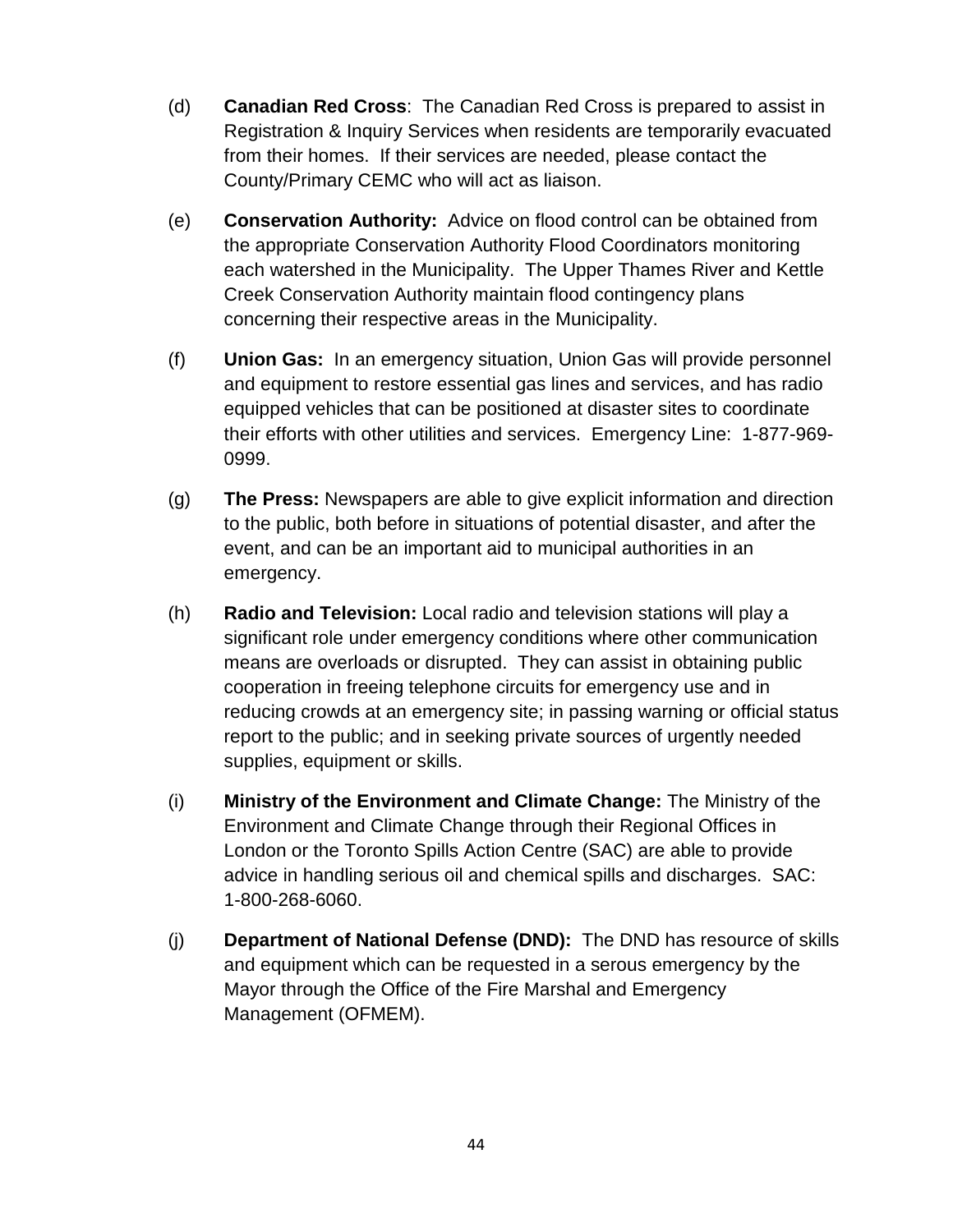- <span id="page-44-0"></span>(k) **Environment Canada:** Environment Canada's Atmospheric Environment Services is prepare to provide advice on weather conditions as they may affect emergency operations. www.ec.gc.ca.
- <span id="page-44-1"></span>(l) **Enbridge Pipelines Inc.:** Enbridge Pipelines pass through Middlesex County. Ina an emergency situation, Enbridge will provide personnel and equipment to respond to emergencies involving their pipelines and properties. Emergency Contact Number: Emergency Line: 1-877-420- 8800.
- <span id="page-44-2"></span>(m) **Insurance Bureau of Canada (IBC):** Community Assistance Mobile Pavillion (CAMP). An initiative from IBC that helps disaster victims by answering insurance questions, connecting victims with their insurers and providing support and information to local officials. www.ibc.ca.

#### <span id="page-44-3"></span>**21. CASUALTY MANAGEMENT**

Arrangements for coping with casualties in an emergency are made jointly by the Ambulance Services and the Hospitals serving the County. The Central Ambulance Communications Centre on calls from Fire and Police authorities will dispatch ambulances. Ambulance, Fire or Police authorities may call upon further assistance from area hospitals in handling mass casualties as the situation warrants. The St. John Ambulance, normally alerted through the Central Ambulance Communications Centre, is prepared to assist with mobile first aid posts and ambulance units when called on.

#### <span id="page-44-4"></span>**22. POPULATION EVACUATION**

It may be necessary in an emergency for the residents of an area of the Municipality to be temporarily evacuated from their homes for their own welfare and safety. Such a requirement may be of an urgent or short-notice nature caused by an immediate hazard, and decided upon and directed on the spot by Police and/or Fire authorities. A less immediate but probably larger scale evacuation could be decided upon, and directed by, the ECG, as in the case of an impending flood situation. The aim in any such operation will be to care for the evacuated persons, to bring families together and to re-establish residents in their homes as soon as possible.

#### <span id="page-44-5"></span>**23. COMMUNICATIONS/MEDIA PLAN**

Communication, in both the electronic and the information-sharing sense, is usually a major problem during most emergencies. Equipment breaks down, frequencies and/or equipment are found to be incompatible, and messages are misunderstood, and those responding to the emergency forget to pass on or share information. Groups who normally don't need radio communications such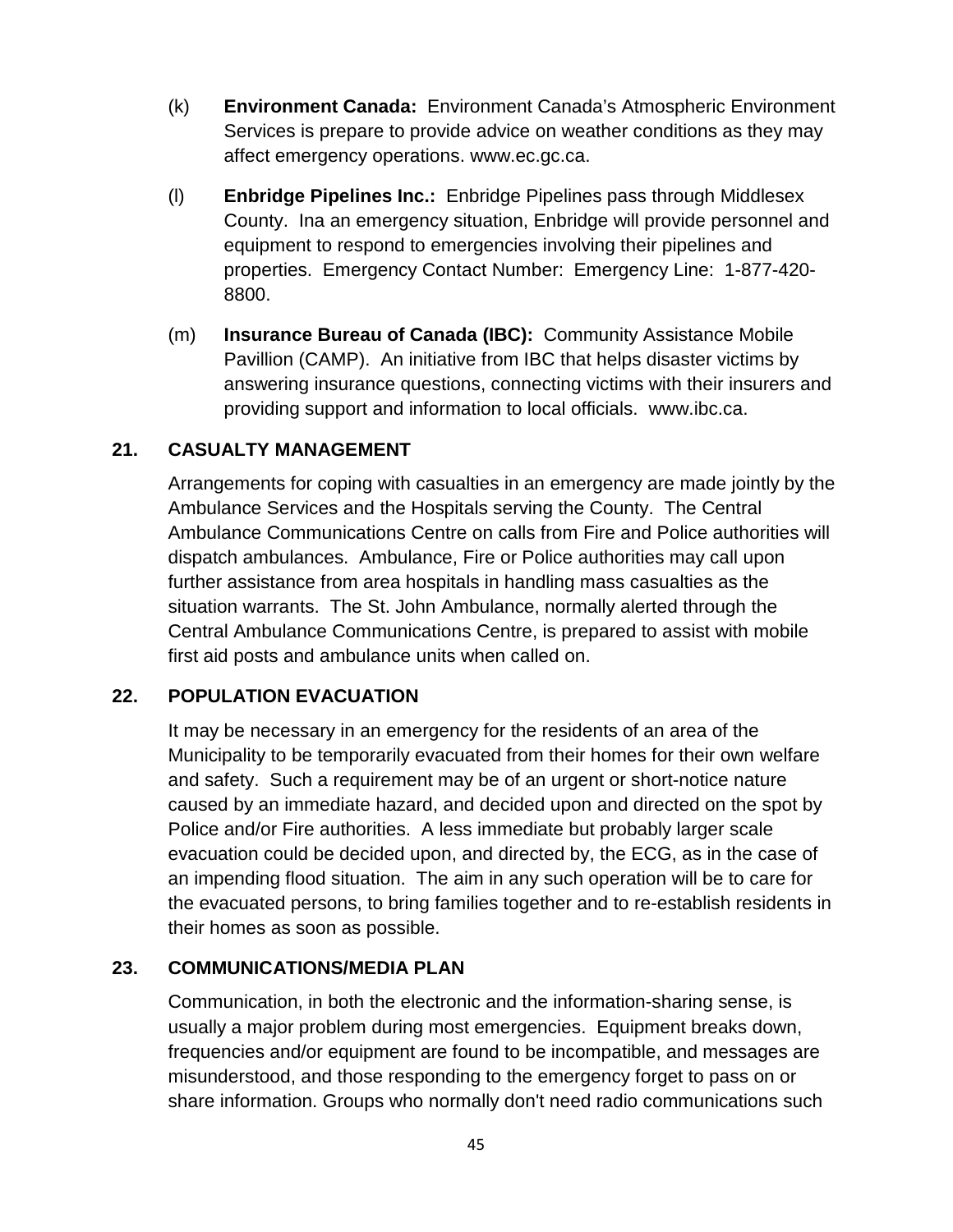as social services, need it. Locations that have not been covered before and now need to be linked can't be because the portables that are being used won't work. Services that don't usually coordinate with each other, need to. People who seldom or never have used a radio are now on them for extended periods of time. Batteries that are used only to monitor for a few hours a day are now pressed into emergency service and fail. Telephone systems, including cellular, become overloaded or fail. All of these factors can seriously impair emergency/ disaster command and control operations. Careful planning, training and testing can overcome some of these difficulties.

The Municipality will need media cooperation to provide the ECG with the means to communicate with the public during the emergency. It is thus in our own interest to be prepared to respond to media requests for information.

Action should be taken by the EIO to establish a media centre near to, but not in, the EOC Room. The media centre should have telephone and electrical outlets and should provide space for news conferences and briefings. News conferences should be scheduled for both the public and the media.

Individuals listed on the distribution list are familiar with the Communications/ Media Plan.

#### <span id="page-45-0"></span>**24. FLOOD CONTROL**

A flood contingency plan applicable to the Municipality is maintained by the Upper Thames River Conservation Authority (UTRCA) and the Kettle Creek Conservation Authority (KCCA). These plans outline the responsibilities of the ECG consistent with the Conservation Authority plans.

#### <span id="page-45-1"></span>**25. SPECIAL HAZARDS (taken from the Community Risk Profile)**

The Municipality of Thames Centre has the potential of experiencing an emergency based on any of the following circumstances:

- (a) Winter storms: snowstorms, blizzards, ice/sleet storms
- (b) Windstorms/tornados
- (c) Lightning storms/hail storms
- (d) Hazardous materials-fixed sites
- (e) Water Emergency
- (f) Critical Infrastructure Failure (power outage)
- (g) Hazardous materials/transportation incidents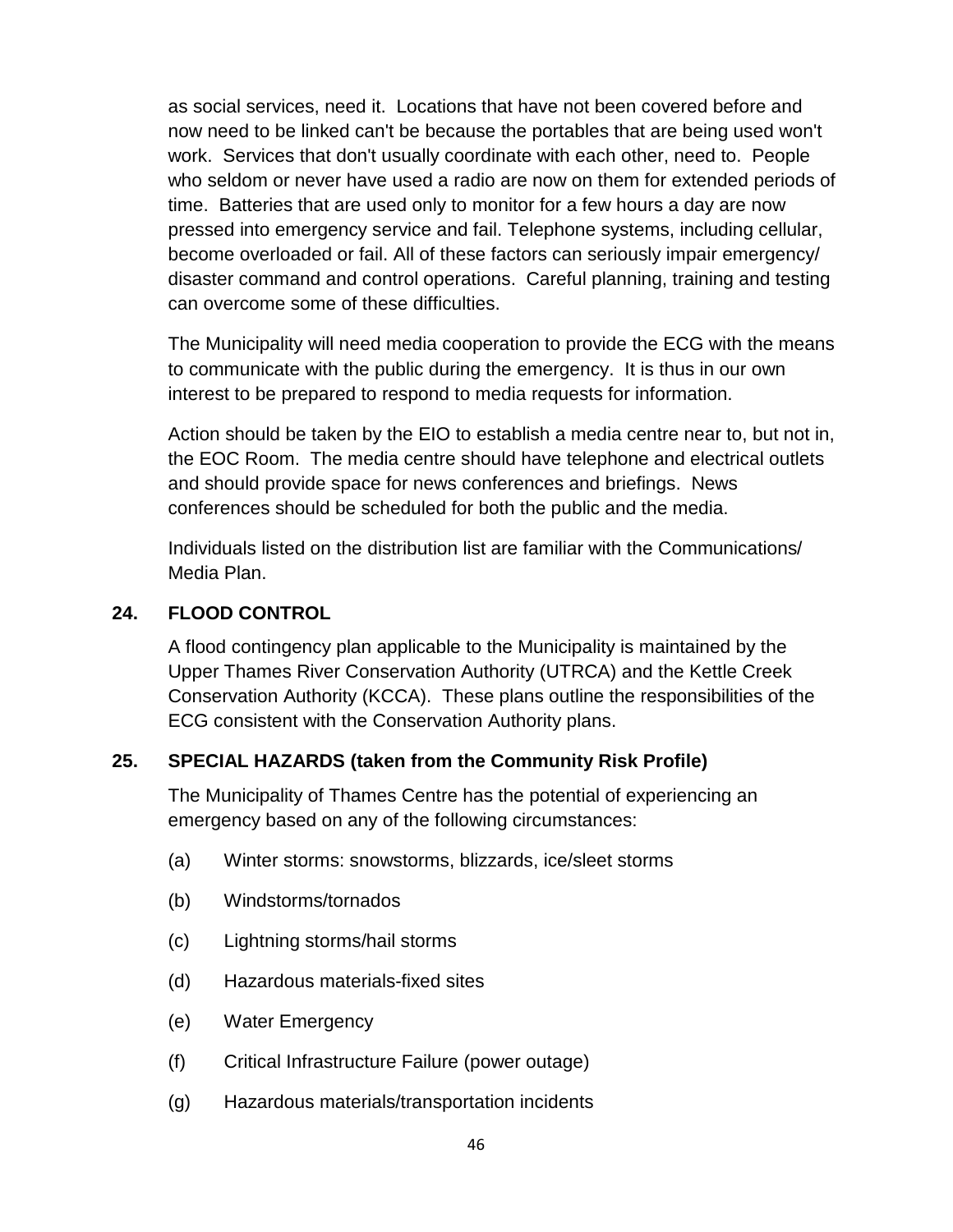- (h) Transportation accidents (road, rail, air)
- (i) Petroleum/gas pipeline emergencies
- (j) Human health emergencies and epidemics
- (k) Agriculture and food emergencies
- (l) Floods

There are a few industrial sites in the Municipality that are considered to present Special Hazards.

Preparations to respond to these special hazards require that the ECG and the EOC be provided with essential data. The following information should be readily available at the EOC:

- (a) Maps identifying the following:
	- (i) Transportation routes;
	- (ii) Pipeline data;
	- (iii) Municipal drains; and
	- (iv) Municipal wells;
- (b) Information sheets on nursing homes; and
- (c) A Resource Directory of goods and services that might be required during an emergency.

### <span id="page-46-0"></span>**26. EXERCISING THE EMERGENCY RESPONSE PLAN**

An annual exercise will be conducted to test the Emergency Response Plan and allow the members of the ECG, support staff and volunteers to practice the performance of their responsibilities in an emergency. The County/Primary CEMC will be responsible for developing and facilitating the annual exercise.

### <span id="page-46-1"></span>**27. EMERGENCY RESOURCES INVENTORY**

An inventory of emergency resources listing equipment that might be needed in an emergency such as mobile cranes, pumps and supplementary radio communication facilities held by the Municipality, and by private contractors, together with 24-hour telephone contact numbers, is held by the Director of Transportation for use at the EOC.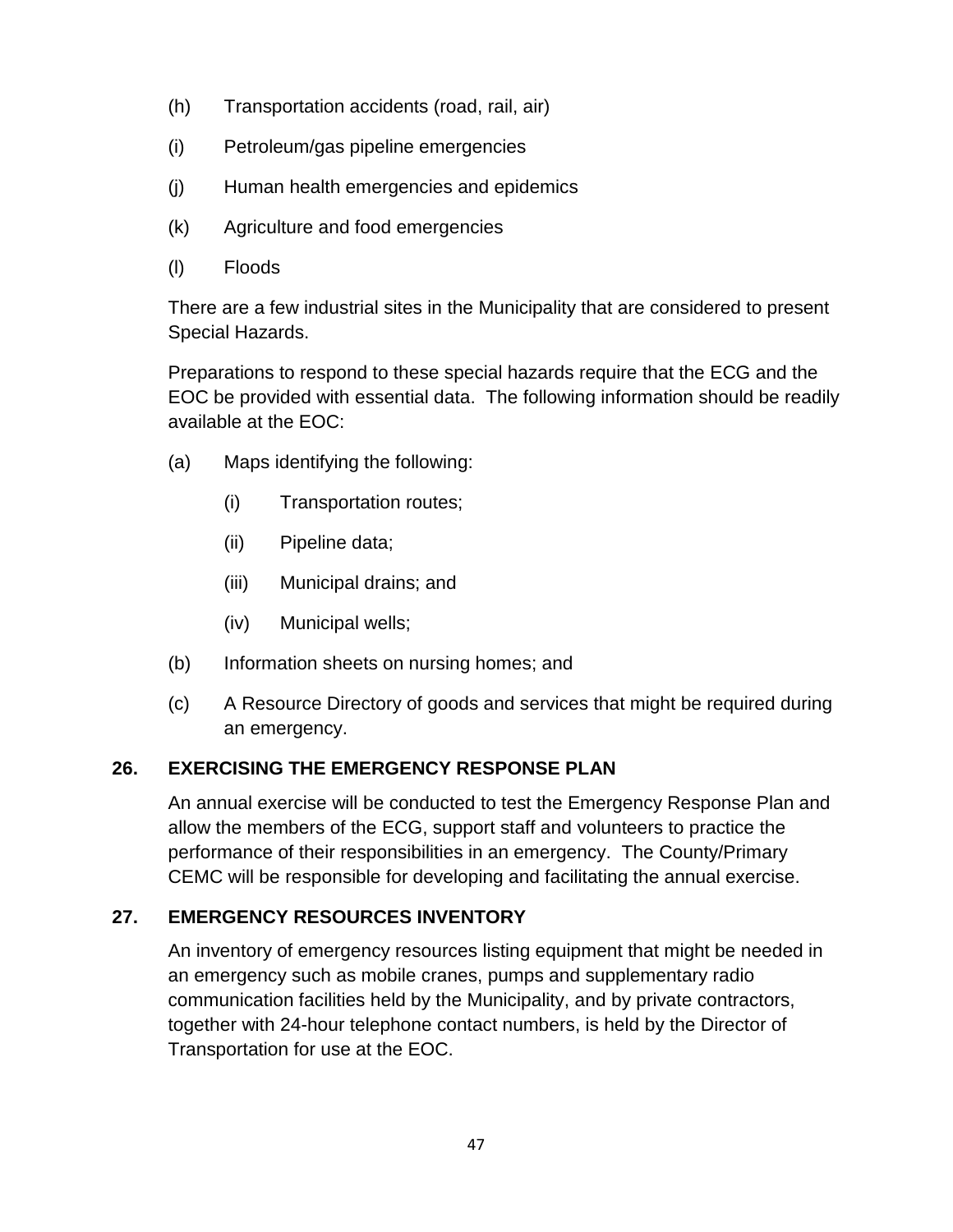#### <span id="page-47-0"></span>**28. ANNUAL REVIEW AND AMENDMENT**

This plan will be reviewed annually be members of the ECG at the call of the Chief Administrative Officer.

Changes requiring actions by Council will be presented to Council by the Administrator. Routine amendments such as changes in telephone numbers will be issued by the County/Primary CEMC not less than once per year.

The requirement to keep this Emergency Response Plan current dictates that the following duties be assigned with respect to an annual review of the plan:

#### <span id="page-47-1"></span>(a) **Duties of the Chief Administrative Officer**

- (i) Request that each member of the ECG review the plan annually in December;
- (ii) Review the ECG alerting plan;
- (iii) Review the list of useful telephone numbers;
- (iv) Ensure that the EOC equipment and data are current;
- (v) Publish routine amendments as they occur; and
- (vi) Process major changes to the Emergency Response Plan for the Council's approval.

#### <span id="page-47-2"></span>(b) **Duties of the Director of Transportation**

- (i) Maintain the currency of the data on the Map;
- (ii) Maintain the currency of the Evacuation Plan;
- (iii) Maintain the currency of the Resource Directory; and
- (iv) Maintain the Flood Contingency Plan.

#### <span id="page-47-3"></span>(c) **Duties of the Fire Chief**

- (i) Maintain the accuracy of the list of Special Hazards; and,
- (ii) Assist the Director of Transportation & Emergency Services in the maintenance of the Resource Directory.

#### <span id="page-47-4"></span>(d) **Duties of the Emergency Information Officer (EIO)**

(i) Maintain the currency of the Communications/Media.